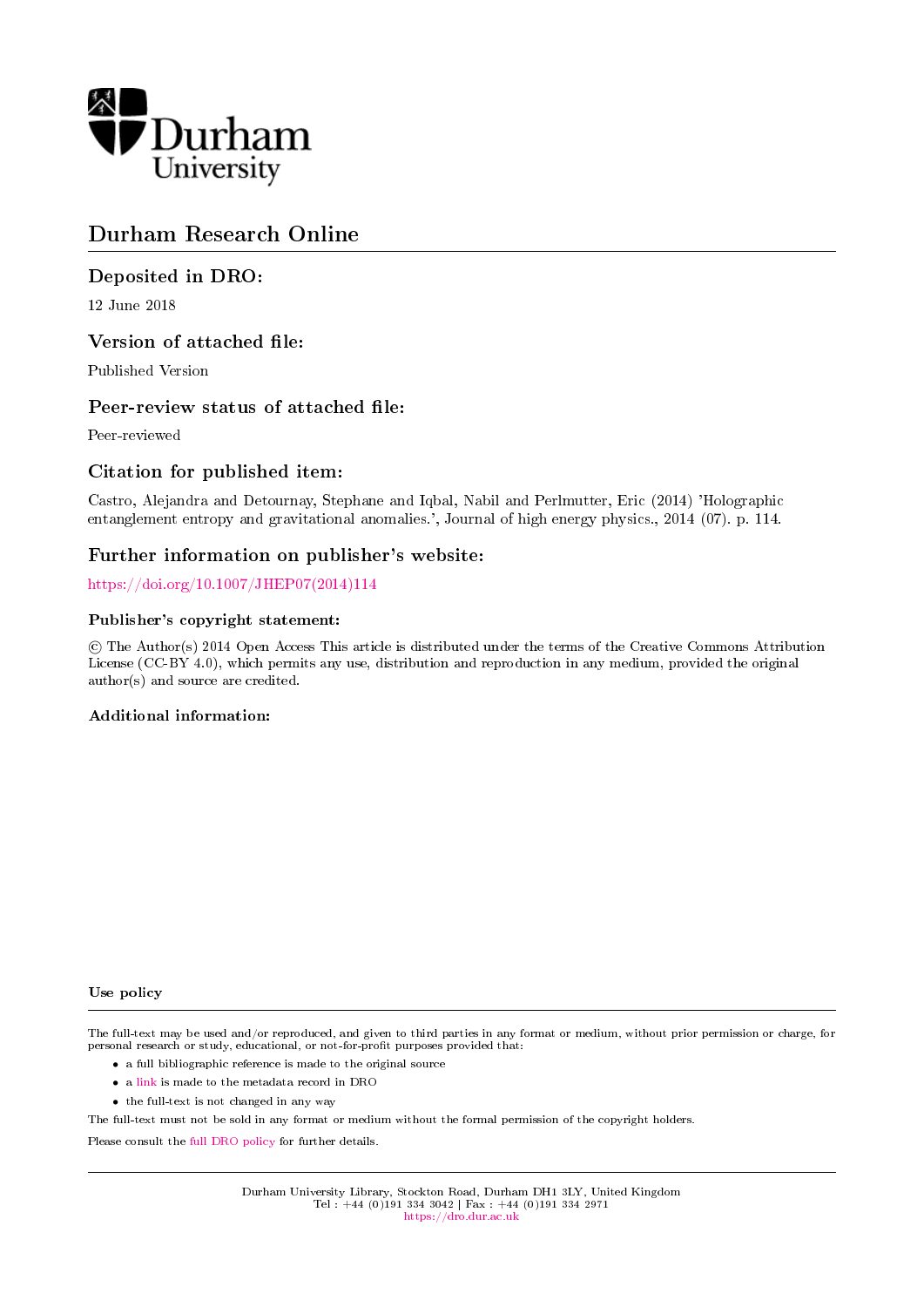PUBLISHED FOR SISSA BY  $\bigcircled{2}$  Springer

Received: June 22, 2014 Accepted: July 5, 2014 PUBLISHED: July 23, 2014

# Holographic entanglement entropy and gravitational anomalies

Aleiandra Castro.<sup>*a*</sup> Stephane Detournay.<sup>b</sup> Nabil Igbal<sup>c</sup> and Eric Perlmutter<sup>d</sup>

- a Institute for Theoretical Physics, University of Amsterdam, Science Park 904, Postbus 94485, 1090 GL Amsterdam, The Netherlands
- $b$ Physique Théorique et Mathématique, Université Libre de Bruxelles and International Solvay Institutes, Campus Plaine C.P. 231, B-1050 Bruxelles, Belgium
- $c$ Kavli Institute for Theoretical Physics, University of California, Santa Barbara CA 93106, U.S.A.
- ${}^{d}$ DAMTP, Centre for Mathematical Sciences, University of Cambridge, Cambridge, CB3 0WA, U.K.
- E-mail: [acastro@uva.nl](mailto:acastro@uva.nl), [sdetourn@ulb.ac.be](mailto:sdetourn@ulb.ac.be), [niqbal@kitp.ucsb.edu](mailto:niqbal@kitp.ucsb.edu), [E.Perlmutter@damtp.cam.ac.uk](mailto:E.Perlmutter@damtp.cam.ac.uk)

Abstract: We study entanglement entropy in two-dimensional conformal field theories with a gravitational anomaly. In theories with gravity duals, this anomaly is holographically represented by a gravitational Chern-Simons term in the bulk action. We show that the anomaly broadens the Ryu-Takayanagi minimal worldline into a ribbon, and that the anomalous contribution to the CFT entanglement entropy is given by the twist in this ribbon. The entanglement functional may also be interpreted as the worldline action for a spinning particle — that is, an anyon — in three-dimensional curved spacetime. We demonstrate that the minimization of this action results in the Mathisson-Papapetrou-Dixon equations of motion for a spinning particle in three dimensions. We work out several simple examples and demonstrate agreement with CFT calculations.

Keywords: AdS-CFT Correspondence, Anomalies in Field and String Theories

ArXiv ePrint: [1405.2792](http://arxiv.org/abs/1405.2792)

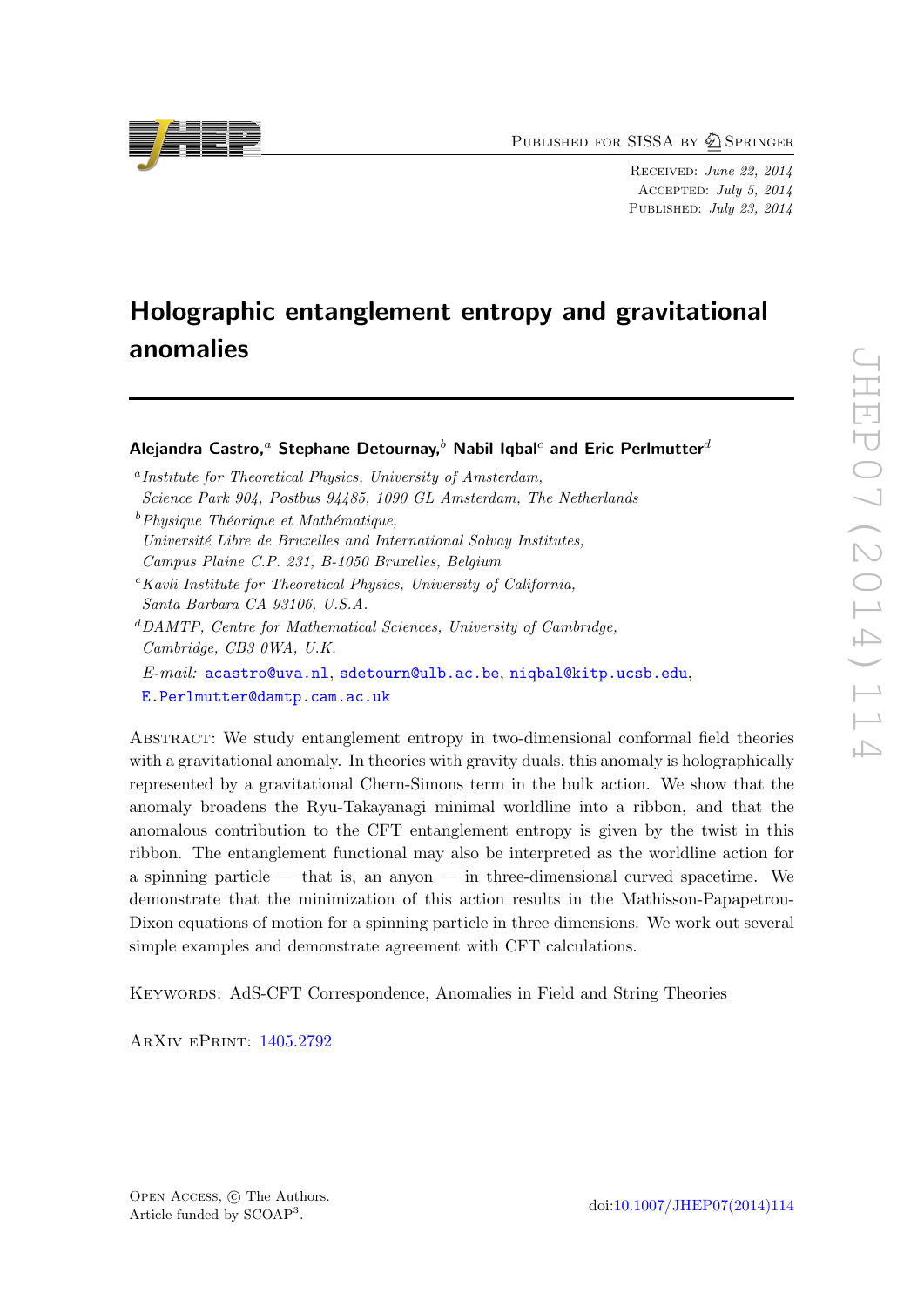# Contents

| $\mathbf{1}$ |                                                                   | Introduction                                                              | $\mathbf{1}$   |
|--------------|-------------------------------------------------------------------|---------------------------------------------------------------------------|----------------|
| $\bf{2}$     | Quantum entanglement in 2d CFTs with gravitational anomalies      |                                                                           | 3              |
|              | 2.1                                                               | Gravitational anomalies                                                   | 3              |
|              | 2.2                                                               | Rényi and entanglement entropy in the presence of a gravitational anomaly | $\overline{5}$ |
|              | 2.3                                                               | Applications                                                              | $\overline{7}$ |
|              |                                                                   | 2.3.1<br>Ground state                                                     | $\overline{7}$ |
|              |                                                                   | 2.3.2<br>Ground state, boosted interval                                   | 7              |
|              |                                                                   | Finite temperature and angular potential<br>2.3.3                         | 8              |
|              |                                                                   | Holographic CFTs at large central charge<br>2.3.4                         | 9              |
| $\bf{3}$     | Holographic entanglement entropy in topologically massive gravity |                                                                           | 10             |
|              | 3.1                                                               | Gravitational Chern-Simons term                                           | 10             |
|              | 3.2                                                               | Holographic entanglement entropy: Coney Island                            | 13             |
|              | 3.3                                                               | Spinning particles from an action principle                               | 17             |
| 4            | Applications                                                      |                                                                           | 19             |
|              | 4.1                                                               | Poincaré AdS                                                              | 21             |
|              | 4.2                                                               | Poincaré AdS, boosted interval                                            | 22             |
|              | 4.3                                                               | Rotating BTZ black hole                                                   | 23             |
|              | 4.4                                                               | Thermal entropies                                                         | 24             |
| 5            |                                                                   | Discussion                                                                | 25             |
|              | A Conventions                                                     |                                                                           | 28             |
|              |                                                                   | <b>B</b> Details of cone action                                           | 29             |
|              | C Details of variation of probe action                            |                                                                           | 30             |
|              | D Details of backreaction of spinning particle                    |                                                                           | 33             |
|              |                                                                   | E Chern Simons formulation of TMG                                         | 38             |
|              |                                                                   |                                                                           |                |

# <span id="page-2-0"></span>1 Introduction

Holography relates gravitational physics to the dynamics of quantum field theories with a large number of degrees of freedom. The precise mechanism governing the emergence of an effective geometry from field-theoretical degrees of freedom remains somewhat unclear. However, recent work has shown that the concept of quantum entanglement is likely to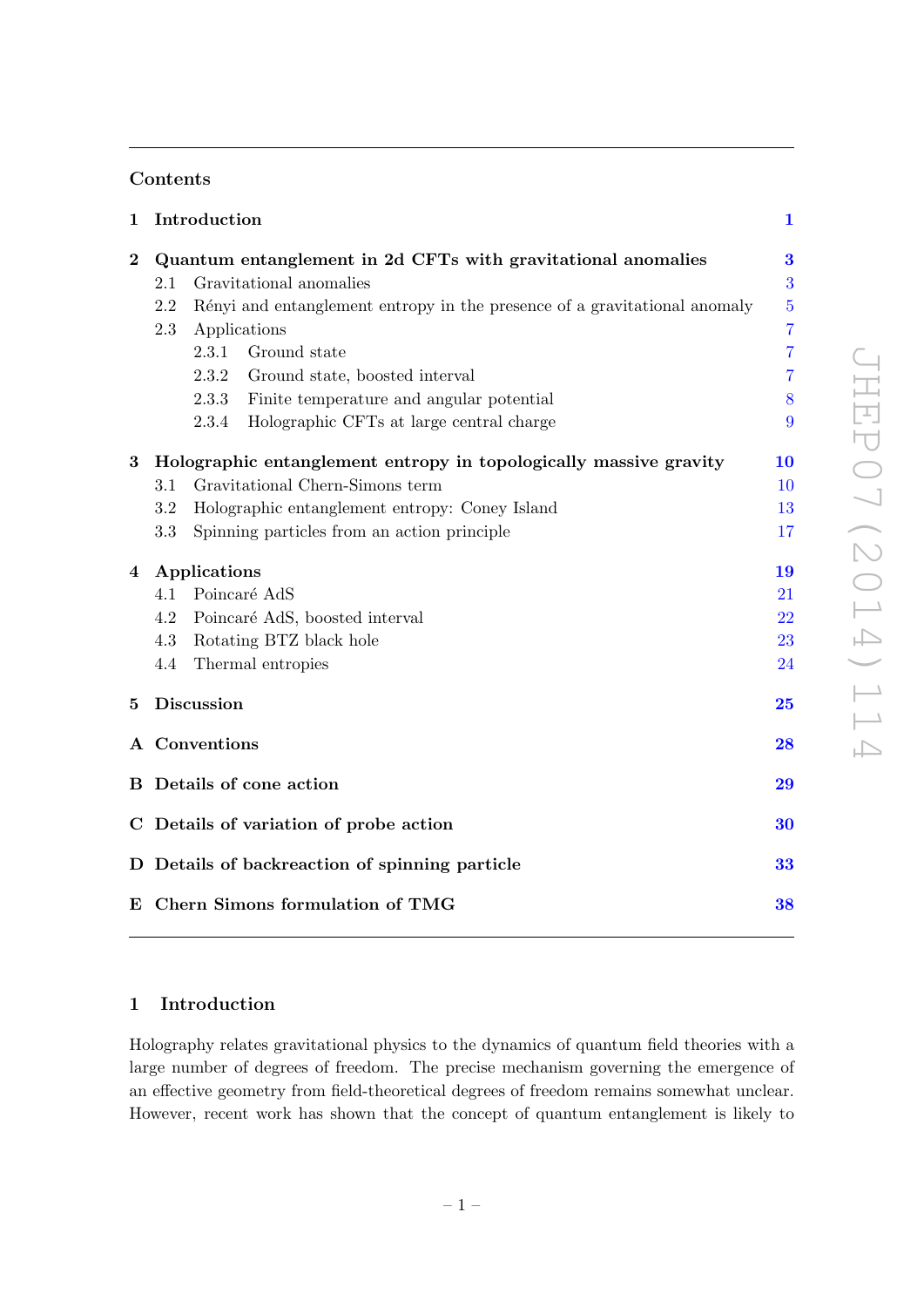play a key role in an eventual understanding of this emergence. Consider the entanglement entropy of a spatial region  $X$  in the quantum field theory, defined as the von Neumann entropy of the reduced density matrix  $\rho_X$  characterizing the spatial region. This is a very complicated and nonlocal observable. However, in field theories with semiclassical gravity duals governed by Einstein gravity, there exists a simple and elegant formula for the entanglement entropy, due to Ryu and Takayanagi [\[1\]](#page-47-0):

$$
S_{\rm EE} = \frac{A_{\rm min}}{4G_N},\tag{1.1}
$$

where  $A_{\text{min}}$  denotes the area of the bulk minimal surface anchored on the boundary of the spatial region  $X$ . This equation relates two very primitive ideas on either side of the duality — geometry and entanglement — and thus may provide insight into the reorganization of degrees of freedom implied by holography.

In this paper we study holographic entanglement entropy in a different class of theories, namely, two-dimensional conformal field theories with *gravitational anomalies* [\[2\]](#page-47-1). These theories suffer from a breakdown of stress-energy conservation at the quantum level: this may be understood as a sensitivity of the theory to the coordinate system used to describe the manifold on which it is placed. The anomaly is present in any theory with unequal left and right central charges appearing in the local conformal algebras. If such a theory admits a gravity dual, the holographic three-dimensional bulk action will contain a gravitational Chern-Simons term.

We have two main motivations in mind for studying entanglement entropy in such theories: from a field-theoretical point of view, we would like to better understand the interplay between anomalies and entanglement entropy. Indeed the celebrated formula  $S_{\text{EE}} = \frac{c}{3}$  $rac{c}{3} \log \frac{R}{\epsilon}$ for the entanglement entropy of an interval in the vacuum of a two-dimensional conformal field theory is an example of a precise relation between these two concepts, but is controlled by the conformal anomaly instead. Another motivation is holographic: as we will see, in theories with anomalies, entanglement entropy probes other aspects of the dual bulk geometry.

We find that the sensitivity of the field theory to its coordinate system manifests itself holographically in an elegantly geometric way: it gives physical meaning to a normal frame attached to the Ryu-Takayanagi worldine, essentially broadening the minimal worldline into a ribbon. The anomalous contribution to the entanglement entropy is now given by the twist in this ribbon:

<span id="page-3-0"></span>
$$
S_{\text{anom}} = \frac{1}{4G_3\mu} \int_C ds \left( \tilde{n} \cdot \nabla n \right),\tag{1.2}
$$

where C is a curve in the three dimensional bulk and the vectors n and  $\tilde{n}$  define a normal frame to this curve.  $\mu^{-1}$  appears in the coefficient of the gravitational Chern-Simons term, and measures the anomaly coefficient in the dual two-dimensional theory.

Interestingly, just as a the length of a bulk spatial geodesic may be understood as the action of a massive point particle propagating in the bulk, this new term may be understood in terms of the action of a *spinning* particle, i.e. an *anyon* in AdS. Boundary intuition for this result comes from the fact that in two-dimensional conformal field theories with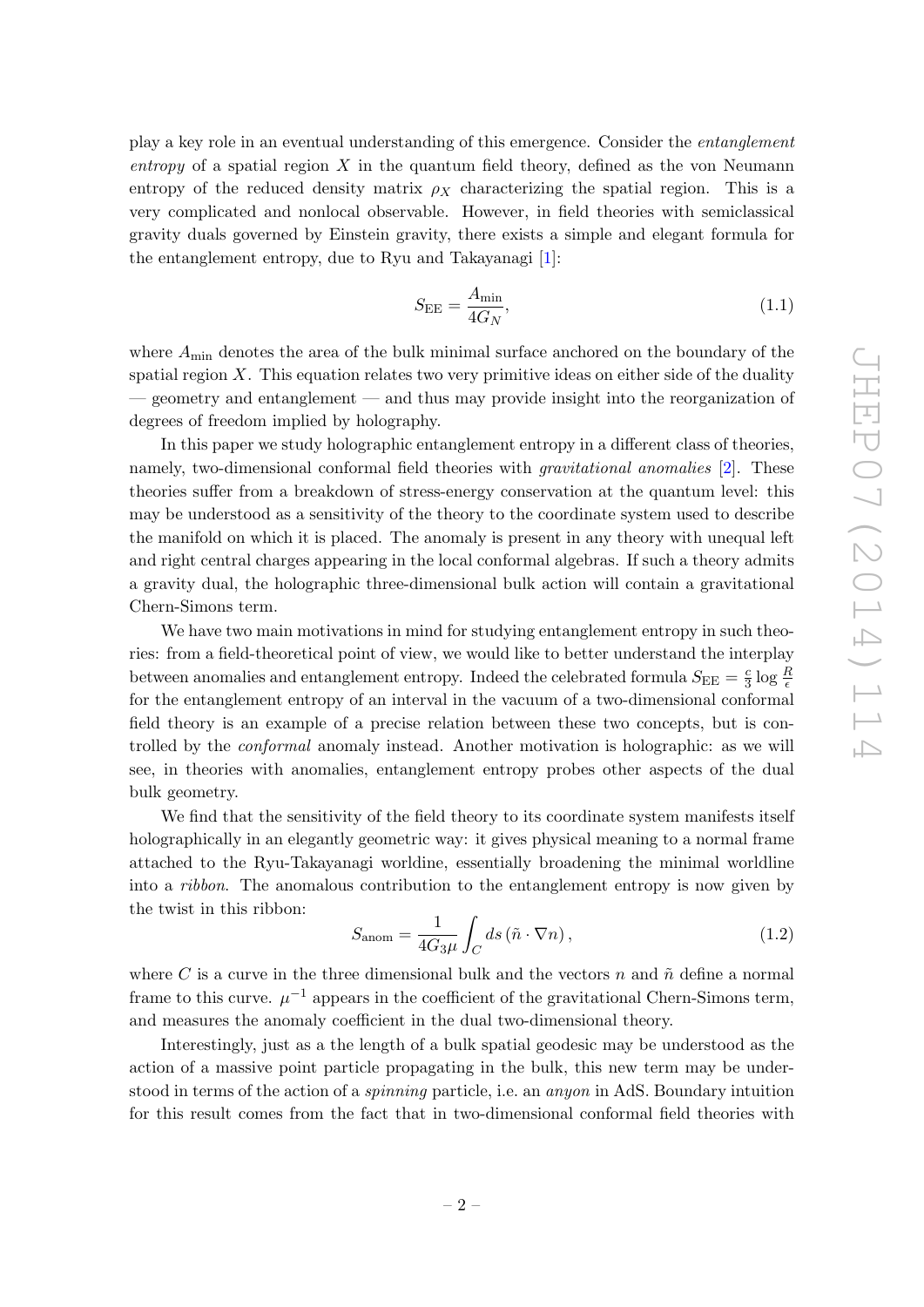a gravitational anomaly, the twist fields used to compute entanglement entropy acquire nonzero spin proportional to the anomaly coefficient. We discuss the bulk interpretation of this action in detail, demonstrating in particular that its variation results in the usual Mathisson-Papapetrou-Dixon equations of motion for a spinning particle in general relativity [\[3](#page-47-2)[–5\]](#page-47-3). Thus our results may also be viewed as the construction of the worldline action of an anyon in curved space. We anticipate further applications of this formalism.

A brief outline of the paper follows. In section [2](#page-4-0) we use two-dimensional conformal field theory techniques to study Rényi and entanglement entropy in field theories with gravitational anomalies; no use is made of holographic duality in that section. In section [3](#page-11-0) we derive the bulk result  $(1.2)$  by a careful evaluation of the action of a cone in topologically massive gravity, following techniques developed in [\[6\]](#page-47-4). We also discuss its interpretation in terms of the action of a spinning particle and the relation to the Mathisson-Papapetrou-Dixon equations. In section [4](#page-20-0) we apply  $(1.2)$  to various simple spacetimes of interest, holographically deriving results that agree with the field theory calculations from section [2.](#page-4-0) We conclude with a brief discussion and summary of future directions in section [5.](#page-26-0) Many important details of the derivations have been relegated to various appendices.

Appendix [E](#page-39-0) presents a very different reformulation of the results of this paper, using the approach studied in [\[7\]](#page-47-5) to instead compute entanglement entropy from bulk Wilson lines in the Chern-Simons formulation of topologically massive gravity.

Previous discussion of entanglement entropy in topologically massive gravity includes  $[8, 9]$  $[8, 9]$ : we believe that these works are incomplete in that they do not deal sufficiently carefully with the subtle lack of diffeomorphism invariance expected in these theories.

# <span id="page-4-0"></span>2 Quantum entanglement in 2d CFTs with gravitational anomalies

#### <span id="page-4-1"></span>2.1 Gravitational anomalies

We begin by recalling some basics about gravitational anomalies in 2d conformal field theories (CFTs). More complete accounts of the subject, including generalization to higher dimensions, can be found in e.g. [\[2,](#page-47-1) [10,](#page-47-8) [11\]](#page-47-9).

A 2d CFT has Virasoro symmetries on the left and right that are generated by holomorphic and anti-holomorphic components of the stress tensor,  $T(z) \equiv 2\pi T_{zz}$  and  $\overline{T}(\overline{z}) \equiv 2\pi T_{\overline{z}\overline{z}}$ , respectively. The algebras take the familiar forms

$$
T(z)T(0) \sim \frac{c_L/2}{z^4} + \frac{T(0)}{z^2} + \frac{\partial T(0)}{z} + \dots,
$$
  

$$
\overline{T}(\overline{z})\overline{T}(0) \sim \frac{c_R/2}{\overline{z}^4} + \frac{\overline{T}(0)}{\overline{z}^2} + \frac{\overline{\partial T}(0)}{\overline{z}} + \dots
$$
 (2.1)

Associated to each algebra is an independent central charge.  $E_L$  and  $E_R$  will denote the left and right Virasoro zero modes, respectively.

One can couple any QFT to a background metric  $g_{ij}$  which acts as a source for the stress tensor  $T_{ij}$ , where  $(i, j)$  run over the spacetime coordinates  $(z, \overline{z})$ . In terms of the QFT generating functional  $W = -\log Z$ , the stress tensor is defined as

$$
T_{ij} = \frac{2}{\sqrt{g}} \frac{\delta W}{\delta g^{ij}} \tag{2.2}
$$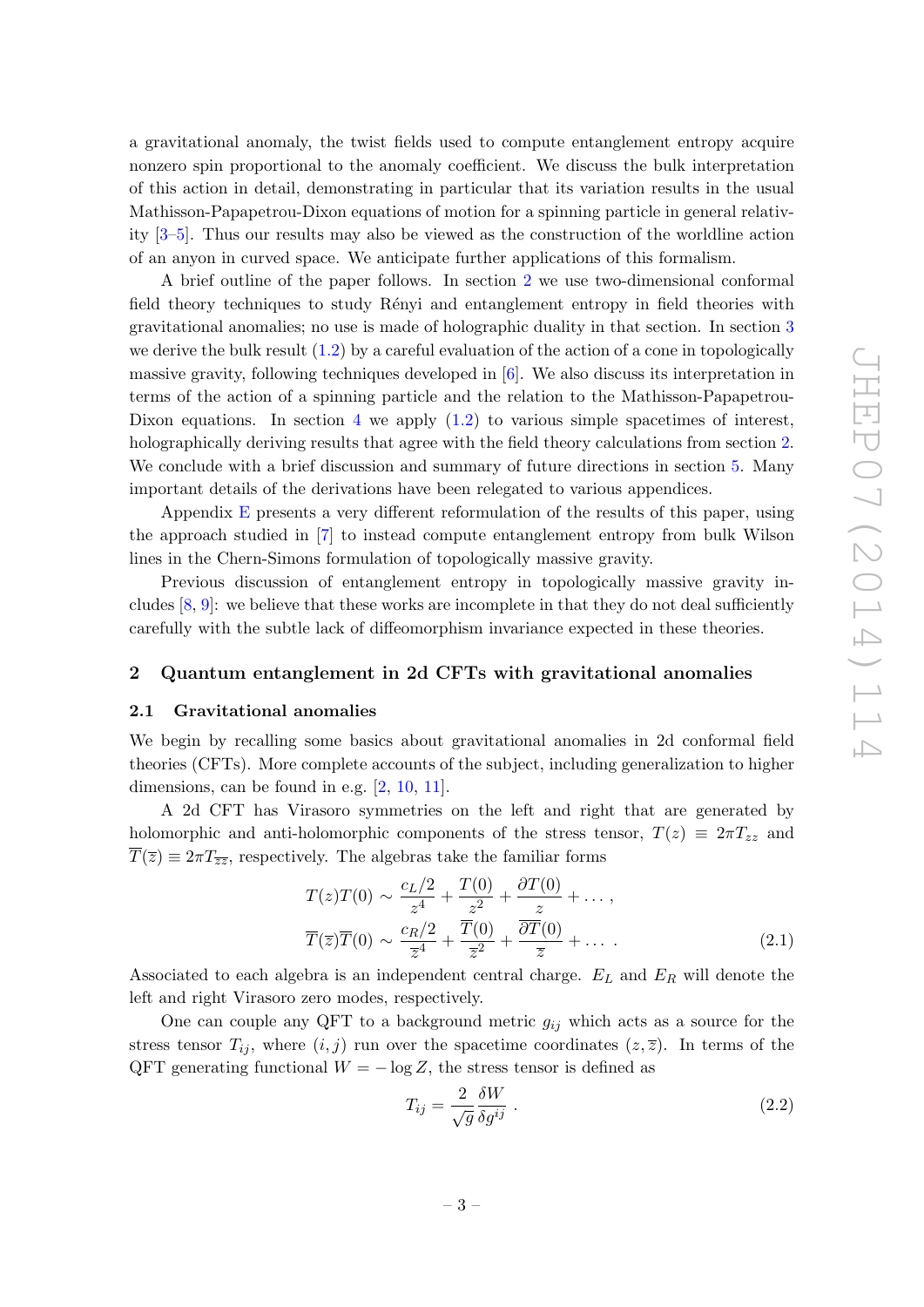If  $c_L \neq c_R$  in a 2d CFT, one cannot consistently promote the background metric to a dynamical field: that is, the CFT suffers from a gravitational anomaly. Examples include theories with chiral matter and holomorphic CFTs [\[12,](#page-47-10) [13\]](#page-48-0).

The anomaly so defined can be presented in two ways. On the one hand, it is manifest as a diffeomorphism anomaly, in which case the stress tensor is symmetric but not conserved. Under an infinitesimal diffeomorphism generated by  $\xi_i$ , the metric transforms as

$$
\delta g_{ij} = \nabla_{(i}\xi_j) \tag{2.3}
$$

Non-invariance of the CFT generating functional implies

<span id="page-5-2"></span>
$$
\nabla^i T_{ij} = \left(\frac{c_L - c_R}{96\pi}\right) \epsilon^{kl} \partial_k \partial_m \Gamma^m_{jl} \tag{2.4}
$$

On the other hand, the anomaly can appear as a Lorentz anomaly — that is, an anomaly under local frame rotations — in which case the stress tensor is conserved but not symmetric. Working in the tangent frame, we have the vielbein  $e^a_{i}$ , spin connection  $\omega^a_{b,i}$  and curvature 2-form  $R_{ab}$ , where  $(a, b)$  are frame indices; see [\[10\]](#page-47-8) for a fuller description of the passage between metric and frame formulations. Under an infinitesimal frame rotation, the vielbein transforms as

$$
\delta e^a_{\ i} = -\alpha^a_{\ b} e^b_{\ i} \tag{2.5}
$$

with  $\alpha_{ab} = -\alpha_{ba}$  the rotation parameter. Non-invariance of the CFT generating functional implies that this stress tensor, call it  $\tilde{T}_{ij}$ , obeys

$$
\tilde{T}_{ab} - \tilde{T}_{ba} = \left(\frac{c_L - c_R}{48\pi}\right) \star R_{ab},\tag{2.6}
$$

where  $^{\star}R_{ab}$  is the Hodge star of the curvature 2-form,

$$
R_{ab} = \frac{1}{2} R_{ijkl} e_a^{\ \ i} e_b^{\ j} dx^k \wedge dx^l \ . \tag{2.7}
$$

The presentation of the anomaly is a matter of choice: shifting from one to the other can be done by adding a local counterterm to the CFT generating functional  $[14, 15]$  $[14, 15]$ .

The anomaly presented thus far is the so-called "consistent" form, obtained from a generating functional that satisfies the Wess-Zumino consistency conditions. There exists a "covariant" form of the anomaly, in which covariance of the stress tensor is restored via improvement terms,

<span id="page-5-1"></span>
$$
\widehat{T}_{ij} = T_{ij} + Y_{ij} \tag{2.8}
$$

for suitably chosen  $Y_{ij}$  (the "Bardeen-Zumino polynomials") [\[15\]](#page-48-2). The covariant currents  $(2.8)$  can be derived from a modified generating functional living in 2+1 dimensions. Framed as a diffeomorphism anomaly, for instance, the non-conservation equation in covariant form becomes

$$
\nabla^i \widehat{T}_{ij} = \left(\frac{c_L - c_R}{96\pi}\right) \epsilon^k_{\ j} \partial_k R \,, \tag{2.9}
$$

<span id="page-5-0"></span><sup>&</sup>lt;sup>1</sup>This is succinctly captured in the language of the anomaly polynomial. For a gravitational anomaly in a 2d CFT, the polynomial is  $\mathcal{P}_4(R) = \text{Tr}(R \wedge R) = d\omega_3$ . The choice of diffeomorphism or Lorentz anomaly corresponds to the choice of whether to express the curvature as  $R = d\Gamma + \Gamma \wedge \Gamma$  or  $R = d\omega + \omega \wedge \omega$ , respectively.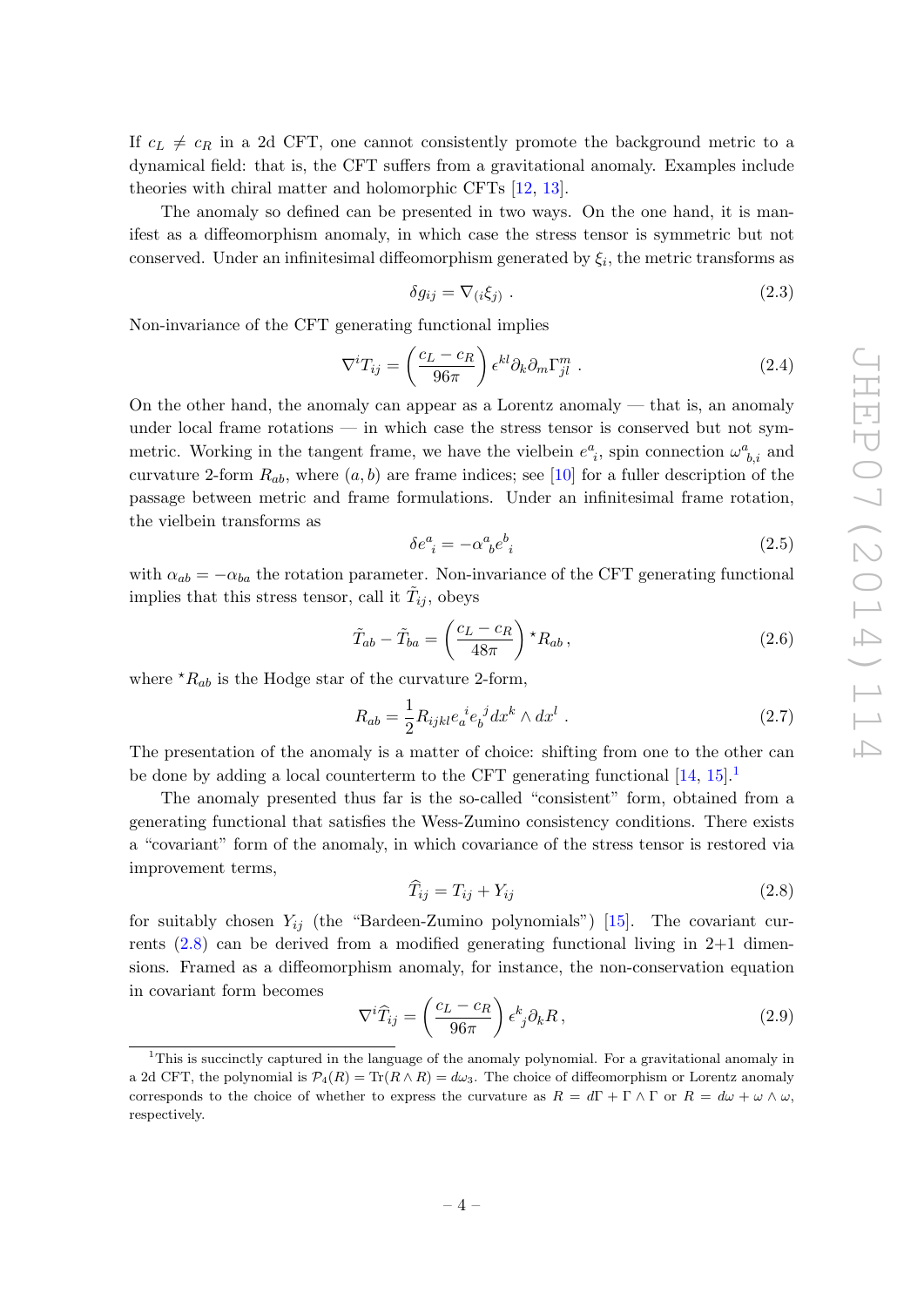where  $R = R_{ij}g^{ij}$  is the Ricci scalar; note the absence of explicit factors of Γ. In a holographic context, the usual AdS/CFT dictionary identifying boundary data with sources in the CFT generating functional naturally leads to the consistent form [\[16\]](#page-48-3).

# <span id="page-6-0"></span>2.2 Rényi and entanglement entropy in the presence of a gravitational anomaly

Consider a QFT living on some Riemannian manifold  $M$ , in a state defined by some given density matrix. One can form a reduced density matrix,  $\rho$ , by tracing out degrees of freedom exterior to some spatial region at fixed Euclidean time. The Rényi entropy  $S_n$  is defined as

$$
S_n = \frac{1}{1-n} \log \text{Tr} \rho^n ,\qquad (2.10)
$$

where n is a positive integer. In a 2d QFT, the spatial region is the union of  $N \in \mathbb{Z}$  disjoint intervals. Upon analytically continuing  $n$  to positive real values, one can take the limit  $n \to 1$  to obtain the entanglement, or von Neumann, entropy,

<span id="page-6-3"></span>
$$
S_{\rm EE} = \lim_{n \to 1} S_n = -\operatorname{Tr}\rho \log \rho \tag{2.11}
$$

This procedure involves ambiguities in principle; we will employ the naive analytic continuation, based on precedent in similar 2d CFT entanglement calculations. For further details on this construction, we direct the reader to [\[17](#page-48-4)[–19\]](#page-48-5).

Computing entanglement entropy via the replica trick amounts to computing the Rényi entropy for arbitrary  $n$ . The latter is equivalent to computing a QFT partition function  $Z_n$  on a branched cover of M, with branch cuts along the entangling surface. The precise relation is

<span id="page-6-2"></span>
$$
\text{Tr}\rho^n = \frac{Z_n}{(Z_1)^n} \tag{2.12}
$$

This technique is applicable in any state that can be defined using a functional integral. Alternatively, one can eschew this topological perspective, and instead compute  $\text{Tr}\rho^n$  as a correlation function on M of twist operators inserted at the boundary of the entangling region.

We focus on 2d CFTs henceforth, calling a generic CFT  $\mathcal{C}$ . The branched covers of M are Riemann surfaces of N- and n-dependent genus; when  $M = \mathbb{C}$ , for example,  $g = (N-1)(n-1)$ . Rather than computing partition functions on arbitrary genus Riemann surfaces directly, we will employ the twist field perspective  $[17, 20]$  $[17, 20]$ . For N spatial intervals bounded by endpoints  $\{u_i, v_i\}$ , one inserts N twist operators  $\Phi_+$  at the endpoints  $u_i$  and N twist operators  $\Phi_-\$  at the endpoints  $v_i$ , and computes their 2N-point correlator on M:

<span id="page-6-1"></span>
$$
\operatorname{Tr}\rho^n = \left\langle \prod_{i=1}^N \Phi_+(u_i)\Phi_-(v_i) \right\rangle_{\mathcal{C}^n/\mathbb{Z}_n}.
$$
\n(2.13)

As the subscript denotes, the correlator is evaluated in the orbifold theory  $\mathcal{C}^n/\mathbb{Z}_n$ .  $\Phi_+$ and  $\Phi_-\$  act oppositely with respect to the cyclic permutation symmetry  $\mathbb{Z}_n$ , and have a nontrivial OPE. The n-dependence also enters [\(2.13\)](#page-6-1) through the scaling dimensions of the twist operators, to be derived momentarily.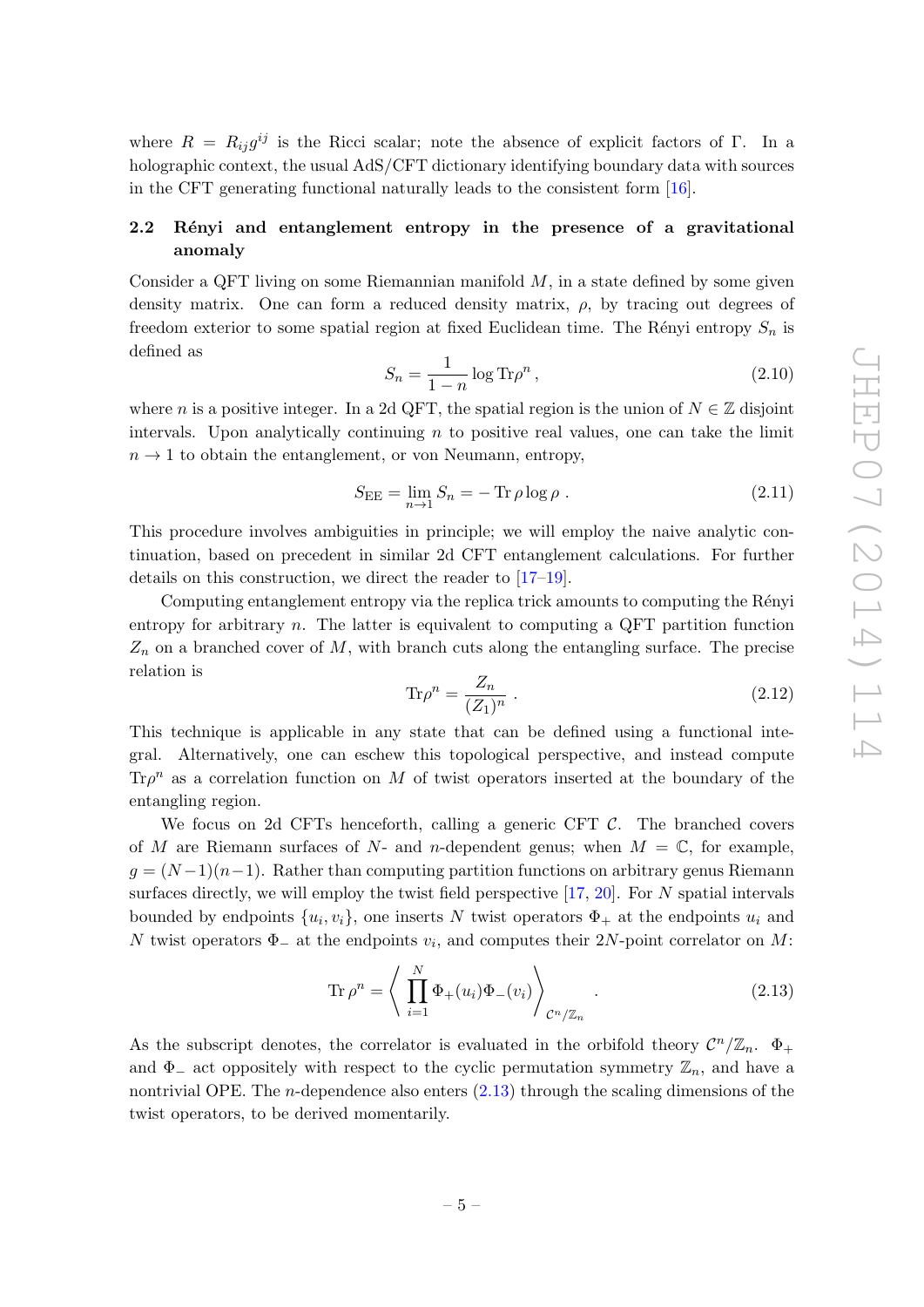For a CFT with  $c_L \neq c_R$ , these techniques still apply. The presence of a gravitational anomaly does not spoil the use of functional integrals; one need only be careful about their transformation properties. This brings us to the central novelty: in a CFT with  $c_L \neq c_R$ , the twist fields  $\Phi_{\pm}$  have nonzero spin controlled by the anomaly coefficient:  $s \propto c_L - c_R$ .

To derive this fact, following the original method of [\[17\]](#page-48-4), it is sufficient to consider a single interval in the ground state of a CFT C, with endpoints  $(u, v)$ . Before replication, C lives on the complex plane,  $M = \mathbb{C}$ . The replica surface — call it  $\mathcal{R}_{n,1}$  — has genus zero for all  $n$ , and can be conformally mapped back to the complex plane. If  $w$  is a complex coordinate on  $\mathcal{R}_{n,1}$ , then

<span id="page-7-0"></span>
$$
z = \left(\frac{w-u}{w-v}\right)^{1/n},\tag{2.14}
$$

maps  $\mathcal{R}_{n,1} \mapsto \mathbb{C}$ , coordinatized by z. To compute the scaling weights of the twist operators, consider the one-point functions of the CFT stress tensor components,  $\langle T(w) \rangle_{\mathcal{R}_{n,1}}$  and  $\langle T(\overline{w})\rangle_{\mathcal{R}_{n,1}}$ . On one hand, one can compute the conformal transformation of the stress tensor under the map [\(2.14\)](#page-7-0). On the other, these expectation values can be traded for correlation functions with twist operators in the orbifold theory, by definition of the twist operators themselves. Recalling that  $\langle T(z)\rangle_{\mathbb{C}} = \langle \overline{T}(\overline{z})\rangle_{\mathbb{C}} = 0$ , one finds

$$
\frac{\langle T(w)\Phi_{+}(u,\overline{u})\Phi_{-}(v,\overline{v})\rangle_{\mathcal{C}^{n}/\mathbb{Z}_{n}}}{\langle \Phi_{+}(u,\overline{u})\Phi_{-}(v,\overline{v})\rangle_{\mathcal{C}^{n}/\mathbb{Z}_{n}}} = \frac{c_{L}}{24}\left(n-\frac{1}{n}\right)\left(\frac{u-v}{(w-u)(w-v)}\right)^{2},
$$
\n
$$
\frac{\langle \overline{T}(\overline{w})\Phi_{+}(u,\overline{u})\Phi_{-}(v,\overline{v})\rangle_{\mathcal{C}^{n}/\mathbb{Z}_{n}}}{\langle \Phi_{+}(u,\overline{u})\Phi_{-}(v,\overline{v})\rangle_{\mathcal{C}^{n}/\mathbb{Z}_{n}}} = \frac{c_{R}}{24}\left(n-\frac{1}{n}\right)\left(\frac{\overline{u}-\overline{v}}{(\overline{w}-\overline{u})(\overline{w}-\overline{v})}\right)^{2}.
$$
\n(2.15)

These equations are nothing but the conformal Ward identities for the holomorphic and anti-holomorphic stress tensors, acting on Virasoro primary operators with scaling dimensions

$$
h_L = \frac{c_L}{24} \left( n - \frac{1}{n} \right) , \quad h_R = \frac{c_R}{24} \left( n - \frac{1}{n} \right) . \tag{2.16}
$$

Defining conformal dimension  $\Delta = h_L + h_R$  and spin  $s = h_L - h_R$ , we find spinning, anyonic twist fields as advertised:

<span id="page-7-1"></span>
$$
\Delta = \frac{c_L + c_R}{24} \left( n - \frac{1}{n} \right) , \quad s = \frac{c_L - c_R}{24} \left( n - \frac{1}{n} \right) . \tag{2.17}
$$

This derivation is a simple extension of the case  $c<sub>L</sub> = c<sub>R</sub>$  treated in [\[17\]](#page-48-4) and elsewhere; the key point is that the calculation holomorphically factorizes.

By deriving twist operator quantum numbers from the CFT stress tensor, this method fully accounts for the dependence of Renyi and entanglement entropy on the gravitational anomaly. We are implicitly working with the consistent form of the anomaly, because  $T(z)$ and  $\overline{T}(\overline{z})$  are defined through variations of the original CFT generating functional. Notice that in computing entanglement entropy as the  $n \to 1$  limit of Rényi entropy, the twist operators are analytically continued from anyons to spinless bosons. However, the ratio  $s/\Delta$  is independent of *n*.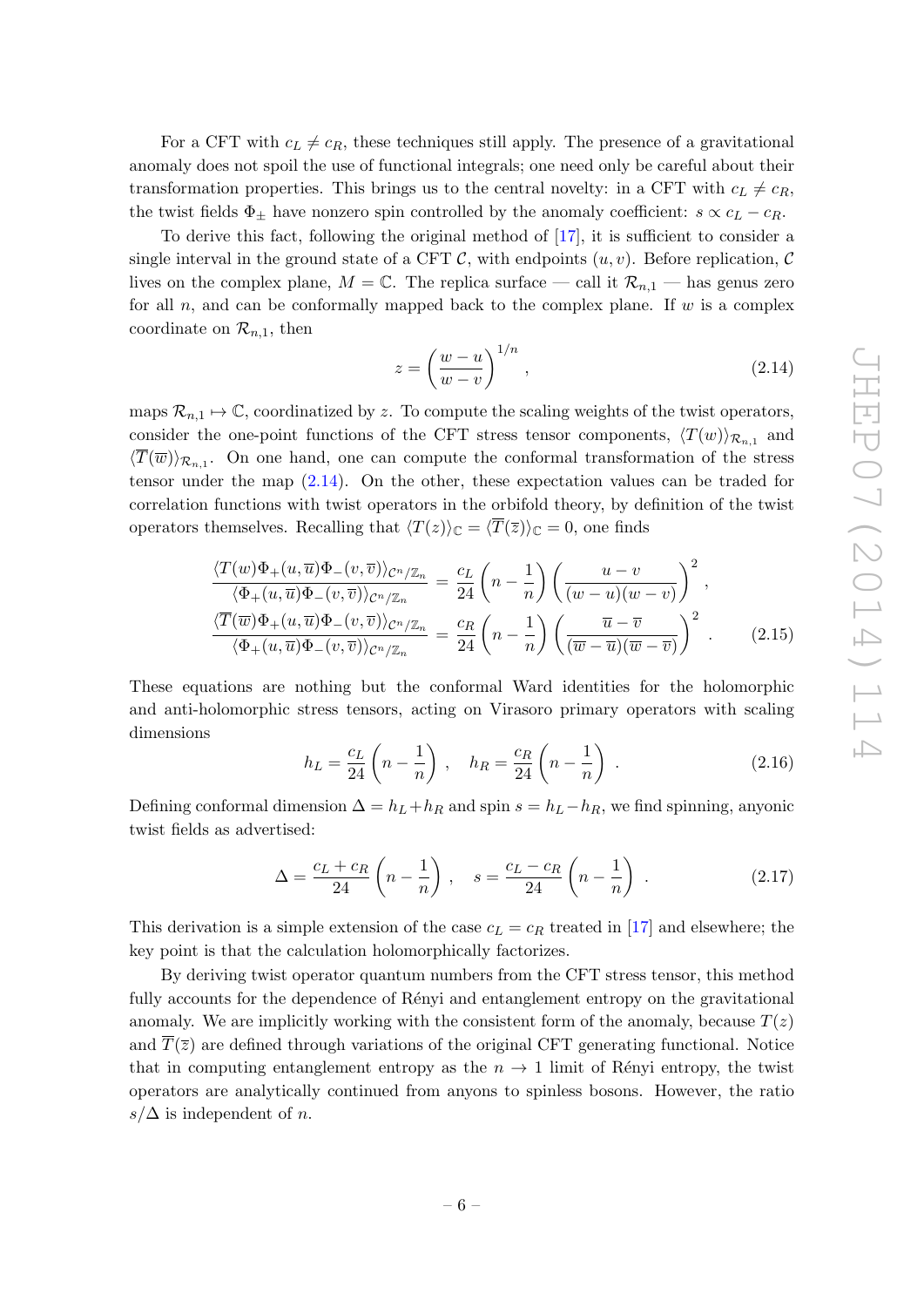## <span id="page-8-0"></span>2.3 Applications

With these results in hand we proceed to easily derive universal results for single interval Rényi and entanglement entropy in 2d CFTs with arbitrary  $(c_L, c_R)$ . From [\(2.13\)](#page-6-1), this merely involves computing the two-point function of  $\Phi_+$  and  $\Phi_-$ . For a CFT in its ground state, on a circle, or at finite temperature and angular potential, the functional form of the correlator is fixed by conformal symmetry [\[21\]](#page-48-7). We will also comment on more general entanglement entropies in holographic CFTs with  $c_L \neq c_R$ .

We work with an interval [0, R] in a CFT on a line, with  $R \in \mathbb{R}$ , unless otherwise noted. Thus, we wish to compute

<span id="page-8-3"></span>
$$
S_n = \frac{1}{1-n} \log \langle \Phi_+(R)\Phi_-(0) \rangle_{\mathcal{C}^n/\mathbb{Z}_n} . \tag{2.18}
$$

We will reinstate the UV cutoff as needed for dimensional analysis.

#### <span id="page-8-1"></span>2.3.1 Ground state

In this case,  $M = \mathbb{C}$ , so  $(2.17)$  and  $(2.18)$  yield

$$
S_n = \left(1 + \frac{1}{n}\right) \frac{c_L + c_R}{12} \log\left(\frac{R}{\varepsilon}\right) \tag{2.19}
$$

and the entanglement entropy is easily obtained,

<span id="page-8-4"></span>
$$
S_{EE} = \frac{c_L + c_R}{6} \log \left(\frac{R}{\varepsilon}\right) \tag{2.20}
$$

This was first derived in  $[22]$ . The anomaly makes no contribution to  $(2.20)$ . For holographic CFTs, this state is dual to Poincaré AdS.

## <span id="page-8-2"></span>2.3.2 Ground state, boosted interval

Now consider a complex interval [0, z], with  $z \in \mathbb{C}$  somewhere off the real axis. We find

$$
S_n = \left(1 + \frac{1}{n}\right) \left(\frac{c_L}{12} \log\left(\frac{z}{\varepsilon}\right) + \frac{c_R}{12} \log\left(\frac{\overline{z}}{\varepsilon}\right)\right) \tag{2.21}
$$

In this case, we do see a contribution from the anomaly. If we define  $z = Re^{i\theta}$ , we find an entanglement entropy

<span id="page-8-5"></span>
$$
S_{\rm EE} = \frac{c_L + c_R}{6} \log \left(\frac{R}{\varepsilon}\right) + \frac{c_L - c_R}{6} i\theta \; . \tag{2.22}
$$

This setup is just a rotation of the previous one, but in a theory with a Lorentz anomaly, observables are sensitive to the choice of frame. Equivalently, in the language of the diffeomorphism anomaly, observables are sensitive to the choice of coordinates used to define a constant time slice.

As [\(2.22\)](#page-8-5) shows, in the absence of Euclidean time reflection symmetry  $(z \leftrightarrow \overline{z})$  a Euclidean CFT partition function need not be real.<sup>[2](#page-8-6)</sup> This is familiar from the thermal

<span id="page-8-6"></span><sup>&</sup>lt;sup>2</sup>In fact, the anomalous piece had to be purely imaginary on general grounds. Thinking of Tr  $\rho^n$  as a CFT partition function on a Riemann surface, as in  $(2.12)$ , we note that only the imaginary part of log Z can ever receive an anomalous contribution. Thus, the frame rotation to a complex interval must lead to an imaginary piece of the Euclidean Rényi entropy.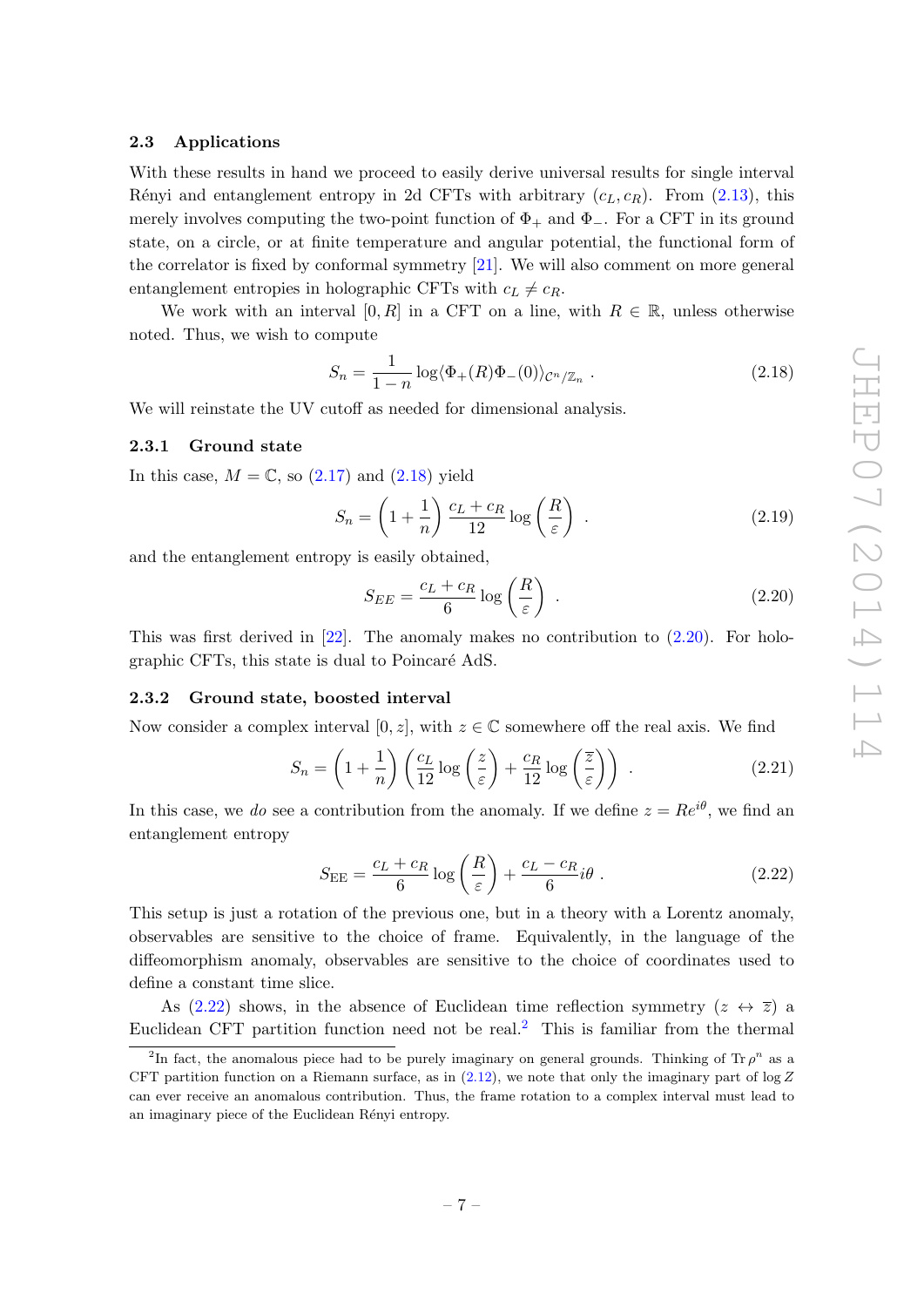

<span id="page-9-1"></span>Figure 1. Flow of entanglement through boosted interval.

partition function of a non-anomalous CFT at finite temperature and chemical potential for angular momentum. As in that case, the complexity of  $(2.22)$  is consistent with a sensible, real Lorentzian interpretation: under the analytic continuation  $z = x - t, \overline{z} = x + t$ , the angle  $\theta$  maps to a boost parameter  $\kappa$  as  $\theta = i\kappa$ . Plugging this into [\(2.22\)](#page-8-5) yields a real contribution to the entanglement entropy due to an anomalous Lorentz boost:

<span id="page-9-2"></span>
$$
S_{\rm EE} = \frac{c_L + c_R}{6} \log \left(\frac{R}{\varepsilon}\right) - \frac{c_L - c_R}{6} \kappa \tag{2.23}
$$

There is a simple physical argument for this due to Wall [\[23\]](#page-48-9), as shown in figure [1.](#page-9-1)

To understand figure [1,](#page-9-1) suppose that we have quantized our theory with respect to the time coordinate t; thus we understand how to compute entanglement entropy on the slice  $t = 0$ . Consider now the entanglement through the boosted interval (ending at  $R'$ ). We would like to relate this to entanglement computed at  $t = 0$ . We see that at  $t = 0$  all the left-movers that will eventually pass through the boosted interval are inside  $R_L$ , whereas all the right-movers are inside  $R_R$ . Assuming factorization of left and right-movers, the entanglement computed at  $t = 0$  then should be

$$
S_{EE} = \frac{c_L}{6} \log \left(\frac{R_L}{\varepsilon}\right) + \frac{c_R}{6} \log \left(\frac{R_R}{\varepsilon}\right) \tag{2.24}
$$

If the hyperbolic boost angle is  $\kappa$ , then  $R_L = Re^{-\kappa}$  and  $R_R = Re^{\kappa}$ : this immediately reproduces [\(2.23\)](#page-9-2).

## <span id="page-9-0"></span>2.3.3 Finite temperature and angular potential

Consider now a spatial interval  $[0, R]$  in a general Lorentzian CFT on a line at finite temperature,  $T = \beta^{-1}$ , and chemical potential for angular momentum,  $\Omega$ . The CFT now lives on a cylinder with a compact thermal cycle,  $M = S^1 \times \mathbb{R}$ . For a holographic CFT, this state is dual to the rotating, planar BTZ black hole. After Wick rotation, the Euclidean partition function is

$$
Z = \text{Tr}(e^{-\beta H - \beta \Omega_E J})\tag{2.25}
$$

where

$$
H = E_R + E_L - \frac{c_L + c_R}{24}, \quad J = E_R - E_L + \frac{c_L - c_R}{24}, \tag{2.26}
$$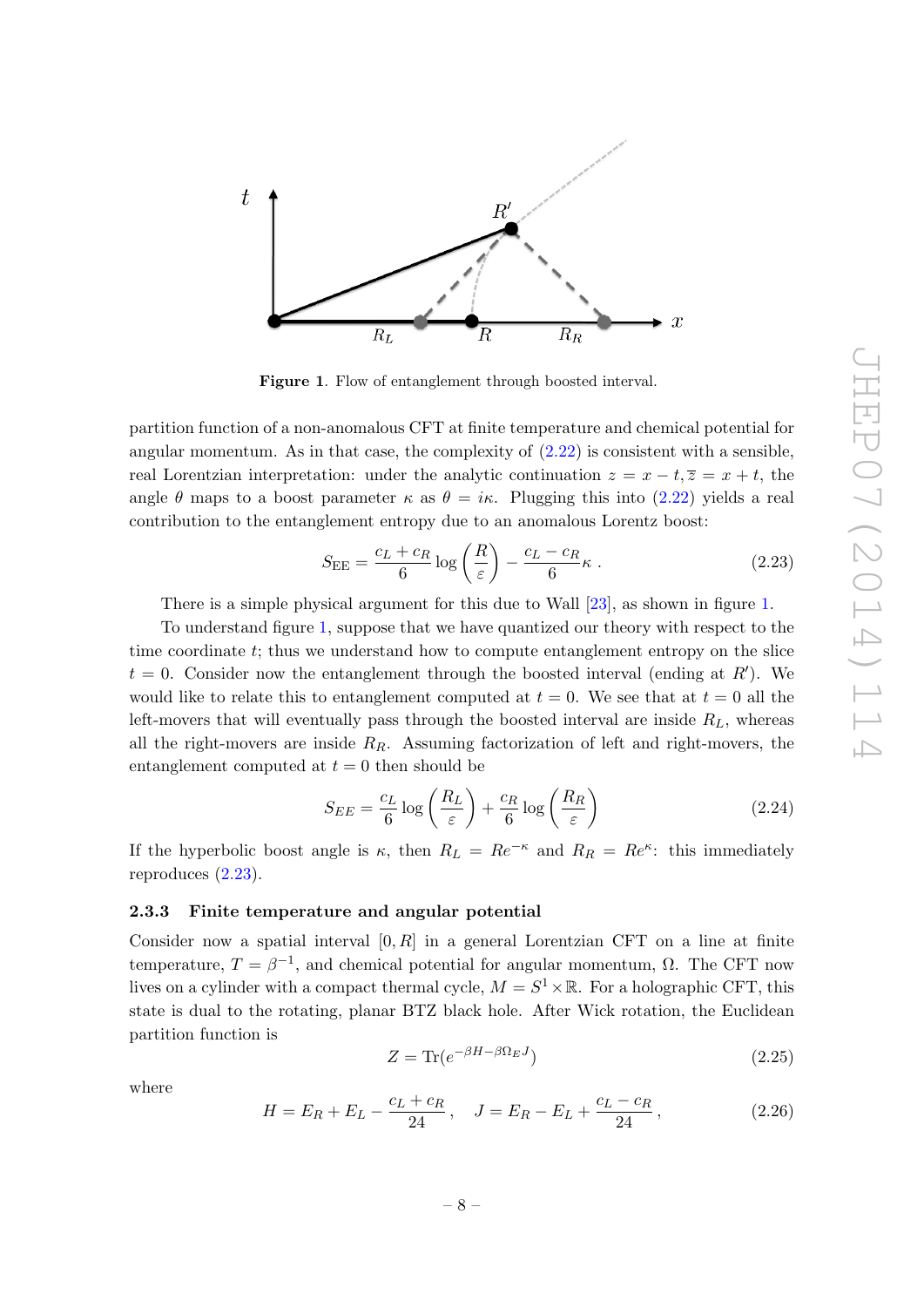and we define  $\Omega_E$  to be real via the standard analytic continuation  $\Omega = i\Omega_E$ . It is convenient to define left and right temperatures,  $T_L \neq T_R$ ; the respective inverse temperatures  $(\beta_L, \beta_R)$ are defined in terms of  $(\beta, \Omega_E)$  as

<span id="page-10-4"></span>
$$
\beta_L = \beta (1 + i \Omega_E), \quad \beta_R = \beta (1 - i \Omega_E). \tag{2.27}
$$

Notice that in the ground state on the cylinder,  $E_L = E_R = 0$ , there is a nonzero "Casimir" momentum"  $J_0$  in addition to the usual ground state energy,  $E_0$ :

<span id="page-10-3"></span>
$$
E_0 = -\frac{c_L + c_R}{24} \,, \quad J_0 = \frac{c_L - c_R}{24} \,. \tag{2.28}
$$

This effect stems from the imbalanced chiral contributions to the Casimir energy.

To compute the Rényi entropy, we plug the universal form of cylinder correlation functions into  $(2.18)$ , which yields

<span id="page-10-1"></span>
$$
S_{\rm n} = \left(1 + \frac{1}{n}\right) \left[ \frac{c_L}{12} \log \left( \frac{\beta_L}{\pi \varepsilon} \sinh \frac{\pi R}{\beta_L} \right) + \frac{c_R}{12} \log \left( \frac{\beta_R}{\pi \varepsilon} \sinh \frac{\pi R}{\beta_R} \right) \right],\tag{2.29}
$$

and in the limit  $n \to 1$ ,

<span id="page-10-2"></span>
$$
S_{\rm EE} = \frac{c_L}{6} \log \left( \frac{\beta_L}{\pi \varepsilon} \sinh \frac{\pi R}{\beta_L} \right) + \frac{c_R}{6} \log \left( \frac{\beta_R}{\pi \varepsilon} \sinh \frac{\pi R}{\beta_R} \right) \tag{2.30}
$$

For  $\beta_L \neq \beta_R$ , there is an anomalous contribution that maps to a real entanglement entropy in Lorentzian signature. The formula neatly factorizes, and yields the correct Cardy entropy in the thermal limit  $R \gg (\beta_L, \beta_R)$ . In analogy to the case of the complex interval on the plane, we can think of  $\Omega_E$  as a boost parameter, or as parameterizing passage to a rotating frame.

From the above results, we can also compute entanglement for a CFT at zero temperature on a cylinder of size  $L$ . We can read off the Rényi and entanglement entropies from  $(2.29)$ – $(2.30)$  by simply taking  $\beta_L = \beta_R \mapsto -iL$ . This case sees no anomalous contribution. For holographic CFTs, this state is dual to global AdS.

## <span id="page-10-0"></span>2.3.4 Holographic CFTs at large central charge

The results in this section universally apply to all CFTs with arbitrary  $(c<sub>L</sub>, c<sub>R</sub>)$ . For this (sub)subsection, we specialize to a class of "holographic" CFTs at large total central charge  $c_L+c_R$ : this should be understood as the class of CFTs which are likely to have semiclassical gravity duals, although no use will be made of holography in this section. A constructive definition of such CFTs was given in [\[19,](#page-48-5) [24\]](#page-48-10): aside from fundamental properties of unitarity, modular invariance and compactness, their essential property is that the OPE coefficients and density of states with  $\Delta \lesssim c_L + c_R$  do not scale exponentially with large  $c_L + c_R$ . In anticipation of our study of holographic entanglement in TMG, this is an eminently relevant class of theories to consider.

Recent work [\[19,](#page-48-5) [24](#page-48-10)[–30\]](#page-48-11) has shown that in such large central charge 2d CFTs with or without gravitational anomalies, R´enyi and entanglement entropies can be derived for otherwise non-universal cases, involving higher genus manifolds  $M$  or multiple intervals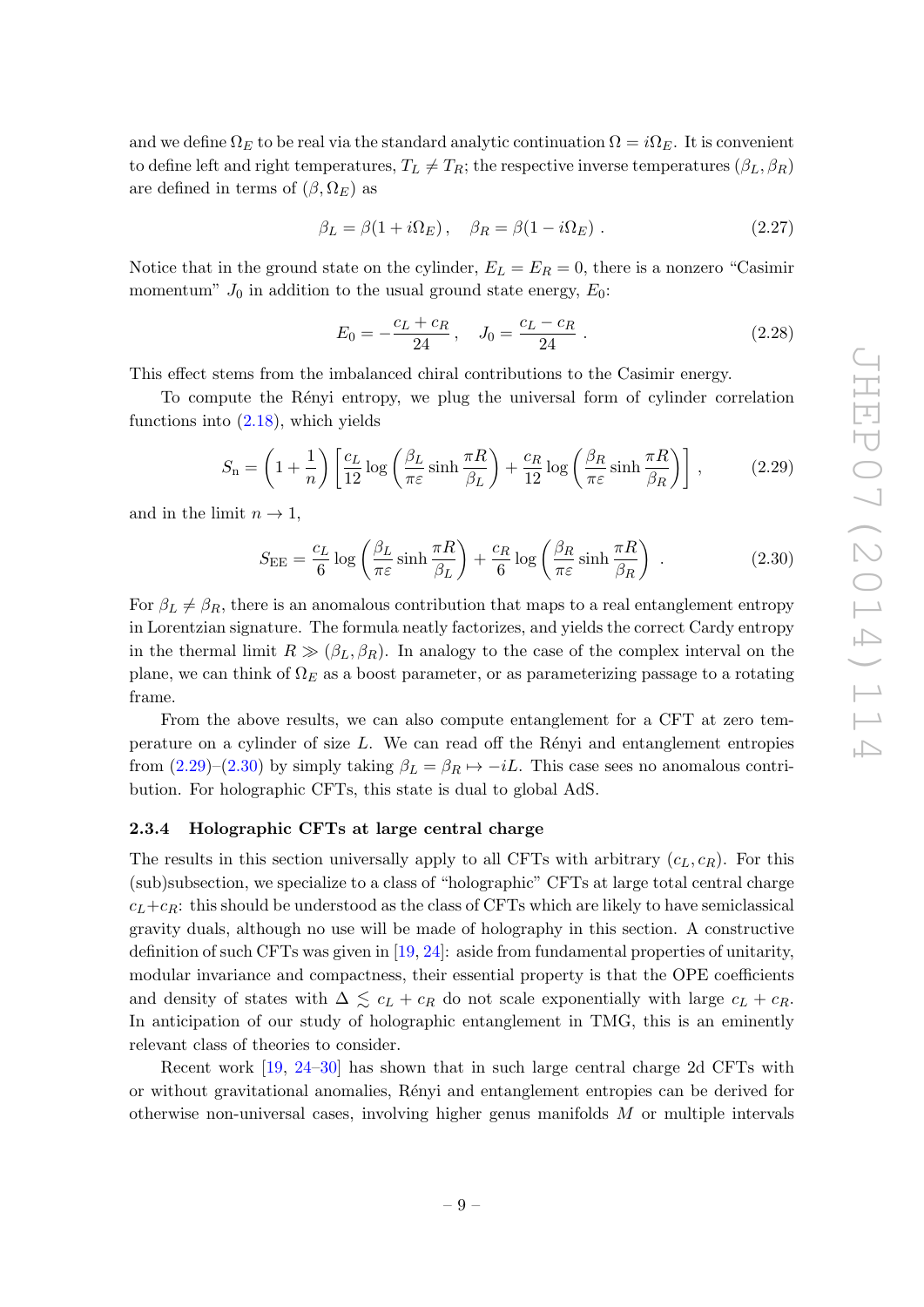$N > 1$ . For example, one can think of  $(2.30)$  as the high temperature limit of entanglement entropy of a single interval on a torus,  $M = T^2$ , with complex modular parameter  $\tau =$  $i\beta_L/2\pi$ . Torus two-point correlators are non-universal. For a CFT satisfying the above properties, however, the entanglement entropy of a single interval on the torus has been argued to be given by  $(2.30)$  for *all* temperatures above the Hawking-Page transition at leading order in large  $c_L + c_R$  [\[26,](#page-48-12) [28\]](#page-48-13), provided that the size of the interval is smaller than half of the circle.<sup>[3](#page-11-2)</sup> This provides a modest consistency check of  $(2.30)$ .

As a second example, consider the Rényi and entanglement entropy of multiple intervals in the ground state. As 2N-point twist correlators with  $N > 1$ , these are non-universal in general, but can be computed systematically in holographic CFTs in a large  $c_L + c_R$ expansion [\[19,](#page-48-5) [24,](#page-48-10) [27,](#page-48-14) [28,](#page-48-13) [30\]](#page-48-11). This is true regardless of whether the CFT suffers from a gravitational anomaly. At leading order in large  $c_L + c_R$ , the ground state entanglement entropy is simply a sum over single interval contributions [\(2.20\)](#page-8-4) subject to a certain minimization prescription [\[24\]](#page-48-10):

$$
S_{EE} = \frac{c_L + c_R}{6} \min \sum_{(i,j)} \log \left( \frac{z_i - z_j}{\varepsilon} \right), \qquad (2.31)
$$

where  $\{z_i\}$  label the endpoints,  $i = 1, \ldots, 2N$ .

# <span id="page-11-0"></span>3 Holographic entanglement entropy in topologically massive gravity

We turn now to the holographic description of theories with gravitational anomalies. As mentioned earlier, the bulk action describing such a theory has a gravitational Chern-Simons term in its action. In trying to understand the anomalous contribution to entanglement, it is sufficient to work with topologically massive gravity (TMG), which couples the Chern-Simons term to ordinary Einstein gravity. The Ryu-Takayanagi prescription for computing entanglement entropy will require modification in this case. Roughly speaking, just as in ordinary 3d gravity the Ryu-Takayanagi worldline can be viewed as the trajectory traced out by a heavy bulk particle, we will show that in TMG the analog of this idea involves a massive *spinning* particle, whose on-shell action yields the holographic entanglement entropy. This is nothing but the extension of the twist field spin into the bulk. Thus, our task is to construct an action for such a particle and understand its dynamics. As we will see, our action makes satisfying contact with previous literature on spinning particles in general relativity.

We begin this section by briefly recalling some salient features of TMG.

# <span id="page-11-1"></span>3.1 Gravitational Chern-Simons term

The original work on TMG dates back to  $[32-34]$ ; for a more modern treatment see e.g. [\[16,](#page-48-3) [35,](#page-49-1) [36\]](#page-49-2). The action is the sum of the Einstein-Hilbert term and a gravitational Chern-

<span id="page-11-2"></span><sup>3</sup>For larger interval sizes there may be a competing saddle, holographically manifest as the disconnected surface contributing to the Ryu-Takayanagi formula, i.e. the "entanglement plateaux" of [\[31\]](#page-48-16).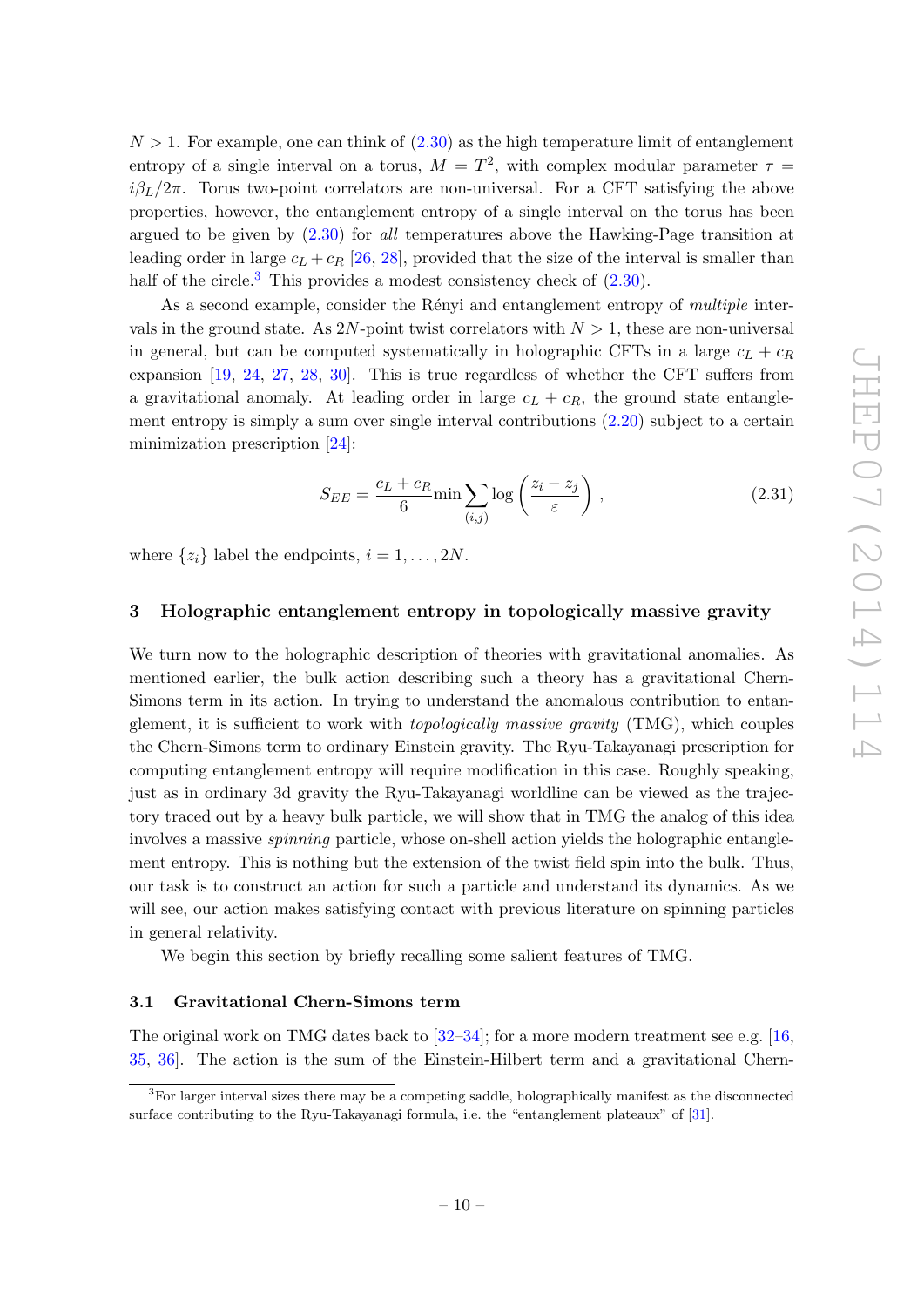Simons term:

<span id="page-12-4"></span>
$$
S_{\text{TMG}} = \frac{1}{16\pi G_3} \int d^3x \sqrt{-g} \left( R + \frac{2}{\ell^2} \right) + \frac{1}{32\pi G_3 \mu} \int d^3x \sqrt{-g} \epsilon^{\lambda\mu\nu} \Gamma^{\rho}_{\lambda\sigma} \left( \partial_{\mu} \Gamma^{\sigma}_{\rho\nu} + \frac{2}{3} \Gamma^{\sigma}_{\mu\tau} \Gamma^{\tau}_{\nu\rho} \right) , \qquad (3.1)
$$

where we have included a negative cosmological constant.  $\mu$  is a real coupling with dimensions of mass. Even though the action has explicit dependence on Christoffel symbols, the equations of motion are covariant: explicitly, they are

$$
R_{\mu\nu} - \frac{1}{2}g_{\mu\nu}R - \frac{1}{\ell^2}g_{\mu\nu} = -\frac{1}{\mu}C_{\mu\nu},
$$
\n(3.2)

where  $C_{\mu\nu}$  is the Cotton tensor,

<span id="page-12-0"></span>
$$
C_{\mu\nu} = \epsilon_{\mu}^{\ \alpha\beta} \nabla_{\alpha} \left( R_{\beta\nu} - \frac{1}{4} g_{\beta\nu} R \right) \ . \tag{3.3}
$$

The Cotton tensor is symmetric, transverse and traceless,

$$
\epsilon^{\alpha\mu\nu}C_{\mu\nu} = \nabla^{\mu}C_{\mu\nu} = C^{\mu}_{\ \mu} = 0. \tag{3.4}
$$

Consequently, all solutions of TMG have constant scalar curvature,  $R = -6/\ell^2$ , and the equations of motion can be written as

<span id="page-12-1"></span>
$$
R_{\mu\nu} + \frac{2}{\ell^2} g_{\mu\nu} = -\frac{1}{\mu} C_{\mu\nu} . \tag{3.5}
$$

The Cotton tensor thus measures deviations from an Einstein metric.

It is clear from  $(3.3)$ – $(3.5)$  that TMG admits all solutions of pure three dimensional gravity, namely, Einstein metrics for which  $C_{\mu\nu} = 0$ . The theory also admits a wide class of non-Einstein metrics which are not locally AdS3. We briefly note that TMG can also be cast in a Chern-Simons formulation; in appendix  $E$  we review that approach to the theory.

Many unusual properties of TMG are put into sharper focus in a holographic context. This theory has been extensively studied in the context of  $AdS_3/CFT_2$  by [\[16,](#page-48-3) [37–](#page-49-3) 39, among many other authors.<sup>[4](#page-12-2)</sup> Specializing for the moment to locally  $AdS_3$  solutions, the application of Brown-Henneaux [\[43\]](#page-49-5) for TMG shows that the classical phase space of asymptotically  $AdS<sub>3</sub>$  backgrounds is organized in two copies of the Virasoro algebra with central charges

<span id="page-12-3"></span>
$$
c_L = \frac{3\ell}{2G_3} \left( 1 - \frac{1}{\mu \ell} \right) , \quad c_R = \frac{3\ell}{2G_3} \left( 1 + \frac{1}{\mu \ell} \right) . \tag{3.6}
$$

As detailed in the previous section, the unequal central charges indicate the presence of a gravitational anomaly in the dual CFT. This is consistent with the transformation of the gravitational Chern-Simons term under bulk diffeomorphisms: in particular, the bulk action is invariant up to a boundary term that captures the nonzero divergence of the CFT

<span id="page-12-2"></span><sup>&</sup>lt;sup>4</sup>Holography for TMG has been also the cradle of some controversy at  $\mu = 1$ , the so-called "chiral point," which we will not discuss here. See e.g. [\[40–](#page-49-6)[42\]](#page-49-7) and references within.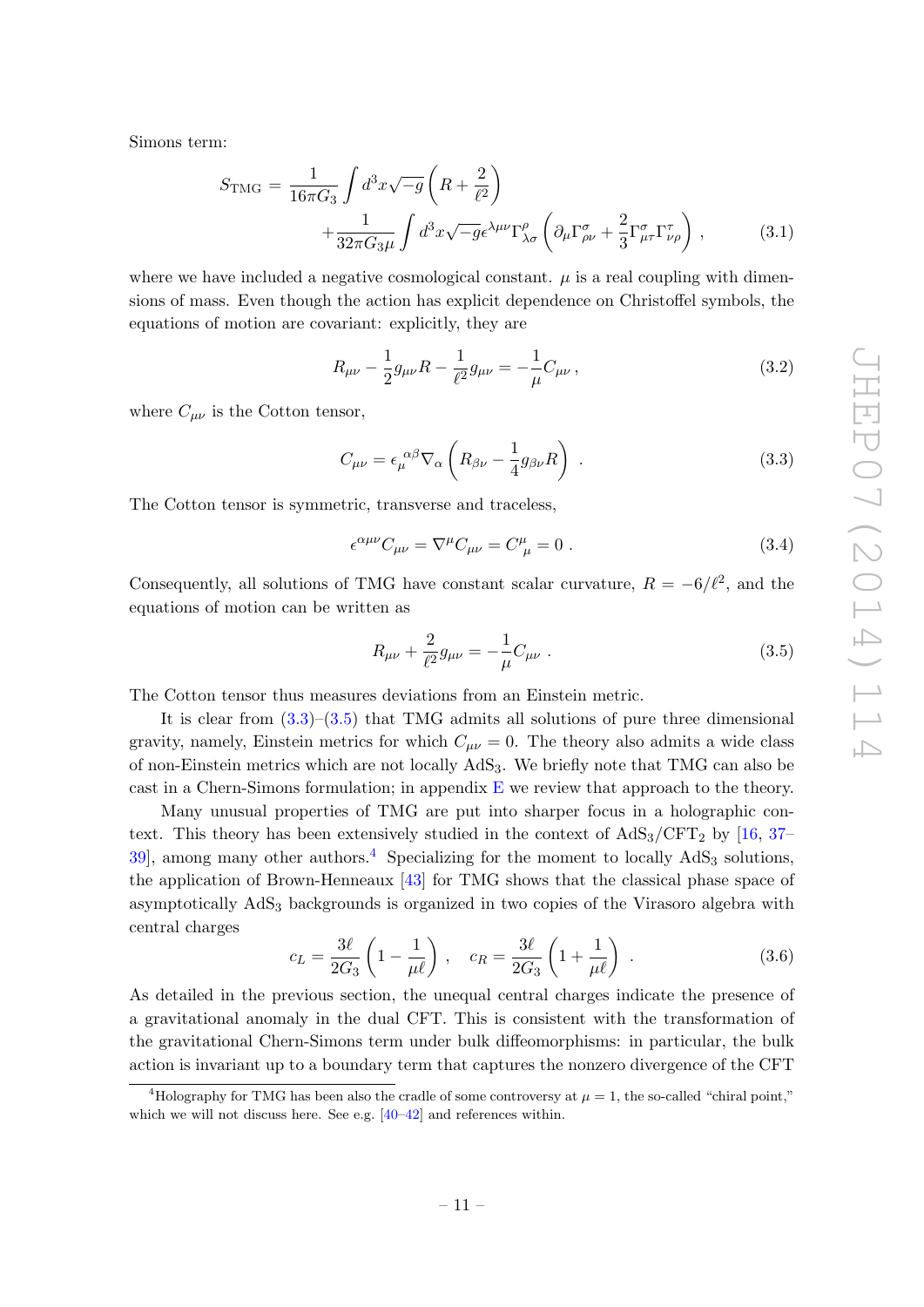stress tensor in [\(2.4\)](#page-5-2) [\[38\]](#page-49-8). This is the usual elegant mechanism of holographic anomaly generation in AdS/CFT [\[44\]](#page-49-9) as applied to a gravitational anomaly.

One can also perform a precise matching of thermodynamic observables of the bulk and boundary theories. The presence of the gravitational Chern-Simons term generically affects the observables in the bulk, even for locally  $AdS<sub>3</sub>$  solutions. One intriguing example is the introduction of nonzero angular momentum into global AdS3: the ADM charges are

$$
\ell M_{\rm AdS} = -\frac{\ell}{8G_3} = -\frac{c_L + c_R}{24} \,, \quad J_{\rm AdS} = -\frac{1}{8G_3\mu} = \frac{c_L - c_R}{24} \,, \tag{3.7}
$$

which match the CFT result  $(2.28)$  for ground state energy and Casimir momentum on the cylinder [\[38\]](#page-49-8). At finite temperature, the bulk admits BTZ black holes, which are dual to thermal states in the CFT. The asymptotic density of states of the CFT is governed by the Cardy formula [\[45\]](#page-49-10),

<span id="page-13-2"></span>
$$
S = 2\pi \sqrt{\frac{c_L E_L}{6}} + 2\pi \sqrt{\frac{c_R E_R}{6}}.
$$
 (3.8)

Happily, this has been shown to equal the Wald entropy of BTZ black holes in TMG or any covariant higher derivative modification thereof [\[37,](#page-49-3) [46](#page-49-11)[–50\]](#page-49-12).

The novel solutions of TMG are those with  $C_{\mu\nu} \neq 0$ , which are not locally AdS<sub>3</sub>. An interesting subset of such solutions, denoted "warped  $AdS_3$ ", were constructed in [\[51–](#page-49-13) [53\]](#page-50-0), along with warped black hole counterparts. Viewed holographically, the main feature of asymptotically warped AdS<sub>3</sub> geometries is that they do not obey Brown-Henneaux boundary conditions, so [\(3.6\)](#page-12-3) is not applicable; indeed, the nature and symmetries of a putative holographic dual CFT are not very well understood (see, e.g., [\[54](#page-50-1)[–58\]](#page-50-2) and references within).

In the following sections, we will deal with the Euclidean theory for both technical and conceptual reasons. The gravitational Chern-Simons term is a parity odd term under time reversal, hence a Wick rotation  $t \to t_E = it$  yields

<span id="page-13-1"></span>
$$
S_{\text{Euc}} = \frac{1}{16\pi G_3} \int d^3x \sqrt{g} \left( R + \frac{2}{\ell^2} \right) + \frac{i}{32\pi G_3 \mu} \int d^3x \sqrt{g} \epsilon^{\lambda\mu\nu} \Gamma^{\rho}_{\lambda\sigma} \left( \partial_{\mu} \Gamma^{\sigma}_{\rho\nu} + \frac{2}{3} \Gamma^{\sigma}_{\mu\tau} \Gamma^{\tau}_{\nu\rho} \right) , \tag{3.9}
$$

and the equations of motion are

<span id="page-13-0"></span>
$$
R_{\mu\nu} + \frac{2}{\ell^2} g_{\mu\nu} = -\frac{i}{\mu} C_{\mu\nu} . \tag{3.10}
$$

The appearance of the factor of  $i$  in  $(3.10)$  is important: for a real metric, the left and right hand side of  $(3.10)$  must vanish independently, hence restricting the space of real solutions to the Einstein metrics of pure gravity. Our presentation of the holographic entanglement functional for TMG relies only on general properties of the theory, modulo some mild assumptions; nevertheless, it is not completely obvious how to apply our result to the full set of solutions of TMG, for which the Euclidean continuation is unclear. We will comment on these subtleties in the Discussion section.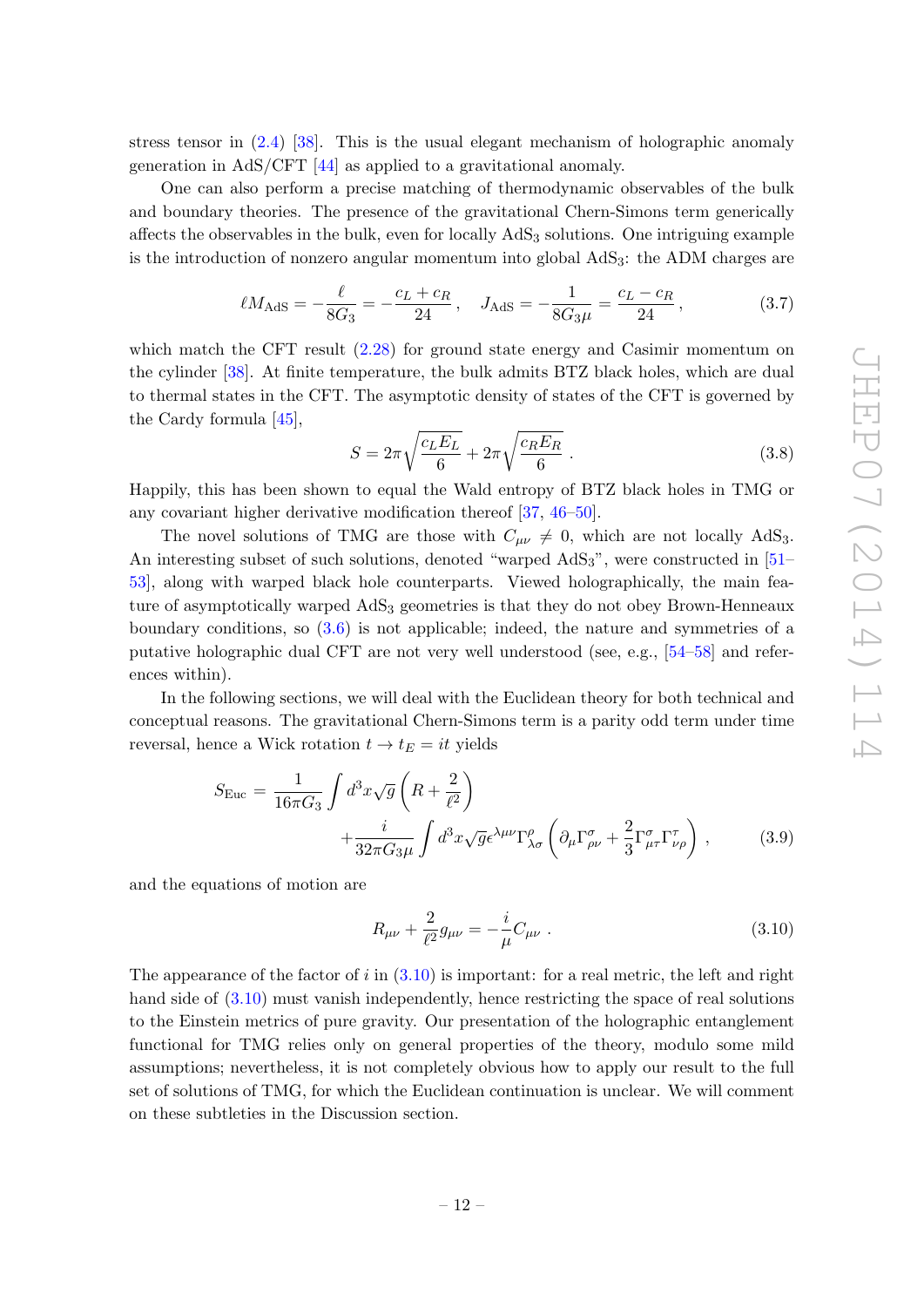## <span id="page-14-0"></span>3.2 Holographic entanglement entropy: Coney Island

We now want to understand how the computation of holographic entanglement entropy in TMG reflects the gravitational anomaly of a dual CFT. In principle, there exists a perfectly well-defined procedure for computing Rényi entropy for any n. In  $(2.11)$ – $(2.12)$  we wrote the entanglement entropy as

$$
S_{\rm EE} = \lim_{n \to 1} \frac{1}{1 - n} (\log Z_n - n \log Z_1) \tag{3.11}
$$

Using the AdS/CFT dictionary, we interpret  $Z_n$  as the gravitational partition function for a 3-manifold  $\mathcal{M}_n$  asymptotic to a replica manifold  $\mathcal{R}_n \equiv \partial \mathcal{M}_n$  at conformal infinity [\[19,](#page-48-5) [25\]](#page-48-17). In the semiclassical limit we can approximate this partition function by computing the action of  $\mathcal{M}_n$ .

In [\[6\]](#page-47-4) an efficient algorithm was developed for computing such actions in states that admit a description involving a Euclidean partition function. We do not review details here but just state the result: in the  $n \to 1$  limit, one can understand the action of  $\mathcal{M}_n$  by studying the action of a bulk geometry with a conical surplus of  $2\pi(n-1)$  along a worldline C extending into the bulk, i.e.

<span id="page-14-2"></span>
$$
S_{\rm EE} = -\partial_n (S_{\rm cone})\big|_{n=1} \tag{3.12}
$$

The Einstein-Hilbert action evaluated on this conical surplus simply measures the proper length of C. Furthermore one finds that consistency of the bulk equations requires (in the case of Einstein gravity) that the curve  $C$  must be a bulk geodesic, and one eventually finds

$$
S_{\rm EE}^{\rm (RT)} = \frac{L_{\rm min}}{4G_3} \ . \tag{3.13}
$$

This constitutes a proof of the celebrated Ryu-Takayanagi formula (RT) for the entanglement entropy  $[1, 59, 60]$  $[1, 59, 60]$  $[1, 59, 60]$  $[1, 59, 60]$ , at least for the set of states that can be studied using a Euclidean partition function.

We would now like to apply these techniques to TMG. The fact that the bulk action is not quite gauge-invariant will play an interesting role in our analysis: the existence of this anomaly will effectively introduce new data along the worldline, broadening the usual Ryu-Takayanagi worldline into a ribbon. As we will demonstrate in detail, this is the bulk representation of the anomalous contributions to CFT entanglement discussed in section [2,](#page-4-0) a statement we will verify in a number of examples.

Consider a regularized cone in three-dimensional Euclidean space with opening angle  $2\pi(1+\epsilon)$ , so that  $\epsilon = n-1$ . The tip of this cone defines a one-dimensional worldline that we take to extend along a spacelike direction parametrized by y. We use flat coordinates  $\sigma^a$ for the two perpendicular directions, and the tip of the cone is then at  $\sigma^a = 0$ . A suitable metric ansatz for this cone is then

<span id="page-14-1"></span>
$$
ds^{2} = e^{\epsilon\phi(\sigma)}\delta_{ab}d\sigma^{a}d\sigma^{b} + (g_{yy} + K_{a}\sigma^{a} + \cdots) dy^{2} + e^{\epsilon\phi(\sigma)}U_{a}(\sigma, y)d\sigma^{a}dy
$$
(3.14)

In this parametrization the extrinsic curvatures  $K_a$  are Taylor coefficients in the expansion of  $g_{yy}$  in the  $\sigma^a$  directions, and they measure the deviation of the trajectory from a geodesic.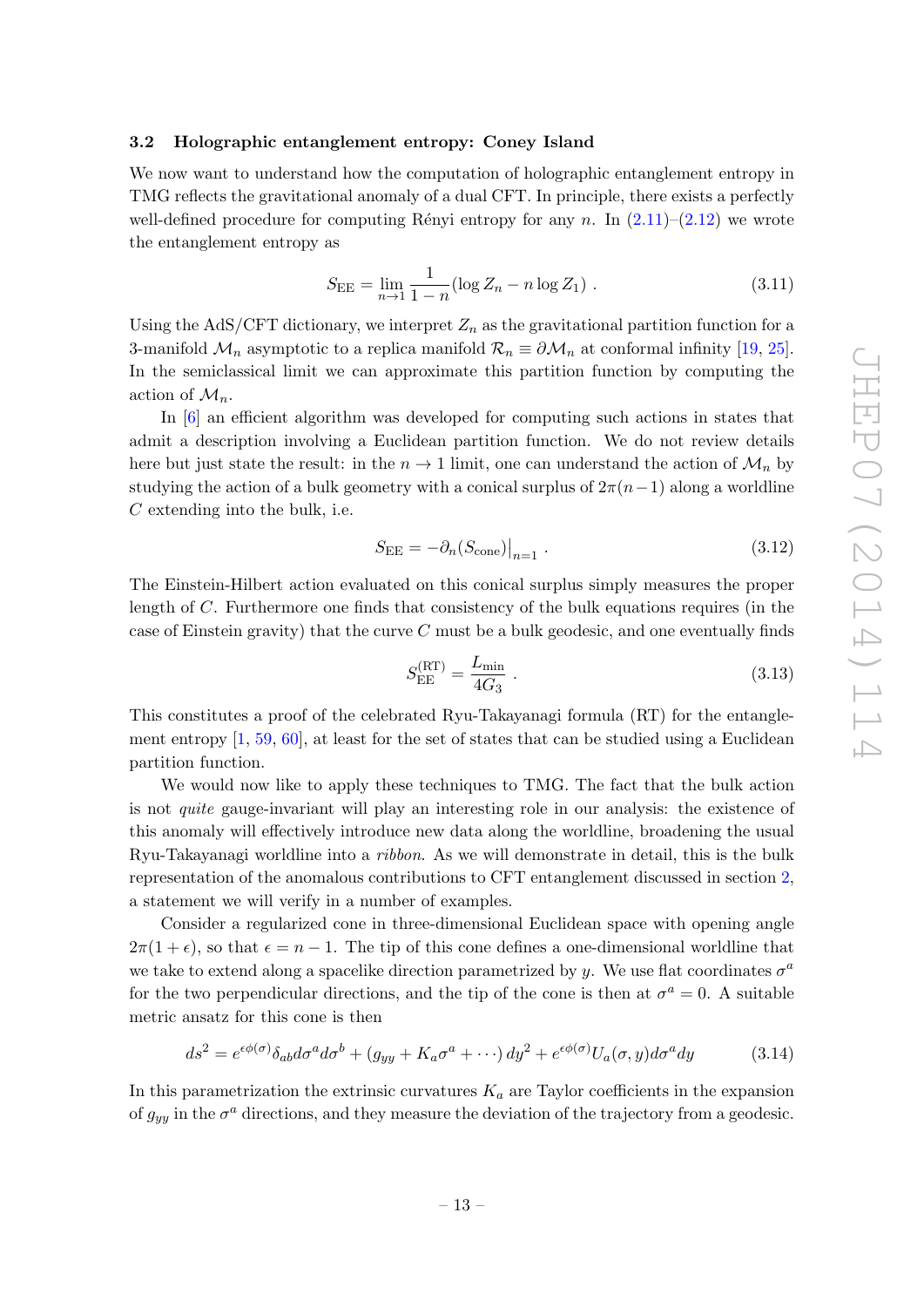$\phi(\sigma)$  stores the information of the regularization of the cone: importantly, it can be picked to fall off exponentially outside a small core.

We now compute the action of this cone [\(3.9\)](#page-13-1) to first order in  $\epsilon$ , using standard techniques  $[6, 61, 62]$  $[6, 61, 62]$  $[6, 61, 62]$  $[6, 61, 62]$ , although the generalization to TMG requires some care. We present details of the calculation, including explicit expressions for the regulator function  $\phi(\sigma)$ , in appendix [B.](#page-30-0)

Let us recall the logic by first evaluating the Einstein part of the action [\(3.9\)](#page-13-1). The Ricci scalar receives contributions of the form  $\nabla_a^2 \phi$ . Evaluating the integrals we find

<span id="page-15-0"></span>
$$
S_{\text{cone,Einstein}} = -\frac{\epsilon}{4G_3} \int_C dy \sqrt{g_{yy}} + \mathcal{O}(\epsilon^2) \tag{3.15}
$$

Although this expression was evaluated in the coordinate system given by [\(3.14\)](#page-14-1), it is clear that it is simply measuring the proper distance along the cone-tip worldline. In particular, there is no obstruction to writing a fully covariant expression: parametrizing the cone tip by  $X^{\mu}(s)$ , we simply find

<span id="page-15-1"></span>
$$
S_{\text{cone,Einstein}} = -\frac{\epsilon}{4G_3} \int_C ds \sqrt{g_{\mu\nu}(X)\dot{X}^\mu \dot{X}^\nu} + \mathcal{O}(\epsilon^2) \tag{3.16}
$$

We now attempt to repeat this calculation for the gravitational Chern-Simons part of [\(3.9\)](#page-13-1). A very similar calculation yields

<span id="page-15-2"></span>
$$
S_{\text{cone,CS}} = -\frac{i\epsilon}{16\mu G_3} \int dy \ \epsilon^{ab} \partial_a U_b \tag{3.17}
$$

Obtaining this expression involves an integration by parts. The validity of this procedure requires a careful understanding of the boundary conditions on the integral, as we discuss in appendix [B.](#page-30-0)

Now we note that the explicit appearance of the metric functions  $U_a(y)$  makes this expression qualitatively different from  $(3.15)$ : in writing down the metric  $(3.14)$  we actually implicitly made a coordinate choice about how the transverse plane parametrized by  $\sigma^a$ rotates as we move in the  $y$  direction. To be more explicit, if we perform an infinitesimal y-dependent rotation:

$$
\delta \sigma^a = -\theta(y)\epsilon^a{}_b \sigma^b \tag{3.18}
$$

then the curl of the vector field  $U_a$  transforms inhomogenously:

<span id="page-15-3"></span>
$$
\delta\left(\epsilon^{ab}\partial_a U_b(y)\right) = 4\theta'(y) \ . \tag{3.19}
$$

The Chern-Simons action is not invariant under this coordinate transformation. Instead it shifts by a boundary term from the endpoints of the  $y$  integral:

$$
\delta S_{\text{cone,CS}} = -\frac{i\epsilon}{4\mu G_3} \left( \theta(y_f) - \theta(y_i) \right) \tag{3.20}
$$

This is consistent with general expectations for Chern-Simons terms. However it appears to make it impossible to construct a local covariant expression analogous to  $(3.16)$ . To proceed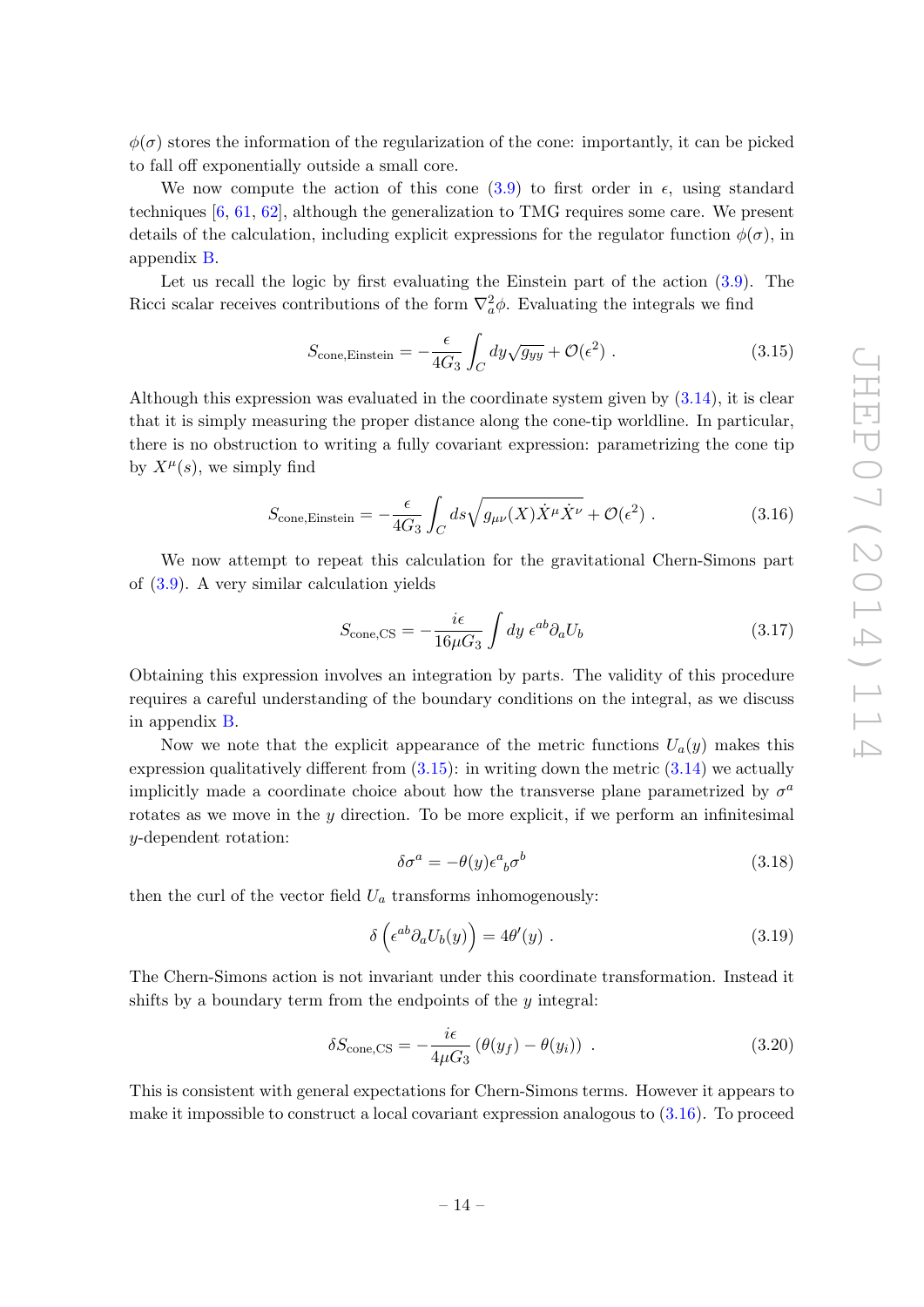

<span id="page-16-0"></span>**Figure 2.** Evolution of normal vectors  $n_{1,2}$  along the curve C.

we will need to introduce an ingredient that knows about the twisting of the coordinate system as we move along the curve.

To that end, consider choosing a normal vector to the curve  $n_1$  (see figure [2\)](#page-16-0). The choice of this vector fixes the other normal vector  $n_2$  via  $n_1 \cdot n_2 = 0.5$  $n_1 \cdot n_2 = 0.5$  Still there is a local SO(2) freedom in this choice: for our purposes, we want these vectors to store the information of how the local coordinates change along the curve, and so we will define them with respect to the coordinate choice of the  $\sigma^a$ , i.e.

<span id="page-16-4"></span>
$$
n_1 := \frac{\partial}{\partial \sigma^1} \qquad n_2 := \frac{\partial}{\partial \sigma^2} \tag{3.21}
$$

To lowest order in  $\epsilon$  these vectors have unit norm, and they are both orthogonal to the tangent vector  $v = \sqrt{g^{yy}} \partial_y$ . With this definition it is possible to write down a local expression which reduces to [\(3.17\)](#page-15-2):

<span id="page-16-2"></span>
$$
S_{\text{cone,CS}} = -\frac{i\epsilon}{4\mu G_3} \int_C ds \ n_2 \cdot \nabla n_1 + \dots \,, \tag{3.22}
$$

where the dots denote subleading terms in  $(z, \overline{z})$  and  $\epsilon$ . The symbol  $\nabla$  with no subscript indicates a covariant derivative along the worldline:

$$
\nabla V^{\mu} := \frac{dV^{\mu}}{ds} + \Gamma^{\mu}_{\lambda\rho} \frac{dX^{\rho}}{ds} V^{\lambda} . \qquad (3.23)
$$

We emphasize that this expression is evaluated at the tip of the cone, located in these coordinates at  $\sigma^a = 0$ . Furthermore only the linear in  $\epsilon$  piece of the action [\(3.22\)](#page-16-2) is expected to have a local representation along the worldline.<sup>[6](#page-16-3)</sup>

The functional [\(3.22\)](#page-16-2) also appears to be covariant, but this is a delicate point, as in this derivation  $n_1$  and  $n_2$  were defined in terms of the base coordinate system. Essentially the

<span id="page-16-3"></span><span id="page-16-1"></span> ${}^{5}$ Up to an overall sign related to a choice of handedness.

<sup>&</sup>lt;sup>6</sup>We briefly mention the history of the term  $(3.22)$ . In three flat Euclidean dimensions this expression is known as the torsion of a curve [\[63\]](#page-50-7). It is also known from the physics of anyons, where it appears along the worldline of a massive particle with a coefficient that measures the fractional spin  $[64]$ . It is also discussed in [\[65\]](#page-50-9) in relation to the framing anomaly in Chern-Simons theory.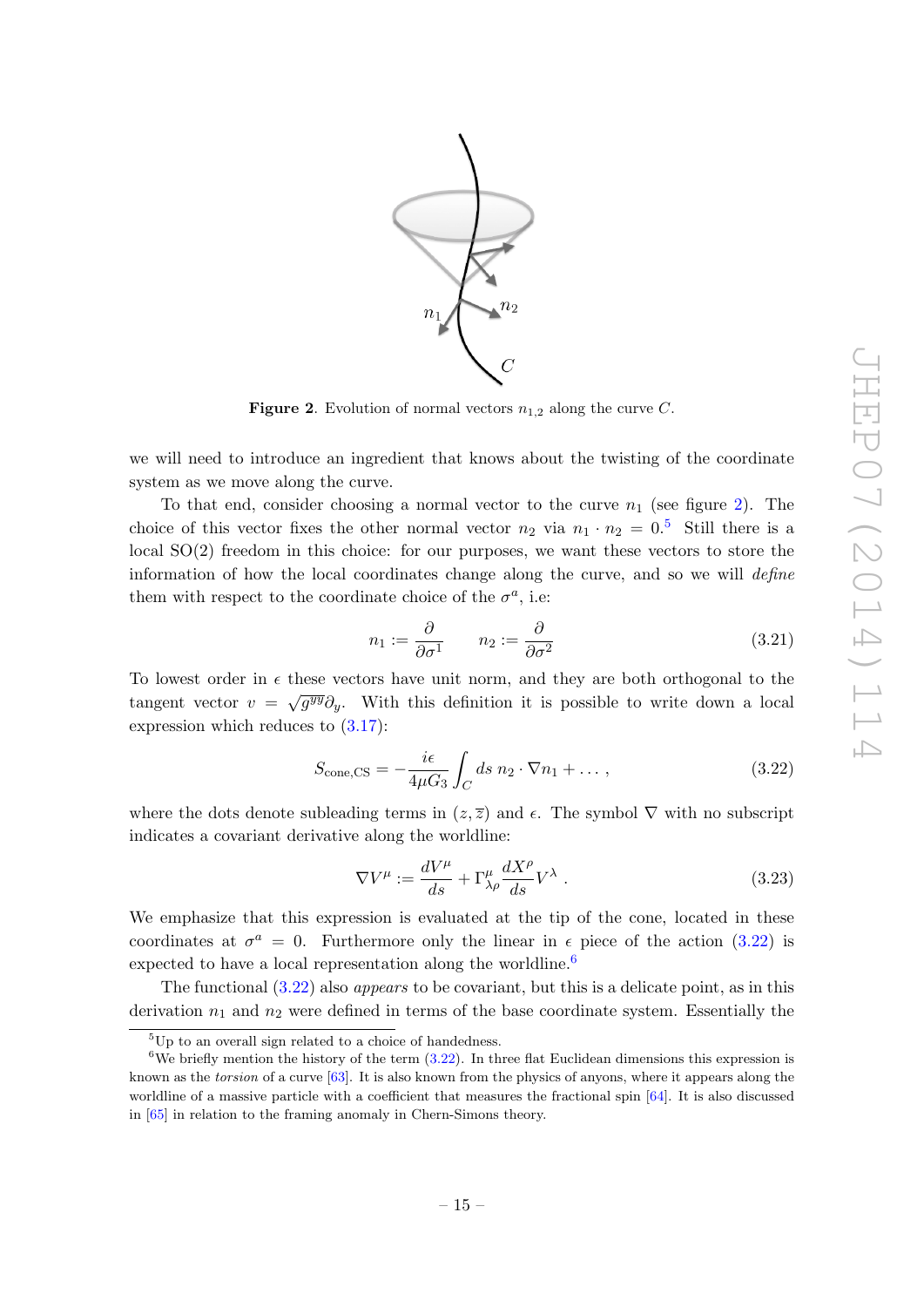anomaly has taken a bulk gravitational degree of freedom that used to be pure gauge and given it life, binding it to the worldline in the form of a normal vector. As we will explore in detail in the remainder of this paper, these normal vectors are not true dynamical degrees of freedom, but their existence and the associated subtle non-covariance of this expression is precisely what is needed to account for the boundary non-covariance associated with a gravitational anomaly.

Now using the original expression  $(3.12)$  and taking the  $\epsilon$  derivative, we find the total entanglement entropy in topologically massive gravity to be

<span id="page-17-0"></span>
$$
S_{\rm EE} = \frac{1}{4G_3} \int_C ds \left( \sqrt{g_{\mu\nu} \dot{X}^\mu \dot{X}^\nu} + \frac{i}{\mu} n_2 \cdot \nabla n_1 \right)_E , \qquad (3.24)
$$

where the first term is the usual Ryu-Takayanagi term and the second is the extra contribution from the Chern-Simons term. The subscript  $E$  reminds us that this whole expression is evaluated in Euclidean signature.

Let us attempt to interpret this expression in Lorentzian signature, with the path C spacelike. If we try to analytically continue the complex coordinates  $(z, \bar{z})$  via  $z =$  $x - t$ ,  $\overline{z} = x + t$ , then we see from [\(3.21\)](#page-16-4) that we can obtain two real Lorentzian normal vectors  $(n, \tilde{n})$  via

<span id="page-17-2"></span>
$$
n := in_1 = \partial_t \qquad \tilde{n} := n_2 = \partial_x \ . \tag{3.25}
$$

We choose a notation that is no longer symmetric with respect to the two normal vectors, as one of them is now timelike  $(n)$  and the other spacelike  $(\tilde{n})$ . Expressing [\(3.24\)](#page-17-0) in terms of these vectors we now find the following expression for the entanglement entropy:

<span id="page-17-1"></span>
$$
S_{\rm EE} = \frac{1}{4G_3} \int_C ds \left( \sqrt{g_{\mu\nu} \dot{X}^\mu \dot{X}^\nu} + \frac{1}{\mu} \tilde{n} \cdot \nabla n \right) \tag{3.26}
$$

where everything is now evaluated in Lorentzian signature.

This expression is one of the main results of this paper. It is manifestly real. However unlike the steps leading to  $(3.24)$ , this analytic continuation cannot in general be justified, as the  $\sigma^a$  coordinate system used above is ill-defined away from a vicinity of C: certainly there is generally no  $U(1)$  isometry along which we can continue the bulk spacetime. Rather the relation between [\(3.24\)](#page-17-0) and this formula is equivalent to the relation between the (justified) Ryu-Takayanagi formula for static spacetimes and its (yet unproven) covariant generalization [\[66\]](#page-50-10). Nevertheless, we will use it for the rest of the paper and find physically sensible results.

Next, we note that this expression should be evaluated on a worldline  $C$ . As it turns out, the correct worldline is determined by extremizing the functional [\(3.24\)](#page-17-0). As emphasized in [\[61,](#page-50-5) [62\]](#page-50-6), the justification of this statement is in principle a different question than the determination of the functional itself. We present two routes to its justification in appendix [D.](#page-34-0) We show that the consistency of the TMG equations near a spacetime with a conical defect constrains the worldline of the defect in a way that requires [\(3.24\)](#page-17-0) to be extremized, and we show that viewing  $(3.24)$  as a *source* to the TMG equations creates the desired conical defect. We now move on to discuss the physical content of the resulting equations of motion.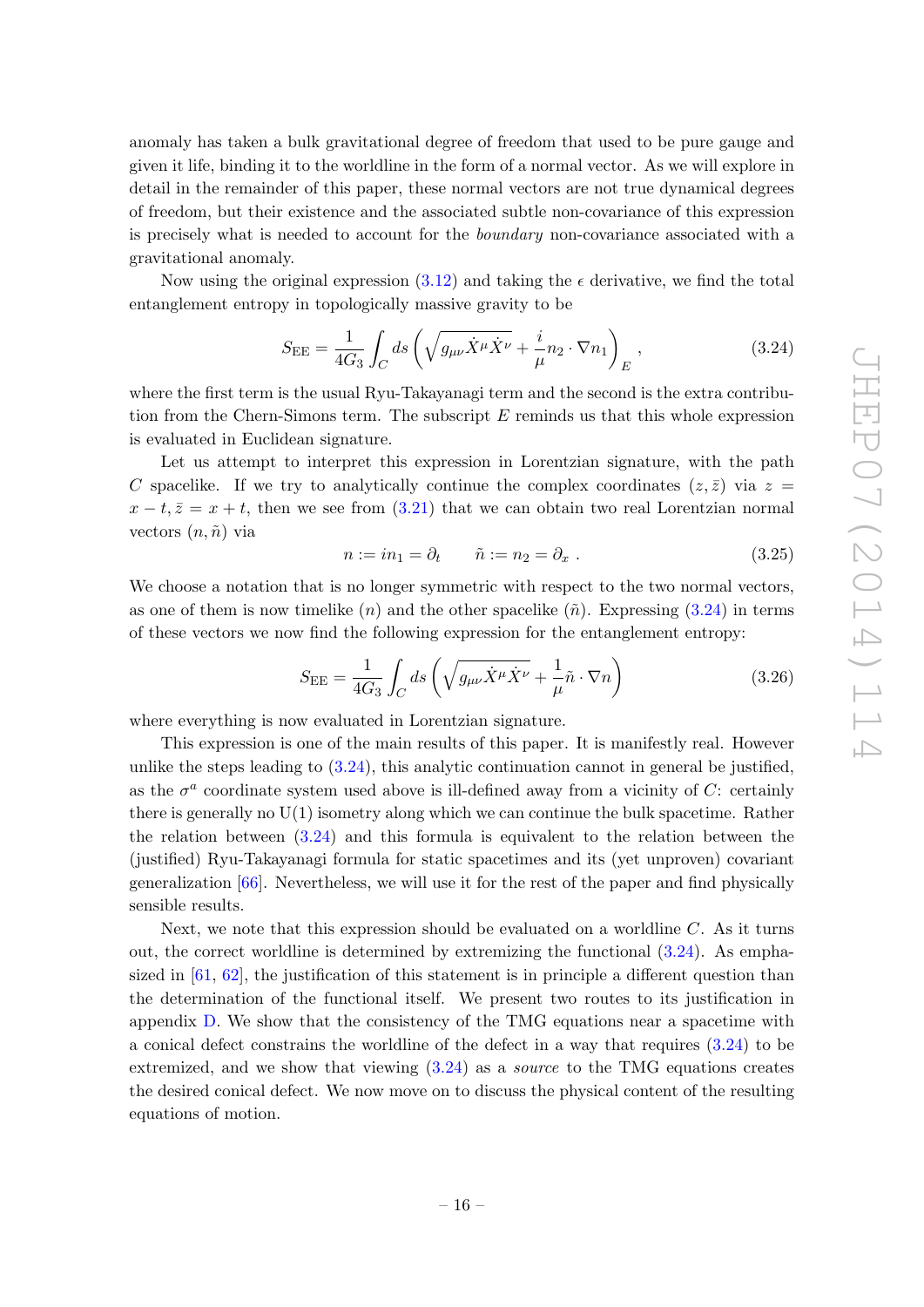## <span id="page-18-0"></span>3.3 Spinning particles from an action principle

Let us take a step back and recapitulate what we expect the cone action to describe in the bulk. As articulated at the start of this section, the action [\(3.26\)](#page-17-1) should capture the physics of a heavy particle with mass m and a continuously tunable spin s determined by the CFT twist operator quantum numbers  $(2.17)$ : in other words, we expect an *anyon* in curved space. In this section we will flesh out this interpretation, and to make it evident in what follows we write the entanglement functional [\(3.26\)](#page-17-1) as

<span id="page-18-1"></span>
$$
S_{\rm EE} = \int_C ds \left( \mathfrak{m} \sqrt{g_{\mu\nu} \dot{X}^\mu \dot{X}^\nu} + \mathfrak{s} \tilde{n} \cdot \nabla n \right), \qquad (3.27)
$$

with  $m$  and  $s$  real constants.

The variational principle for [\(3.27\)](#page-18-1) should include variations with respect to both the particle position  $X^{\mu}(s)$  and the normal vectors  $(n, \tilde{n})$ . However, our construction requires that  $(n, \tilde{n})$  remain normal to the curve, and so if we are to vary them then  $(3.27)$  must be supplemented with the following constraint action:

<span id="page-18-2"></span>
$$
S_{\text{constraints}} = \int_C ds \left[ \lambda_1 n \cdot \tilde{n} + \lambda_2 n \cdot v + \lambda_3 \tilde{n} \cdot v + \lambda_4 (n^2 + 1) + \lambda_5 (\tilde{n}^2 - 1) \right], \quad (3.28)
$$

where the  $\lambda_i$  are five Lagrange multipliers that guarantee that n and  $\tilde{n}$  are normalized, mutually orthogonal, and perpendicular to the worldline:

<span id="page-18-5"></span>
$$
n \cdot v = 0
$$
,  $\tilde{n} \cdot v = 0$ ,  $n \cdot \tilde{n} = 0$ ,  $n^2 = -1$ ,  $\tilde{n}^2 = 1$ , (3.29)

which also enforce that n is timelike and  $\tilde{n}$  is a spacelike vector. These are the constraints that allow us to write  $(3.26)$  in the first place. Here  $v^{\mu}$  is the velocity vector:

$$
v^{\mu} := \frac{dX^{\mu}}{ds} = \dot{X}^{\mu} . \tag{3.30}
$$

We choose the affine parameter s of this path to be the proper length along the path and hence we have  $v^{\mu}v_{\mu} = 1$ . The total action for the spinning particle is then

<span id="page-18-4"></span>
$$
S_{\text{probe}} = \int_C ds \left( \mathfrak{m} \sqrt{g_{\mu\nu} \dot{X}^\mu \dot{X}^\nu} + \mathfrak{s} \tilde{n} \cdot \nabla n \right) + S_{\text{constraints}} \,. \tag{3.31}
$$

In addition to the particle trajectory  $X^{\mu}(s)$ , it appears that we now have a dynamical degree of freedom corresponding to the rotation of the normal frame along the worldline. Indeed we have three independent components for each of  $n$  and  $\tilde{n}$ , and five constraints associated with [\(3.28\)](#page-18-2), leaving a single degree of freedom. However as it turns out this is not a true degree of freedom, as the action is only sensitive to its variation up to boundary terms. To see this, consider the equation of motion arising from variation of  $S_{\text{probe}}$  with respect to n:

$$
-\mathfrak{s}\nabla \tilde{n}^{\mu} + \lambda_1 \tilde{n}^{\mu} + \lambda_2 v^{\mu} + 2\lambda_4 n^{\mu} = 0.
$$
 (3.32)

Contracting with  $\tilde{n}^{\mu}$ ,  $v^{\mu}$  and  $n^{\mu}$  respectively results in

<span id="page-18-3"></span>
$$
\lambda_1 = \mathfrak{s} \tilde{n} \cdot \nabla \tilde{n} \qquad \lambda_2 = \mathfrak{s} \, v \cdot \tilde{n}, \quad 2\lambda_4 = -\mathfrak{s} \, n \cdot \nabla \tilde{n} \; . \tag{3.33}
$$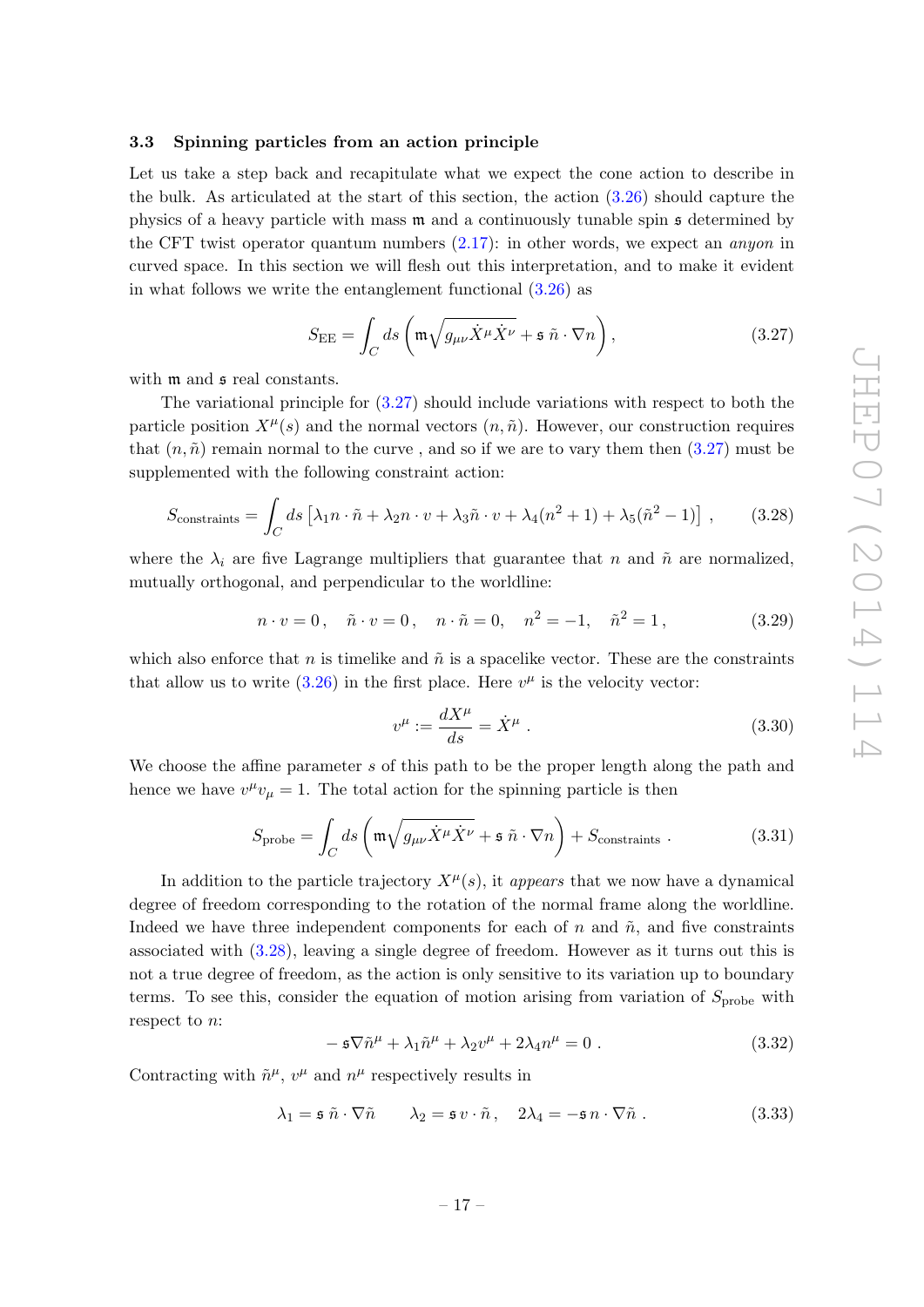The same analysis for  $\delta_{\tilde{n}} S_{\text{probe}} = 0$  gives

$$
\mathfrak{s}\nabla \tilde{n}_{\mu} + \lambda_1 n^{\mu} + \lambda_3 v^{\mu} + 2\lambda_5 \tilde{n}^{\mu} = 0, \qquad (3.34)
$$

and again the appropriate contractions yield

<span id="page-19-0"></span>
$$
\lambda_1 = \mathfrak{s} \, n \cdot \nabla n \qquad \lambda_3 = -\mathfrak{s} \, v \cdot \nabla n \,, \quad 2\lambda_5 = -\mathfrak{s} \, \tilde{n} \cdot \nabla n \,. \tag{3.35}
$$

Eqs.  $(3.33)$  and  $(3.35)$  are six equations, of which five may be satisfied by appropriate choice of the  $\lambda_i$ . The equation that remains comes from the fact that  $\lambda_1$  appears in both sets of equations, and is:

$$
\tilde{n} \cdot \nabla \tilde{n} = n \cdot \nabla n \tag{3.36}
$$

However this is not a dynamical equation: as  $-n^2 = \tilde{n}^2 = 1$ , both sides of this equation are identically zero and this is an identity. Thus  $(n, \tilde{n})$  do not have a dynamical equation of motion: equivalently,  $S_{\text{probe}}$  is insensitive to small variations of the normal frame along the trajectory, up to boundary terms. As we will see, these boundary terms will be very important to us.

A more tedious task is to vary  $(3.31)$  with respect to  $X^{\mu}(s)$ ; details can be found in appendix [C.](#page-31-0) This variation, however, is not trivial and gives rise to

<span id="page-19-3"></span>
$$
\nabla \left[ \mathfrak{m} v^{\mu} + v_{\rho} \nabla s^{\mu \rho} \right] = -\frac{1}{2} v^{\nu} s^{\rho \sigma} R^{\mu}_{\ \nu \rho \sigma} , \qquad (3.37)
$$

where we define the *spin tensor*  $s^{\mu\nu}$  to be

<span id="page-19-6"></span>
$$
s^{\mu\nu} = \mathfrak{s} \left( n^{\mu} \tilde{n}^{\nu} - \tilde{n}^{\mu} n^{\nu} \right) , \qquad (3.38)
$$

These equations are known as the Mathisson-Papapetrou-Dixon (MPD) equations, and describe the motion of spinning particles in classical general relativity  $[3-5]$  $[3-5]$ .<sup>[7](#page-19-1)</sup> In  $(2 + 1)$ dimensions they follow from the simple and geometric action [\(3.31\)](#page-18-4).

Next, using [\(3.29\)](#page-18-5) we see that the spin tensor may be written in terms of the velocity as

<span id="page-19-4"></span>
$$
s^{\mu\nu} = -\mathfrak{s}\epsilon^{\mu\nu\lambda}v_{\lambda},\tag{3.39}
$$

indicating that the spin tensor is just the volume form perpendicular to the worldline and does not actually carry any extra degrees of freedom.<sup>[8](#page-19-2)</sup> Note also that the normal vectors themselves have vanished from the equations of motion: they are required only to set up the action principle.

Thus to compute entanglement entropy in topologically massive gravity we should solve the MPD equations  $(3.37)$  using the values of m and s inherited from  $(3.26)$ :

<span id="page-19-5"></span>
$$
\mathfrak{m} = \frac{1}{4G_3}, \quad \mathfrak{s} = \frac{1}{4\mu G_3}, \tag{3.41}
$$

and then evaluate the action [\(3.26\)](#page-17-1) on the resulting solution.

$$
\nabla s^{\alpha\beta} + v^{\alpha} v_{\mu} \nabla s^{\beta\mu} - v^{\beta} v_{\mu} \nabla s^{\alpha\mu} = 0, \qquad (3.40)
$$

which is an identity on  $(3.39)$ .

<span id="page-19-2"></span><span id="page-19-1"></span> $7$ See as well  $[67-71]$  $[67-71]$  for a more modern treatment and further references.

<sup>&</sup>lt;sup>8</sup>In higher dimensions such a rewriting is not possible:  $s^{\mu\nu}$  there actually carries information about the direction of the particle's spin. In that case the MPD equations also include a relation for the evolution of the spin tensor,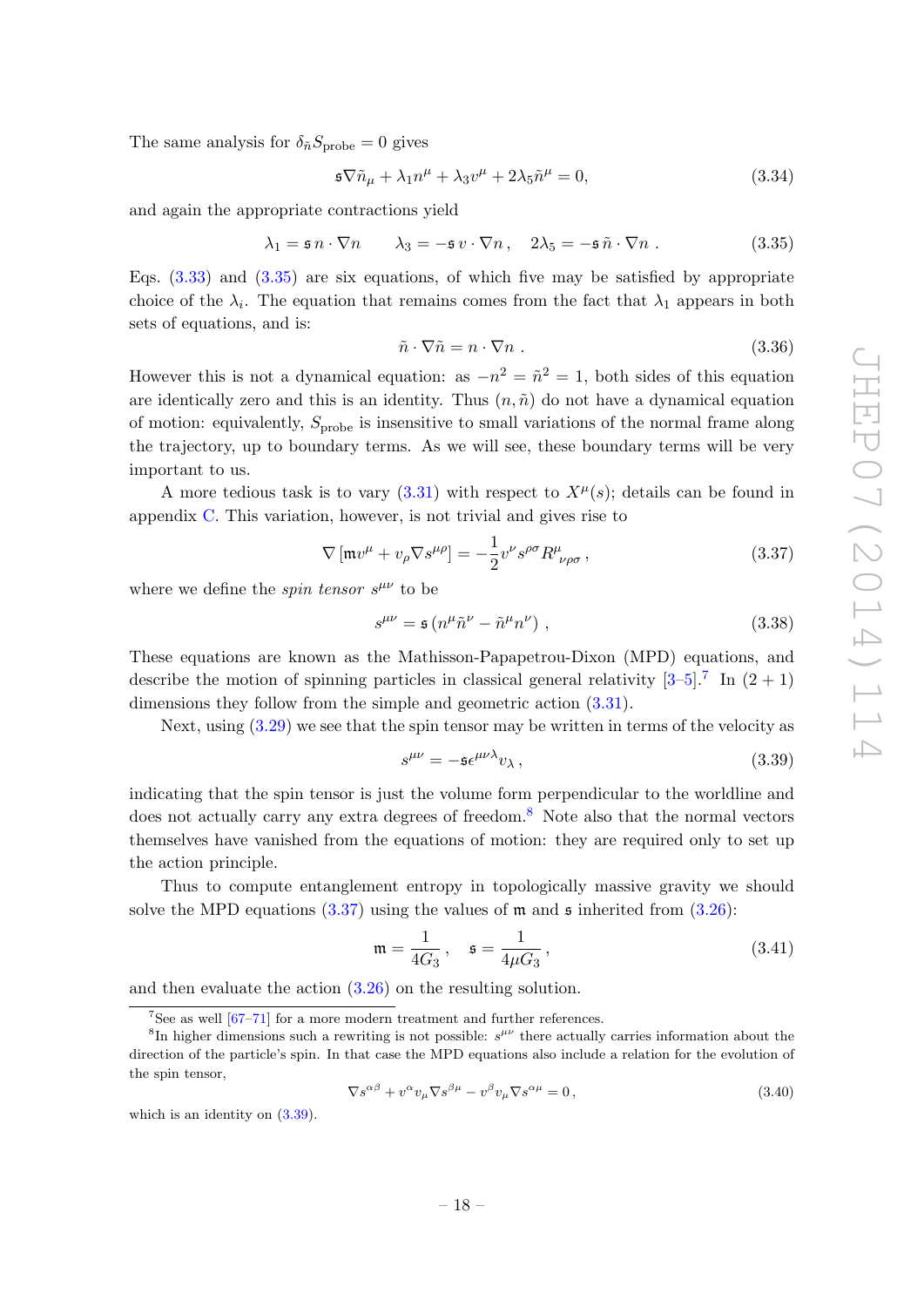## <span id="page-20-0"></span>4 Applications

In this section we finally apply our prescription to the actual computation of holographic entanglement entropy on various backgrounds of interest. We will compare with the CFT results found in section [2.](#page-4-0) Recall that the prescription is as follows: the entanglement functional  $(3.26)$  is

<span id="page-20-4"></span>
$$
S_{\rm EE} = \frac{1}{4G_3} \int_C ds \left( \sqrt{g_{\mu\nu} \dot{X}^\mu \dot{X}^\nu} + \frac{1}{\mu} \tilde{n} \cdot \nabla n \right) . \tag{4.1}
$$

It should be evaluated on a curve  $C$  in spacetime which is found by extremization of the functional itself, which results in the Mathisson-Papapetrou-Dixon equations [\(3.37\)](#page-19-3) for the motion of a spinning particle of mass  $m$  and spin  $\frak{s}$  given by  $(3.41)$ .

We will limit our discussion to spacetimes that are locally  $AdS_3$ . This greatly simplifies the analysis, as here the contraction of the Riemann tensor with  $s_{\mu\nu}v_{\rho}$  vanishes.<sup>[9](#page-20-1)</sup> The MPD equations then reduce to

<span id="page-20-2"></span>
$$
\nabla \left[ \mathfrak{m} v^{\mu} - \mathfrak{s} \epsilon^{\mu \nu \lambda} v_{\nu} \nabla v_{\lambda} \right] = 0, \qquad (4.2)
$$

and furthermore, it is clear that a geodesic

$$
\nabla v^{\mu} = 0, \qquad (4.3)
$$

is a solution to [\(4.2\)](#page-20-2). Evidently anyons moving on maximally symmetric spaces follow geodesics.[10](#page-20-3)

So all we need to do is evaluate the second term in the action [\(4.1\)](#page-20-4) on a geodesic. We call this term  $S_{\text{anom}}$ . For this purpose it will be helpful to rewrite the action in terms of a single normal vector *n* using  $\tilde{n}^{\mu} = \epsilon^{\mu\nu\rho} v_{\nu} n_{\rho}$  to find

<span id="page-20-7"></span>
$$
S_{\text{anom}} = \frac{1}{4G_3\mu} \int_C ds \ \epsilon_{\mu\nu\rho} v^{\mu} n^{\nu} (\nabla n^{\rho}) \ . \tag{4.4}
$$

We note that although the equations of motion can be entirely formulated in terms of the trajectory  $X^{\mu}(s)$ , the on-shell action itself depends on extra data, namely boundary data of the normal vectors  $n(s)$ , which for the moment we parametrize as follows:

<span id="page-20-8"></span>
$$
n(s_i) = n_i, \quad n(s_f) = n_f,
$$
\n(4.5)

where  $n_i$  and  $n_f$  are normal vectors defined in the CFT. As discussed in section [3.3,](#page-18-0) the action is actually insensitive to smooth variations of  $n(s)$  that leave  $n_i$  and  $n_f$  unchanged: it measures only the twist of  $n_f$  relative to  $n_i$ .

What does this actually mean in curved space? We require a way to compare  $n_f$  to  $n_i$ . To that end, consider parallel transporting  $n_i$  along the curve, i.e. consider the solution to the first-order parallel-transport<sup>[11](#page-20-5)</sup> equation

<span id="page-20-6"></span>
$$
\nabla \overline{n}(s) = 0, \quad \overline{n}(s_i) = n_i. \tag{4.6}
$$

<span id="page-20-3"></span><span id="page-20-1"></span><sup>&</sup>lt;sup>9</sup>This can be shown by writing the Riemann tensor in terms of the metric using  $(A.9)$ .

<sup>&</sup>lt;sup>10</sup>Note that  $(4.2)$  does also have other solutions, as it is a higher-derivative equation of motion: we believe (without proof) that they will have greater actions, and in this work we will not investigate them.

<span id="page-20-5"></span><sup>&</sup>lt;sup>11</sup>This construction only applies if the curve is a geodesic; in a more general case one should replace parallel transport with Fermi-Walker transport (see e.g. [\[72\]](#page-50-13)) to guarantee that  $\bar{n}(s)$  remains normal to the curve, but the intuition is still valid.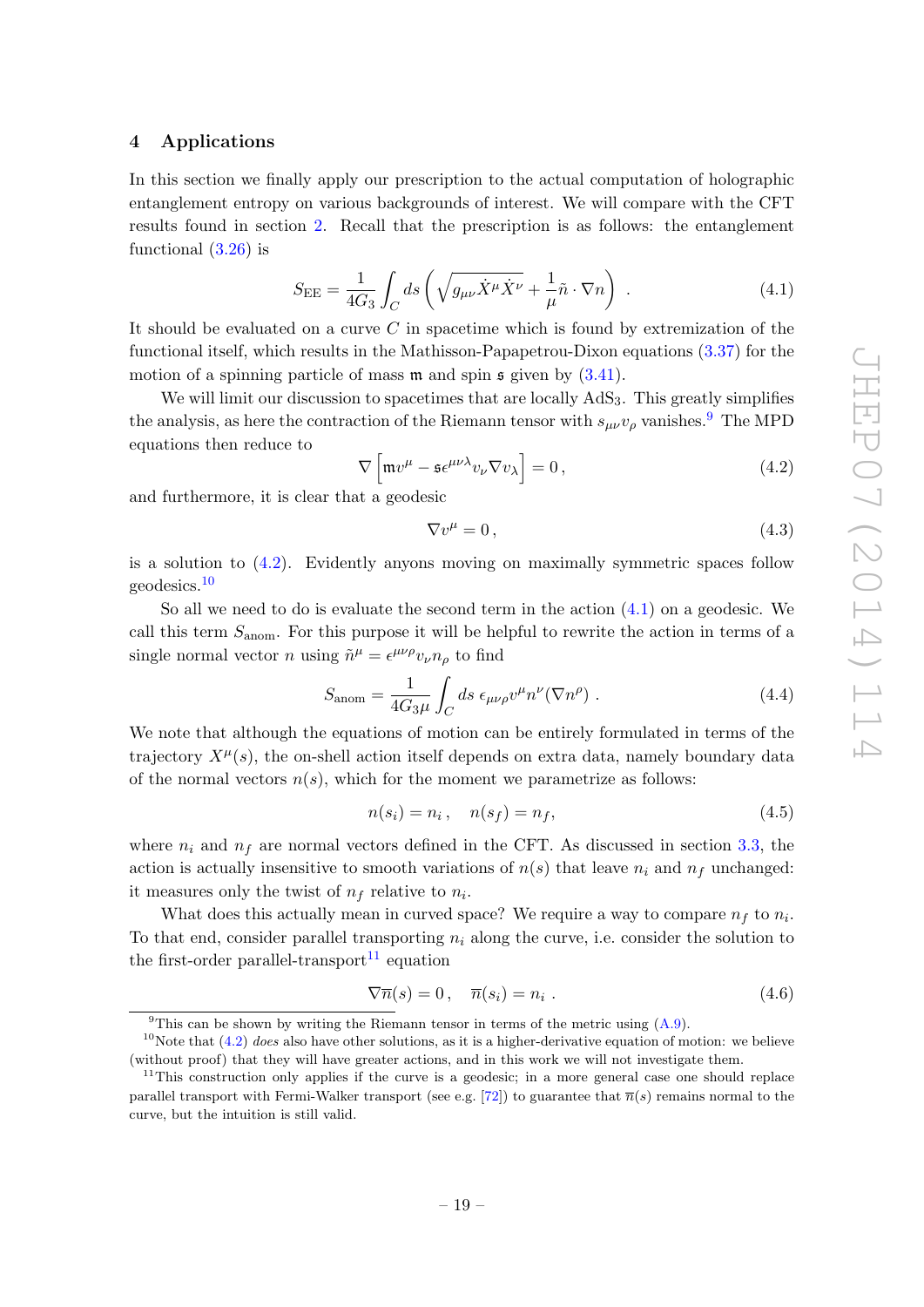

<span id="page-21-0"></span>**Figure 3**. Propagating  $n_i$  into  $\overline{n}(s)$  (denoted in gray) along the curve by solving parallel transport equation [\(4.6\)](#page-20-6). In general  $\overline{n}(s_f)$  will be related to  $n_f$  by a boost with angle  $\eta$ .

This has a unique solution all along the curve, as illustrated in figure [3.](#page-21-0) However  $\bar{n}(s)$ is not equal to  $n(s)$ , as it will in general not satisfy the right boundary condition at  $s_f$ . Instead at the endpoint it will be related to  $n_f$  via an  $SO(1, 1)$  transformation:

$$
\overline{n}(s_f)^a = \Lambda(\eta)^a{}_b n_f^b . \tag{4.7}
$$

As we now show, the integral  $(4.4)$  measures the rapidity  $\eta$  of this Lorentz boost  $\Lambda$ . This is the generalization of the idea of "twisting" to curved space (and Lorentzian signature).

To prove this assertion, consider a vector  $n(s)$  that actually satisfies the boundary condition [\(4.5\)](#page-20-8). Consider also a parallel transported normal frame along the path given by two vectors  $(q^{\mu}, \tilde{q}^{\mu})$ ,  $\nabla q = \nabla \tilde{q} = 0$ . We can expand  $n(s)$  in terms of q and  $\tilde{q}$ :

<span id="page-21-2"></span>
$$
n(s) = \cosh(\eta(s))q(s) + \sinh(\eta(s))\tilde{q}(s)
$$
\n(4.8)

The integral [\(4.4\)](#page-20-7) now reduces to the total derivative

$$
S_{\text{anom}} = \frac{1}{4G_3\mu} \int ds \,\dot{\eta}(s) = \frac{1}{4G_3\mu} \left( \eta(s_f) - \eta(s_i) \right) \,. \tag{4.9}
$$

On the other hand, by its definition  $(4.6)$  we have

<span id="page-21-1"></span>
$$
\overline{n}(s) = \cosh(\eta(s_i))q(s) + \sinh(\eta(s_i))\tilde{q}(s),\tag{4.10}
$$

i.e. its s-dependence comes entirely from the parallel transport of the normal frame and not from any rotation of the frame itself. Comparing  $(4.10)$  to  $(4.8)$  we conclude that  $S_{\text{anom}}$ measures the twist. [\(4.8\)](#page-21-2) alone is sufficient to determine  $S_{\text{anom}}$ : in fact, once we find q and  $\tilde{q}$  we see that the total twist can be conveniently written as:

<span id="page-21-3"></span>
$$
S_{\text{anom}} = \frac{1}{4G_3\mu} \log \left( \frac{q(s_f) \cdot n_f - \tilde{q}(s_f) \cdot n_f}{q(s_i) \cdot n_i - \tilde{q}(s_i) \cdot n_i} \right),\tag{4.11}
$$

Note that despite the topological character of  $S_{\text{anom}}$  with respect to variations of n, it depends (through the parallel transport equation) continuously on parameters of the bulk metric and thus on the state of the field theory.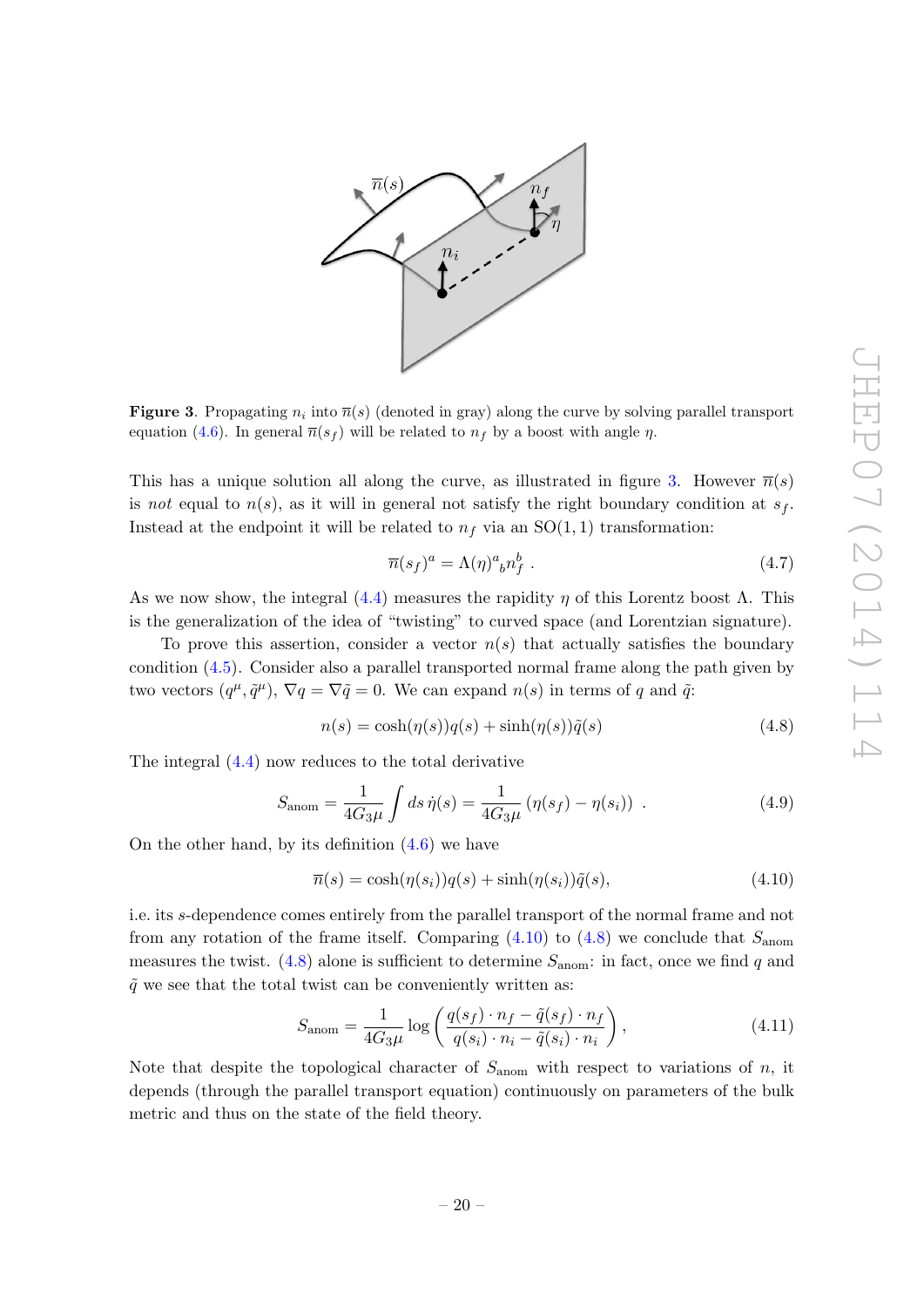Finally, we discuss the explicit choice of  $n_i$  and  $n_f$ . Recall from the original definition of the normal frame back in  $(3.21)$  that the normal vectors should be defined with respect to the coordinate system used to parameterize the bulk. At the endpoints of the interval the coordinate system in the bulk coincides with that used to define the CFT, and so [\(3.25\)](#page-17-2) instructs us to take:

<span id="page-22-1"></span>
$$
n_i = n_f = (\partial_t)_{\text{CFT}} \tag{4.12}
$$

Here (and in the following subsections) we define  $(\partial_t)_{\text{CFT}}$  as a vector that points in the time direction at the boundary, however it is normalized to ensure that  $n^2 = -1$  with respect to the bulk metric. The direction along  $(\partial_t)_{\text{CFT}}$  is interpreted as the field theory time coordinate that is used to define the vacuum of the theory. The fact that the action  $S<sub>anom</sub>$  is insensitive to smooth variations of  $n(s)$  in the interior follows from the fact that the physics is coordinate-invariant in the bulk. However it is a nontrivial fact that the entanglement entropy now depends in a subtle way on this choice of time coordinate on the *boundary*: as we saw in section 2, this is precisely what one expects from a theory with a gravitational anomaly.

We turn now to some explicit computations.

## <span id="page-22-0"></span>4.1 Poincaré AdS

We first study  $AdS_3$  in Poincaré coordinates, corresponding to the vacuum of the CFT<sub>2</sub> defined on a line. The metric is

<span id="page-22-2"></span>
$$
ds^{2} = \frac{\ell^{2}}{u^{2}}(-dt^{2} + dx^{2} + du^{2}).
$$
\n(4.13)

The boundary is at  $u = 0$ . We first consider an interval *at rest*: that is, we want to compute the entanglement entropy of an interval of length  $R$  in the vacuum, stretching from  $(x,t) = \left(-\frac{R}{2}\right)$  $(\frac{R}{2}, 0)$  to  $(\frac{R}{2}, 0)$ . The geodesic equation admits the following solution:

$$
u^2 + x^2 = \frac{R^2}{4},\tag{4.14}
$$

The tangent vector and a parallel transported normal frame is (using  $(x, t, u)$ ):

<span id="page-22-3"></span>
$$
v^{\mu} = \frac{2u}{R\ell}(u, 0, -x), \quad q^{\mu} = \frac{1}{\ell}(0, u, 0), \quad \tilde{q}^{\mu} = -\frac{2u}{R\ell}(x, 0, u).
$$
 (4.15)

By construction, notice that

$$
v^{2} = \tilde{q}^{2} = 1, \quad q^{2} = -1, \quad q \cdot \tilde{q} = v \cdot q = v \cdot \tilde{q} = 0 \tag{4.16}
$$

and

$$
\nabla v = 0, \quad \nabla q = 0, \quad \nabla \tilde{q} = 0.
$$
\n(4.17)

Furthermore, note that

$$
q(s_i) = q(s_f) = (\partial_t)_{\text{CFT}} , \qquad \tilde{q}(s_i) = -\tilde{q}(s_f) = (\partial_x)_{\text{CFT}} , \qquad (4.18)
$$

where  $(\partial_t)_{\text{CFT}}$  points in the time direction at the boundary and it is normalized such that  $q^2 = -1$  with respect to the bulk metric; a similar definition applies to  $(\partial_x)_{\text{CFT}}$ .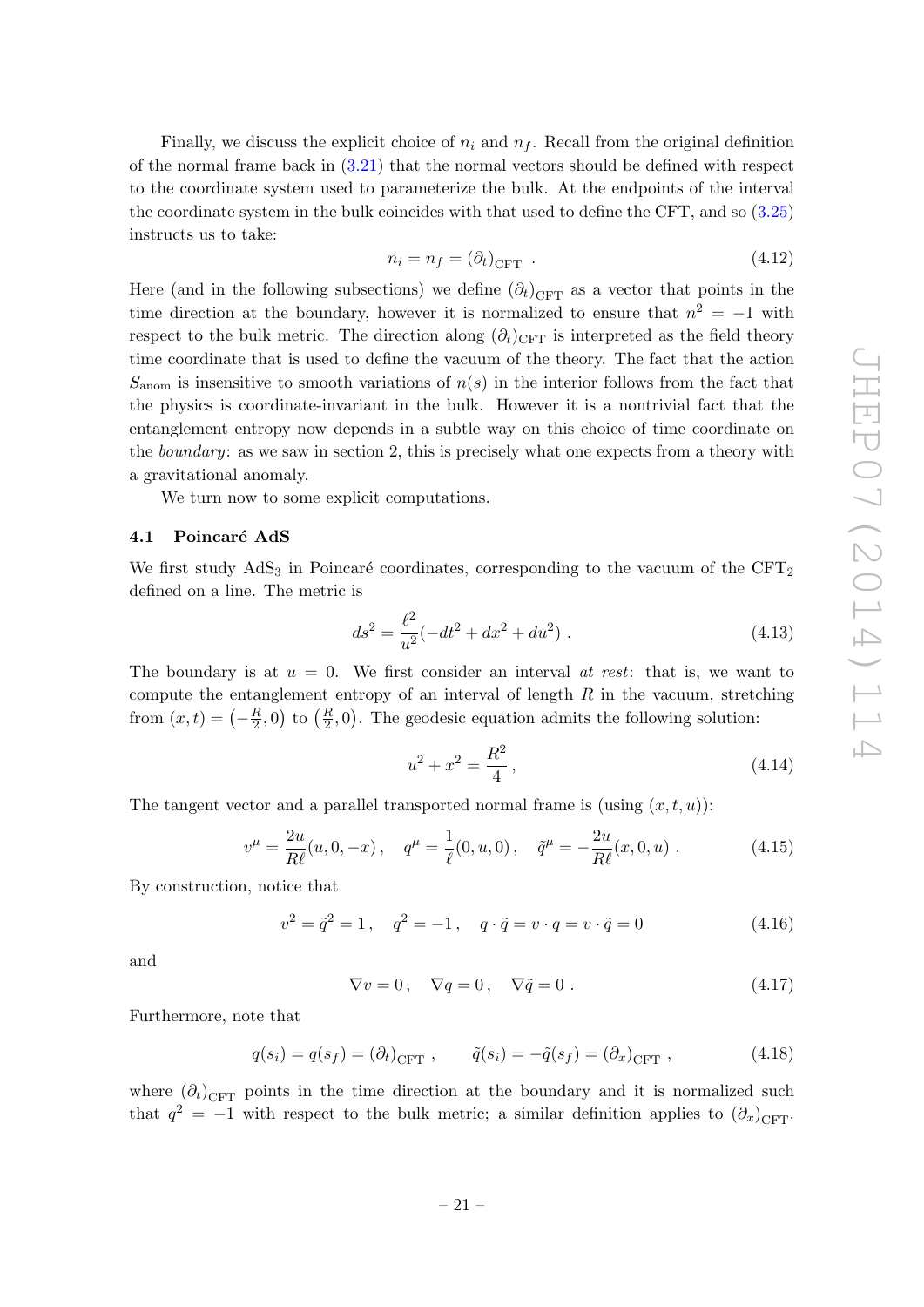

<span id="page-23-1"></span>**Figure 4.** Evolution of normal frame vectors  $q(s)$  and  $\tilde{q}(s)$  for an interval at rest in Poincaré AdS<sub>3</sub>.

The normal vector perpendicular to the boundary interval does not change under parallel transport, whereas the vector that is parallel to the boundary interval rotates through  $\pi$ : this is intuitively obvious from figure [4.](#page-23-1)

It is simple to evaluate  $(4.8)$ : we see that  $q(s)$  already satisfies the boundary conditions [\(4.12\)](#page-22-1). This means that a vector pointing in the time direction still points in the time direction even after being parallel transported to the other end of the curve; there is no twisting. So [\(4.8\)](#page-21-2) reduces to

$$
n(s) = q(s) \quad \to \quad \eta(s) = 0 \tag{4.19}
$$

Thus the spin term in  $(4.1)$  does not contribute, the entanglement entropy is simply given by the proper distance, and we find the usual  $CFT_2$  expression  $(2.20)$ :

$$
S_{EE} = \frac{c_L + c_R}{6} \log \left(\frac{R}{\varepsilon}\right) \tag{4.20}
$$

# <span id="page-23-0"></span>4.2 Poincaré AdS, boosted interval

Let us now consider the entanglement in a *boosted* interval  $(x', t')$  relative to  $(x, t)$  in [\(4.13\)](#page-22-2). In the  $(x, t)$  coordinates we have a spacelike line stretching from

$$
-\frac{R}{2}(\cosh \kappa, \sinh \kappa) \quad \text{to} \quad \frac{R}{2}(\cosh \kappa, \sinh \kappa), \tag{4.21}
$$

with  $\kappa$  a boost parameter. In a Lorentz-invariant theory the entanglement entropy would be insensitive to  $\kappa$ . Much of the calculation can be taken over from above: we can obtain the appropriate q,  $\tilde{q}$  simply by boosting [\(4.15\)](#page-22-3). Explicitly, we find

<span id="page-23-2"></span>
$$
q^{\mu} = \frac{1}{\ell} \left( u \sinh \kappa, u \cosh \kappa, 0 \right) , \quad \tilde{q}^{\mu} = -\frac{2u}{R\ell} \left( x \cosh \kappa, x \sinh \kappa, u \right) . \tag{4.22}
$$

Importantly, however,  $n_i = n_f$  still points purely in the time direction of the CFT, and thus now has a component directed along the boundary interval. Evaluating [\(4.11\)](#page-21-3) we now find

$$
S_{\text{anom}} = \frac{1}{2G_3\mu}\kappa\,,\tag{4.23}
$$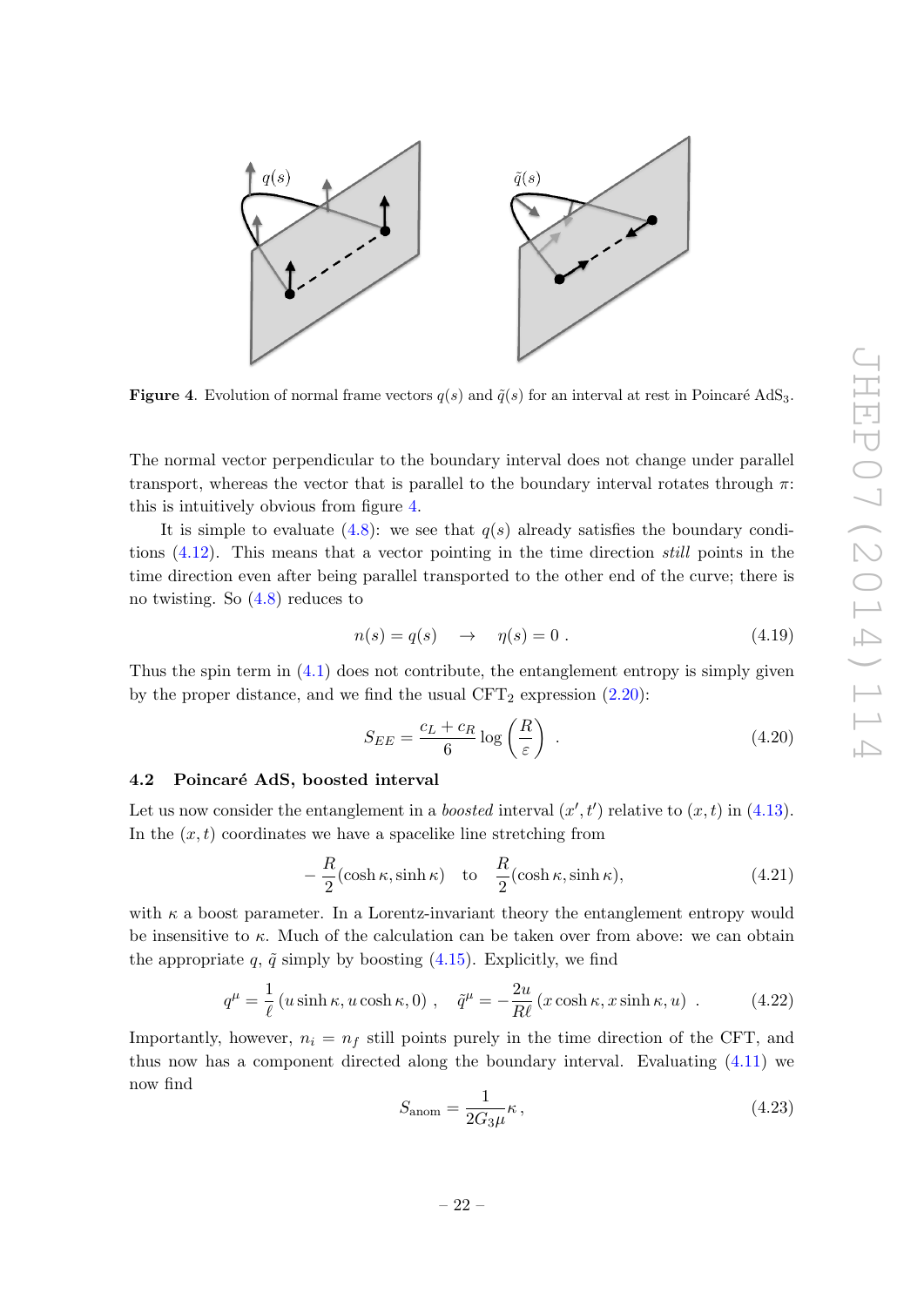and the total entanglement entropy is

$$
S_{EE} = \frac{c_L + c_R}{6} \log \left(\frac{R}{\varepsilon}\right) - \frac{c_L - c_R}{6} \kappa,\tag{4.24}
$$

This matches the Lorentzian CFT result [\(2.23\)](#page-9-2): the entanglement entropy depends on the boost of the interval relative to the vacuum.

## <span id="page-24-0"></span>4.3 Rotating BTZ black hole

We turn now to the rotating BTZ black hole, which has metric

<span id="page-24-3"></span>
$$
\frac{ds^2}{\ell^2} = -\frac{(r^2 - r_+^2)(r^2 - r_-^2)}{r^2}d\tau^2 + \frac{r^2}{(r^2 - r_+^2)(r^2 - r_-^2)}dr^2 + r^2\left(d\phi + \frac{r_+r_-}{r^2}d\tau\right)^2.
$$
 (4.25)

This is dual to a field theory state with unequal left and right-moving temperatures, cf. [\(2.27\)](#page-10-4):

$$
\beta_L = \frac{2\pi\ell}{r_+ - r_-} \qquad \beta_R = \frac{2\pi\ell}{r_+ + r_-} \ . \tag{4.26}
$$

The boundary CFT lives on a flat space with metric:

$$
ds_{\text{CFT}}^2 = -d\tau^2 + d\phi^2 \,. \tag{4.27}
$$

We will assume that the  $\phi$  coordinate is noncompact: thus technically this is not a rotating black hole but rather a boosted black brane, i.e. a rotating BTZ black hole at high temperature. We will consider a boundary interval of length R along the  $\phi$  direction at time  $\tau = 0$ . The boundary conditions on the normal vector are defined in terms of the time coordinate appropriate to the black hole,

<span id="page-24-2"></span>
$$
n_i = n_f = (\partial_\tau)_{\text{CFT}} \tag{4.28}
$$

In this case as we parallel transport  $\overline{n}$  into the bulk, we expect it to be dragged by the boosted black hole horizon, picking up a nontrivial boost.

Rather than directly solve the differential equation [\(4.6\)](#page-20-6) to compute this boost, we can simplify our computation by using the fact that the BTZ black hole is locally equivalent to  $AdS<sub>3</sub>$ . The explicit mapping to  $AdS<sub>3</sub>$  Poincaré coordinates [\(4.13\)](#page-22-2) is:

<span id="page-24-1"></span>
$$
x \pm t = \sqrt{\frac{r^2 - r_+^2}{r^2 - r_-^2}} e^{2\pi(\phi \pm \tau)/\beta_{R,L}}, \qquad u = \sqrt{\frac{r_+^2 - r_-^2}{r^2 - r_-^2}} e^{(\phi r_+ + \tau r_-)/\ell}.
$$
 (4.29)

We may now essentially take over the results from the previous section. We use [\(4.29\)](#page-24-1) to map the endpoints of the interval  $(\phi, \tau)_{1,2} \equiv \left\{ \left( -\frac{R}{2} \right) \right\}$  $(\frac{R}{2},0)$  ,  $(\frac{R}{2},0)\}$  to the Poincaré coordinates  $(x, t)_{1,2}$ . Denote by  $R_P$  the length of the boundary interval in the Poincaré conformal frame, i.e.

$$
R_P := \sqrt{(x_2 - x_1)^2 - (t_2 - t_1)^2} \ . \tag{4.30}
$$

It is now convenient to construct a 2d normal vector  $p^i$  that is parallel to the boundary interval in Poincaré coordinates, i.e in components

$$
p^i = \frac{1}{R_P} (x_2 - x_1, t_2 - t_2)
$$
\n(4.31)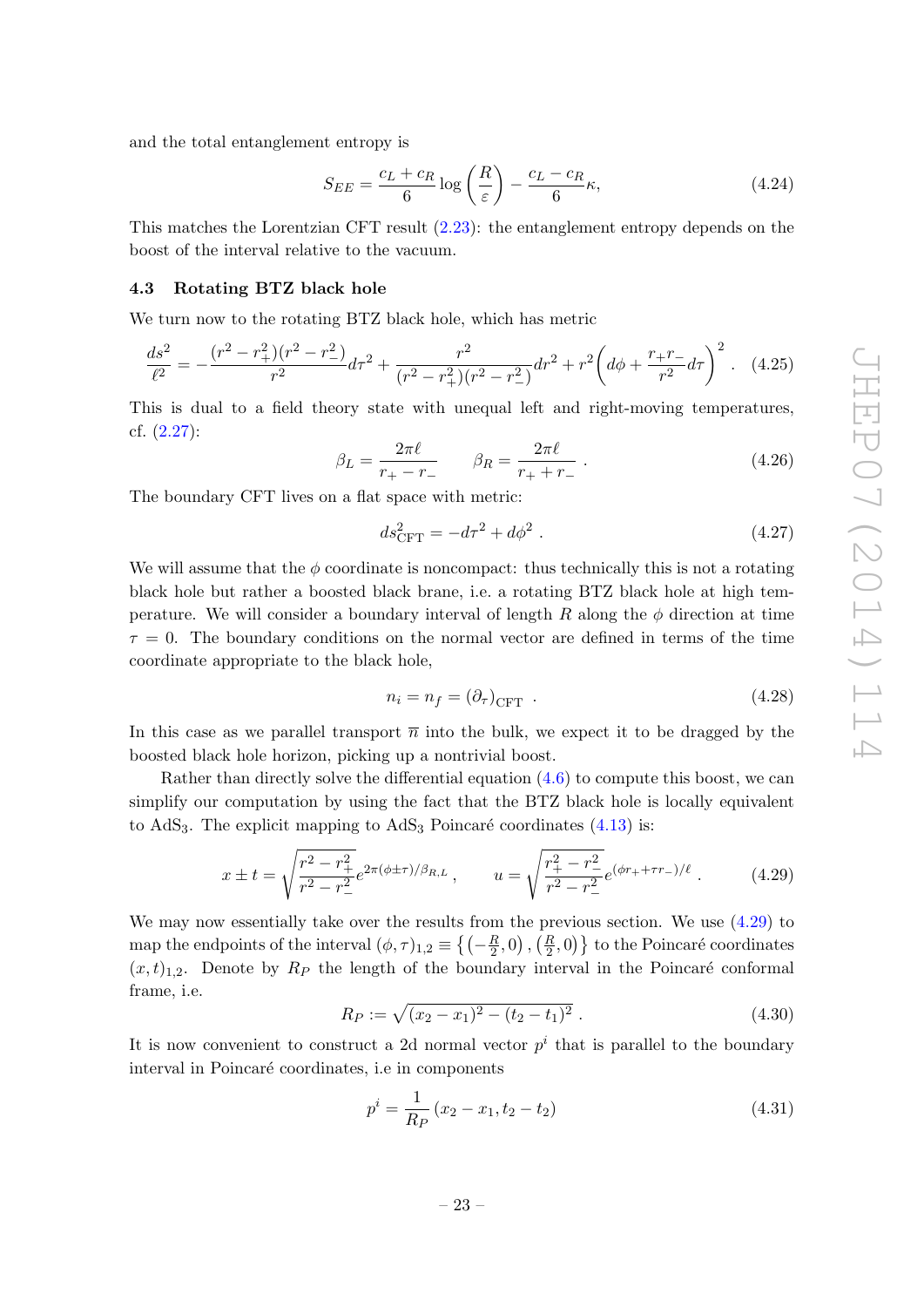where the index i runs over x and t. The  $q$ 's in  $(4.22)$  can now be written (again in Poincaré coordinates) as

<span id="page-25-1"></span>
$$
q^{\mu} = \frac{u}{\ell} \left( \epsilon^{i}{}_{j} p^{j}, 0 \right) \qquad \tilde{q}^{\mu} = -\frac{2u}{\ell R_{P}} \left( \lambda p^{i}, u \right) \qquad \lambda^{2} + u^{2} = \frac{R_{P}^{2}}{4} \tag{4.32}
$$

Here  $\lambda$  parametrizes movement along the curve, essentially playing the role that x played in [\(4.22\)](#page-23-2), starting out at  $\lambda(s_i) = -\frac{R_P}{2}$  at the left endpoint and ending at  $\lambda(s_f) = \frac{R_P}{2}$  at the right endpoint. Note that  $(4.32)$  simply states that q remains perpendicular to the boundary interval while  $\tilde{q}$  has a component directed along it that switches sign as we move from one endpoint to the other.

It is now straightforward to convert the q's back to BTZ coordinates and compute the inner products in [\(4.11\)](#page-21-3) using [\(4.28\)](#page-24-2). We find after some algebra

$$
S_{\text{anom}} = \frac{1}{4G_3\mu} \log \left( \frac{\sinh\left(\frac{\pi R}{\beta_R}\right)\beta_R}{\sinh\left(\frac{\pi R}{\beta_L}\right)\beta_L} \right),\tag{4.33}
$$

and thus the total entanglement entropy is

<span id="page-25-4"></span>
$$
S_{\rm EE} = \frac{c_R + c_L}{12} \log \left( \frac{\beta_L \beta_R}{\pi^2 \varepsilon^2} \sinh \left( \frac{\pi R}{\beta_R} \right) \sinh \left( \frac{\pi R}{\beta_L} \right) \right) + \frac{c_R - c_L}{12} \log \left( \frac{\sinh \left( \frac{\pi R}{\beta_R} \right) \beta_R}{\sinh \left( \frac{\pi R}{\beta_L} \right) \beta_L} \right),\tag{4.34}
$$

where we have added back the ordinary proper distance piece, first computed holographically in [\[66\]](#page-50-10). This agrees with the result computed from field theory in [\(2.30\)](#page-10-2). Note that the structure of the second term is precisely correct to allow the answer to be written as a sum of separate left and right moving contributions.

#### <span id="page-25-0"></span>4.4 Thermal entropies

The evaluation of the thermal entropy of a black hole in topologically massive gravity has been studied previously [\[49,](#page-49-14) [73\]](#page-51-0) and we would like to discuss the connection with our formalism.

Note that if we are evaluating the action of a closed loop wrapping a black hole horizon, there is no longer a choice of boundary conditions on the normal vectors. Any choice of normal vectors will give the same answer, provided that it is single-valued around the circle. A simple choice is just to take the normal frame to be constant in any convenient coordinate system:

<span id="page-25-2"></span>
$$
\frac{d}{ds}n^{\mu} = \frac{d}{ds}\tilde{n}^{\nu} = 0\tag{4.35}
$$

in which case the spin term in  $(4.1)$  simply becomes

<span id="page-25-3"></span>
$$
S_{\text{anom}} = \frac{1}{4G_3\mu} \oint_{\mathcal{H}} ds \ \Gamma^{\mu}_{\alpha\beta} n^{\beta} \tilde{n}_{\mu} v^{\alpha},\tag{4.36}
$$

with  $\Gamma^{\mu}_{\alpha\beta}$  the usual affine connection. This is equivalent to the expression in [\[48,](#page-49-15) [49,](#page-49-14) [73\]](#page-51-0). It is gauge-invariant under coordinate changes that are single-valued around the circle. From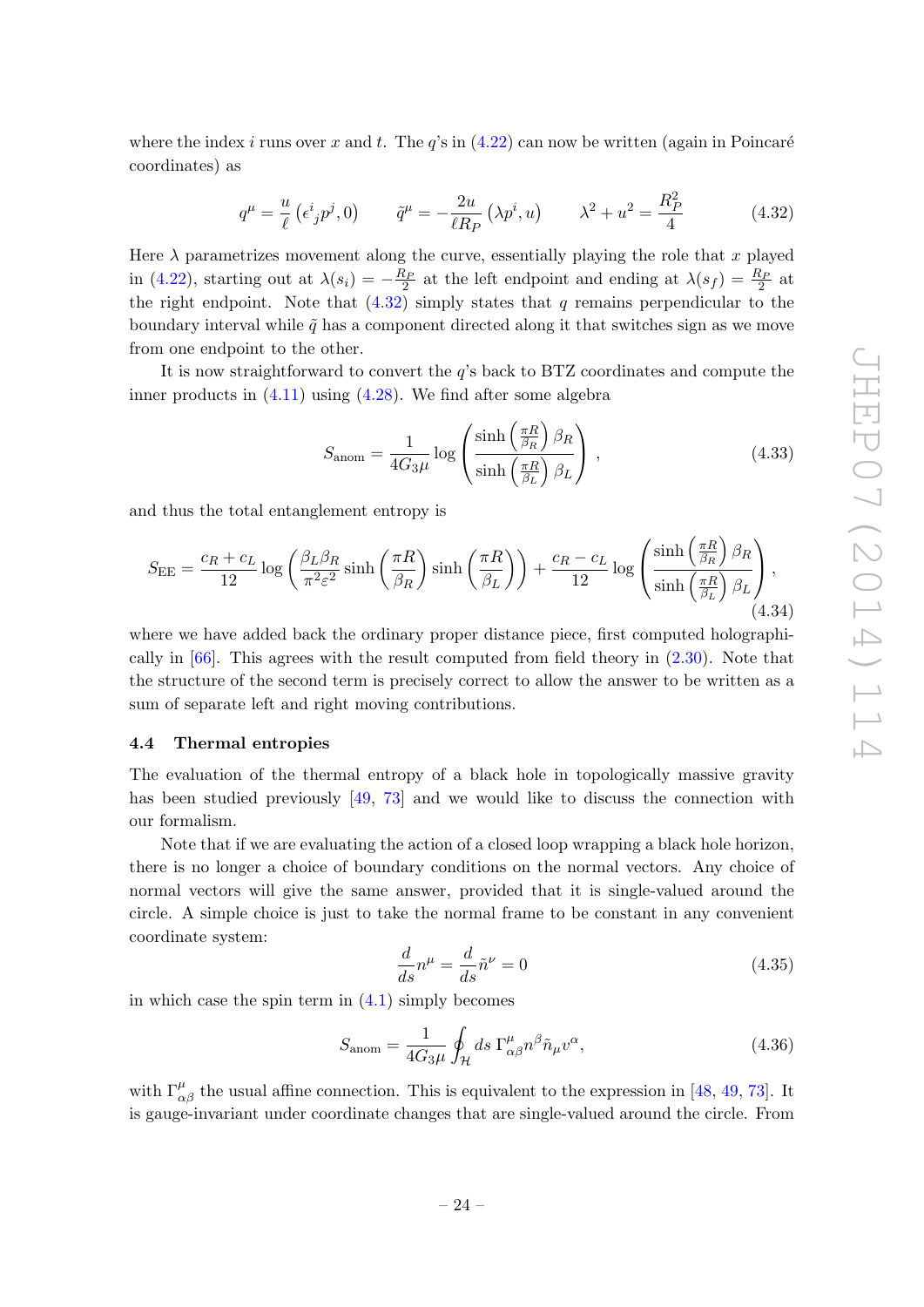our point of view it is measuring the boost acquired by a normal vector if it is parallel transported around the horizon and then compared to itself. Note that [\(4.35\)](#page-25-2) does not mean that the vector is *covariantly* constant; the distinction between these two notions is precisely what the spin term measures.

For concreteness, we evaluate [\(4.36\)](#page-25-3) for the BTZ black hole. Using [\(4.25\)](#page-24-3) and [\(4.35\)](#page-25-2) we have

$$
n = \frac{\sqrt{g_{rr}}}{\ell^2} \left( \partial_t - \frac{r_+ r_-}{r^2} \partial_\phi \right), \quad \tilde{n} = -\frac{1}{\sqrt{g_{rr}}} \partial_r, \quad v = \frac{1}{\ell r} \partial_\phi \ . \tag{4.37}
$$

Strictly speaking these vectors are evaluated at  $r = r_{+}$ , and hence are singular; but for the purpose of computing [\(4.36\)](#page-25-3) this pathology drops out. We find

$$
S_{\text{anom}} = \frac{\pi r_{-}}{2G_3 \ell \mu} \tag{4.38}
$$

After adding the contribution from the area law, this exactly reproduces [\(3.8\)](#page-13-2). Note that the entropy density extracted from this expression is consistent with that arising from the  $R \rightarrow \infty$  limit of [\(4.34\)](#page-25-4).

#### <span id="page-26-0"></span>5 Discussion

We studied holographic entanglement entropy in  $AdS_3/CFT_2$  in the presence of a gravitational anomaly. Our main result can be easily stated. The gravitational anomaly introduces a non-trivial dependence on the choice of coordinates when evaluating entanglement entropy. This data is transmitted into the bulk by broadening the Ryu-Takayanagi minimal worldline into a *ribbon*, i.e. a bulk worldline together with a normal vector.

The resulting contribution of the anomaly to the entanglement entropy is pleasantly geometric:

<span id="page-26-1"></span>
$$
S_{\text{anom}} = \frac{1}{4G_3\mu} \int_C ds \left(\tilde{n} \cdot \nabla n\right),\tag{5.1}
$$

where  $\tilde{n}$  and n define a normal frame. This expression measures the net twist of this normal frame along the worldline. In the bulk this action can be interpreted as describing a spinning particle with a continuously tunable spin — an  $\textit{anyon}$  — in  $(2+1)$  dimensions. In particular, we showed that the minimization of the total action reproduces the Mathisson-Papapetrou-Dixon equations for the motion of a spinning particle in general relativity. Thus our work can also be viewed as the construction of the worldline action describing anyons in curved space. In the context of entanglement entropy, this anyon is the holographic avatar of the CFT twist operator. Finally, we computed the entanglement entropy for a single interval on various simple spacetimes to illustrate the formalism, demonstrating agreement with a field theory analysis of CFTs with  $c_L \neq c_R$ .

Our prescription admits a natural extension to multiple intervals. We saw in section [2](#page-4-0) that for holographic CFTs, the multiple interval entanglement entropy on  $\mathbb{C}$  or  $S^1 \times \mathbb{R}$  is universal to leading order in large total central charge. It is of course precisely this regime, and for this class of CFTs, to which bulk calculations in TMG apply. Thus it is reasonable to conjecture the following: the bulk object that computes  $N$ -interval entanglement entropy in holographic CFTs with  $c_L \neq c_R$  is a sum over N copies of our functional [\(3.26\)](#page-17-1), minimized over all pairings of boundary points allowed by the homology constraint of Ryu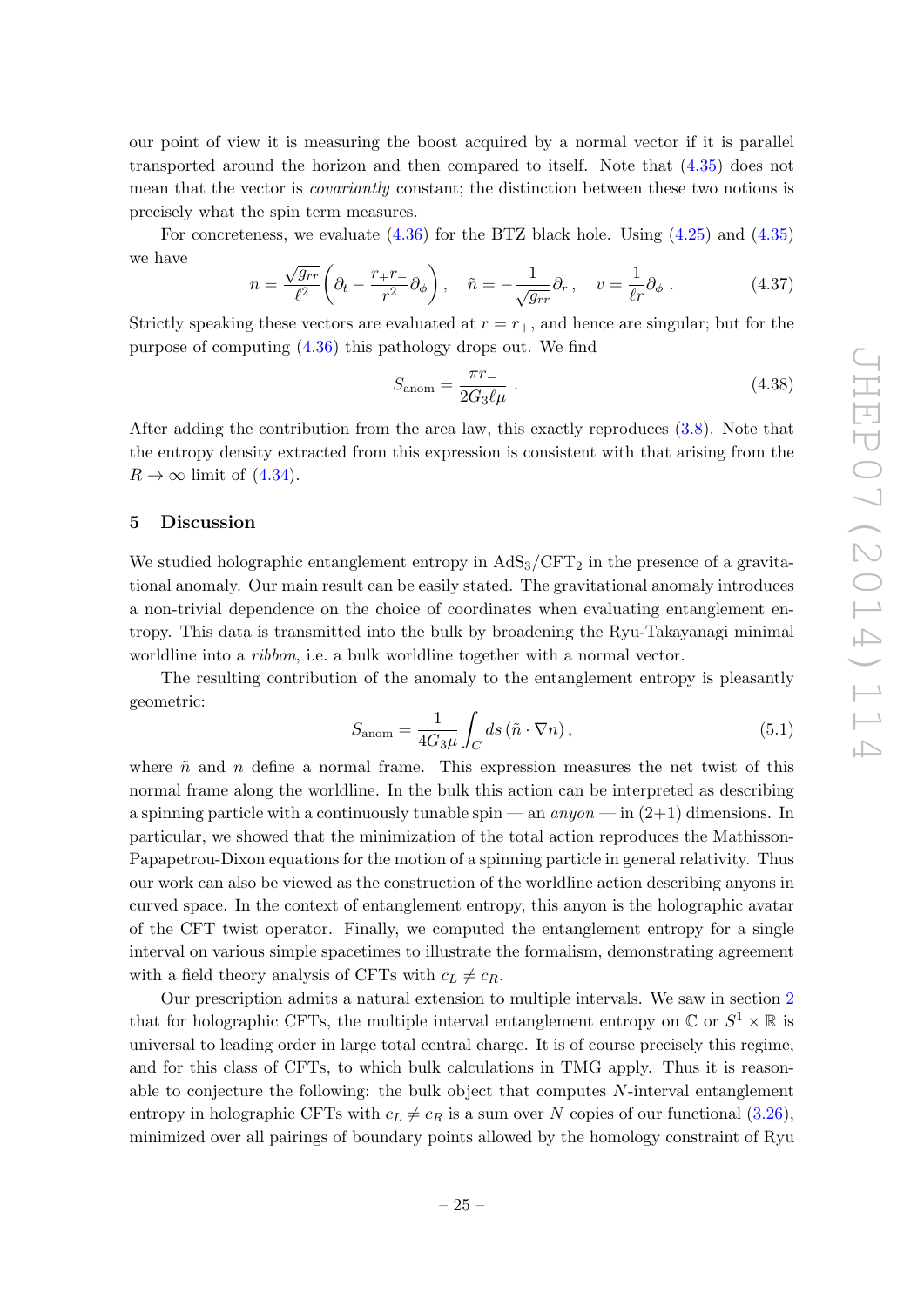and Takayanagi. This is precisely analogous to the original Ryu-Takayanagi prescription for multiple intervals, only now the functional is extended to include [\(5.1\)](#page-26-1) for each geodesic. In Poincaré AdS, we showed that the anomalous term  $(5.1)$  does not contribute (for spatial intervals); however, it does in the planar BTZ case.

There are some natural directions for future research:

- 1. There are other solutions to topologically massive gravity, such as warped AdS. These geometries are thought to be dual to somewhat mysterious field theories —  $warped$  $CFTs$  [\[57,](#page-50-14) [74\]](#page-51-1). Our construction opens the door to computing entanglement entropy in these geometries. Doing this in the field theory itself appears challenging: the tools used in section [2](#page-4-0) have not been generalized to warped CFTs, and there are subtleties in calculating entropies related to the choice of ensemble. There are also no known microscopic examples of warped CFTs, away from certain limiting cases.[12](#page-27-0) We take the view that an application of our construction to warped AdS may provide the first, albeit holographic, calculation of entanglement entropy in a theory with warped conformal symmetry. Regardless of considerations of warped CFTs, it seems interesting in its own right to apply our formalism to warped AdS.<sup>[13](#page-27-1)</sup> This will be slightly more involved than the simple applications presented in section [4](#page-20-0) (which heavily used the fact that the spinning particle equations on a maximally symmetric space admit geodesic solutions) and will likely actually require the solution of differential equations.
- 2. In a similar spirit as the previous point, one could consider TMG with asymptotically flat boundary conditions at null infinity. In that case the asymptotic symmetries consist of the so-called BMS<sup>3</sup> algebra, which can be obtained as an ultra-relativistic limit of the  $AdS_3$  Virasoro algebra [\[77\]](#page-51-2). The corresponding phase space contains the flat limit of the BTZ black holes, which were recognized as cosmological solutions with non-trivial Bekenstein-Hawking entropy [\[78,](#page-51-3) [79\]](#page-51-4). A challenge is to determine whether a BMS<sub>3</sub>-invariant field theory living at null infinity could in some sense be dual to flat space in  $(2+1)$ -dimensions. Again, little is known about these putative field theories besides specific examples (such as the one presented in [\[80\]](#page-51-5), which is to flat space what the Liouville CFT is to 3d gravity with a negative cosmological constant) and general properties such as the form of correlation functions [\[81,](#page-51-6) [82\]](#page-51-7) or thermal entropies [\[78,](#page-51-3) [79\]](#page-51-4). An interesting limit of the above set up is when the bulk theory consists only of the gravitational Chern-Simons piece. In that case, the asymptotic symmetry algebra reduces to a chiral copy of a Virasoro algebra, suggesting the existence of a flat version of the  $AdS_3$  chiral gravity story [\[83\]](#page-51-8). It would be interesting to study entanglement entropy in these theories in order to further probe the nature of the putative dual theory.

<span id="page-27-1"></span><span id="page-27-0"></span> $12$ See [\[75\]](#page-51-9) for a candidate example.

<sup>&</sup>lt;sup>13</sup>It should be noted that there are also warped AdS solutions of Einstein gravity coupled to matter, without a gravitational Chern-Simons term. Holographic entanglement entropy was studied in that context in [\[76\]](#page-51-10) using a perturbative scheme that permitted application of the Ryu-Takayanagi formula. Their results favor the hypothesis that those geometries describe states in an ordinary Virasoro CFT. The outcome of holographic entanglement calculations in warped AdS solutions of TMG is likely to be different.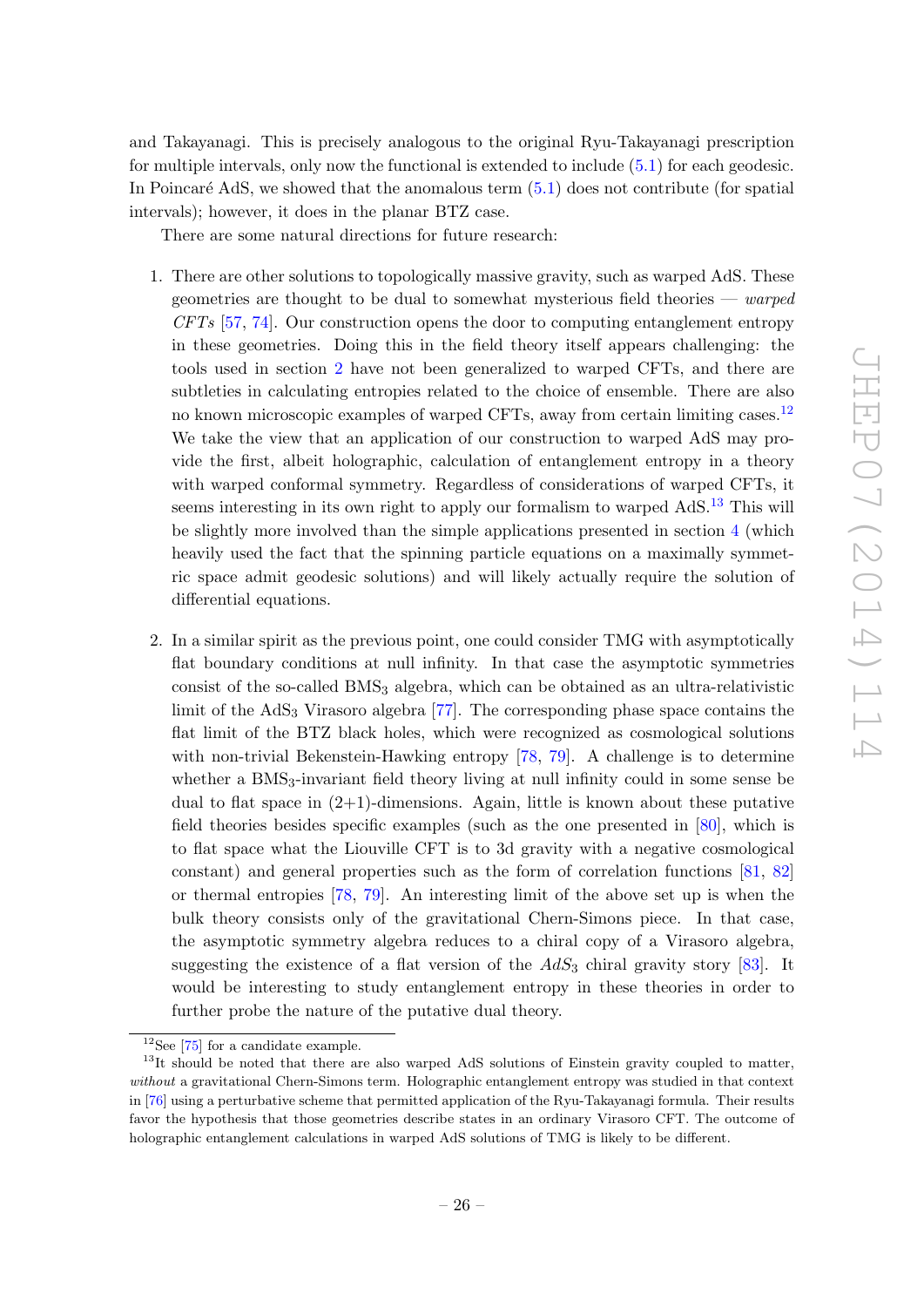- 3. In any dimension, the bulk object that computes entanglement entropy is codimension 2 and admits two normal vectors  $\tilde{n}$  and n. Morever, action principles for *spinning* membranes have been constructed (and studied) in e.g. [\[71\]](#page-50-12). Thus some features of our probe could be extended to higher dimensions: a spinning surface might have a role to play in computing entanglement entropy in higher dimensional field-theories with gravitational anomalies. Of course, gravitational anomalies only occur in  $d =$  $4k + 2$  dimensions  $(k \in \mathbb{Z})$ , so the only interesting case is  $d = 6$  QFTs. More interesting is the case of mixed gauge-gravitational anomalies, $^{14}$  $^{14}$  $^{14}$  which occur in all even dimensions  $d > 2$ . (In  $d = 2$ , the would-be anomaly polynomial, Tr F Tr R, vanishes.) The holographic description of such anomalies is well known [\[44\]](#page-49-9), and their contribution to entanglement entropy can be calculated using our methods. More speculatively still, the geometrical character of expressions such as [\(5.1\)](#page-26-1) suggests that there may be an interplay between entanglement and anomalies that extends beyond holography.
- 4. In 3d gravity, one can actually compute the bulk path integral  $Z_n$  with replica boundary conditions at infinity in a semiclassical approximation, for any number of intervals. This was done for Einstein gravity in [\[25\]](#page-48-17), and it would be nice to explicitly generalize this to TMG. For locally  $AdS_3$  manifolds at least, computing  $Z_n$  should be tractable  $[25, 28]$  $[25, 28]$ . This should yield the Rényi entropies discussed in section 2 for holographic CFTs with  $c_L \neq c_R$ . Doing so would provide an orthogonal and complementary method to those employed herein, and comes equipped with a prescription for computing bulk loop corrections to the classical result [\[30\]](#page-48-11).
- 5. The Mathisson-Papapetrou-Dixon equations admit, in principle, multiple solutions for the trajectory of the particle even for empty  $AdS_3$ . It is not clear if these additional saddles imply ambiguities like those found in [\[84\]](#page-51-11). It would be interesting to construct these solutions explicitly and understand their role (if any). However, in the Chern-Simons formulation there is no such ambiguity: for flat connections, the equations of motion are first order in the momenta of the particle and the action is primarily sensitive to boundary conditions of the probe. This is carried out explicitly in appendix [E.](#page-39-0) For this reason we expect that non-geodesic solutions to  $(4.2)$  either  $\gamma$  don't satisfy our boundary conditions or are subdominant when minimizing  $(4.1)$ .

We hope to return to some of these issues in the future. Recently holography has permitted a refined understanding of the physical consequences of entanglement and anomalies both: we hope that it may have something to say also about the interplay of these two fundamental ideas in quantum field theory, and that our work may be viewed as a small step in that direction.

<span id="page-28-0"></span><sup>14</sup>We thank A. Wall for discussions on this point.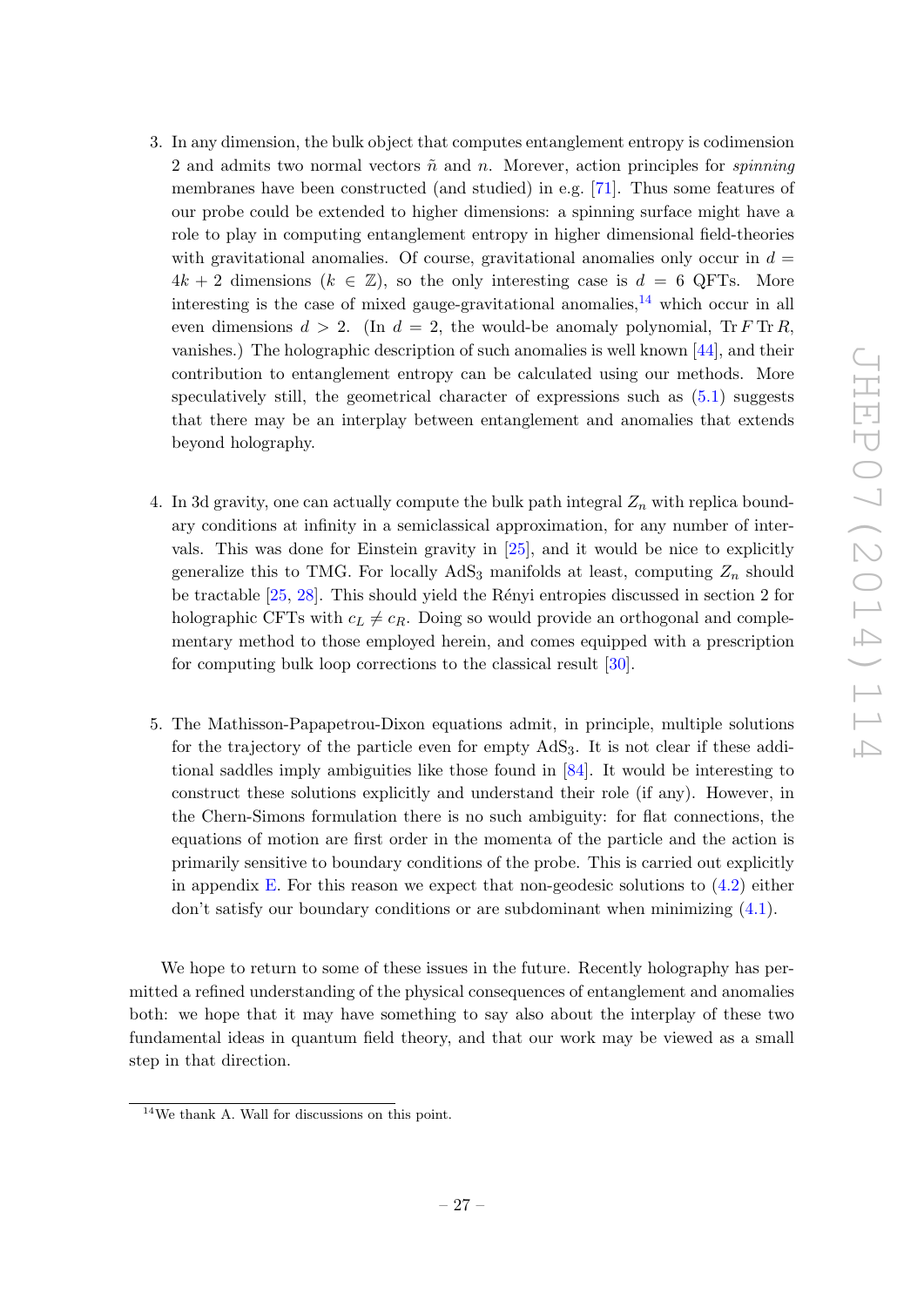## Acknowledgments

It is a pleasure to acknowledge helpful discussions with M. Ammon, J. Armas, T. Azeyanagi, J. Camps, X. Dong, T. Hartman, M. Headrick, K. Jensen, M. Kulaxizi, A. Lawrence, R. Loganayagam, G.-S. Ng and A. Wall. In particular, we are very grateful to M. Ammon for his early contribution to this collaboration. We are also grateful to the participants of the Solvay Workshop on "Holography for Black Holes and Cosmology". Finally, we wish to thank J. Camps, K. Jensen and G.-S. Ng for helpful comments on a draft. S.D. is a Research Associate of the Fonds de la Recherche Scientifique F.R.S.-FNRS (Belgium). E.P. has received funding from the European Research Council under the European Union's Seventh Framework Programme (FP7/2007-2013), ERC Grant agreement STG 279943, "Strongly Coupled Systems". N.I. is supported in part by the NSF under Grant No. PHY11-25915 and by the DOE under Grant No. DE-FG02-91ER40618.

# <span id="page-29-0"></span>A Conventions

Our conventions for the epsilon tensor  $\epsilon_{\mu\nu\lambda}$  in Lorentzian signature with coordinates  $(t, x, z)$  are:

$$
\epsilon_{txz} = \sqrt{-g} \,, \quad \epsilon^{txz} = -\frac{1}{\sqrt{-g}} \,. \tag{A.1}
$$

Some other useful properties of the tensor are

$$
\epsilon_{\mu\nu\lambda}\epsilon^{\mu\alpha\beta} = -\delta^{\alpha}_{\nu}\delta^{\beta}_{\lambda} + \delta^{\alpha}_{\lambda}\delta^{\beta}_{\nu}, \quad \nabla \epsilon_{\mu\nu\lambda} = 0.
$$
\n(A.2)

When analytically continuing from Euclidean time  $\tau_E$  to Lorentzian time t we use

$$
\tau_E = it \tag{A.3}
$$

This means that if ever we need to compare a Euclidean epsilon tensor with a Lorentzian one, they are related as

$$
\left. \epsilon^{\mu\nu\rho} \right|_{E} = i \epsilon^{\mu\nu\rho} |_{L} \tag{A.4}
$$

We define symmetric and anti-symmetric tensors with factors

$$
a_{[\mu\nu]} = \frac{1}{2}(a_{\mu\nu} - a_{\nu\mu}), \quad a_{(\mu\nu)} = \frac{1}{2}(a_{\mu\nu} + a_{\nu\mu}). \tag{A.5}
$$

We define the Christoffel symbol and spin connection as

<span id="page-29-1"></span>
$$
\Gamma^{\alpha}_{\mu\nu} = \frac{1}{2} g^{\alpha\beta} \left[ \partial_{\mu} g_{\nu\beta} + \partial_{\nu} g_{\mu\beta} - \partial_{\beta} g_{\mu\nu} \right], \tag{A.6}
$$

$$
\omega_{b\mu}^a = e^a_{\ \nu} \left( \partial_\mu e_b^{\ \nu} + \Gamma^\nu_{\mu\lambda} e_b^{\ \lambda} \right) \ . \tag{A.7}
$$

The Riemann tensor is

$$
R^{\rho}_{\sigma\mu\nu} = \partial_{\mu}\Gamma^{\rho}_{\nu\sigma} - \partial_{\nu}\Gamma^{\rho}_{\mu\sigma} + \Gamma^{\rho}_{\mu\lambda}\Gamma^{\lambda}_{\nu\sigma} - \Gamma^{\rho}_{\nu\lambda}\Gamma^{\lambda}_{\mu\sigma}
$$
(A.8)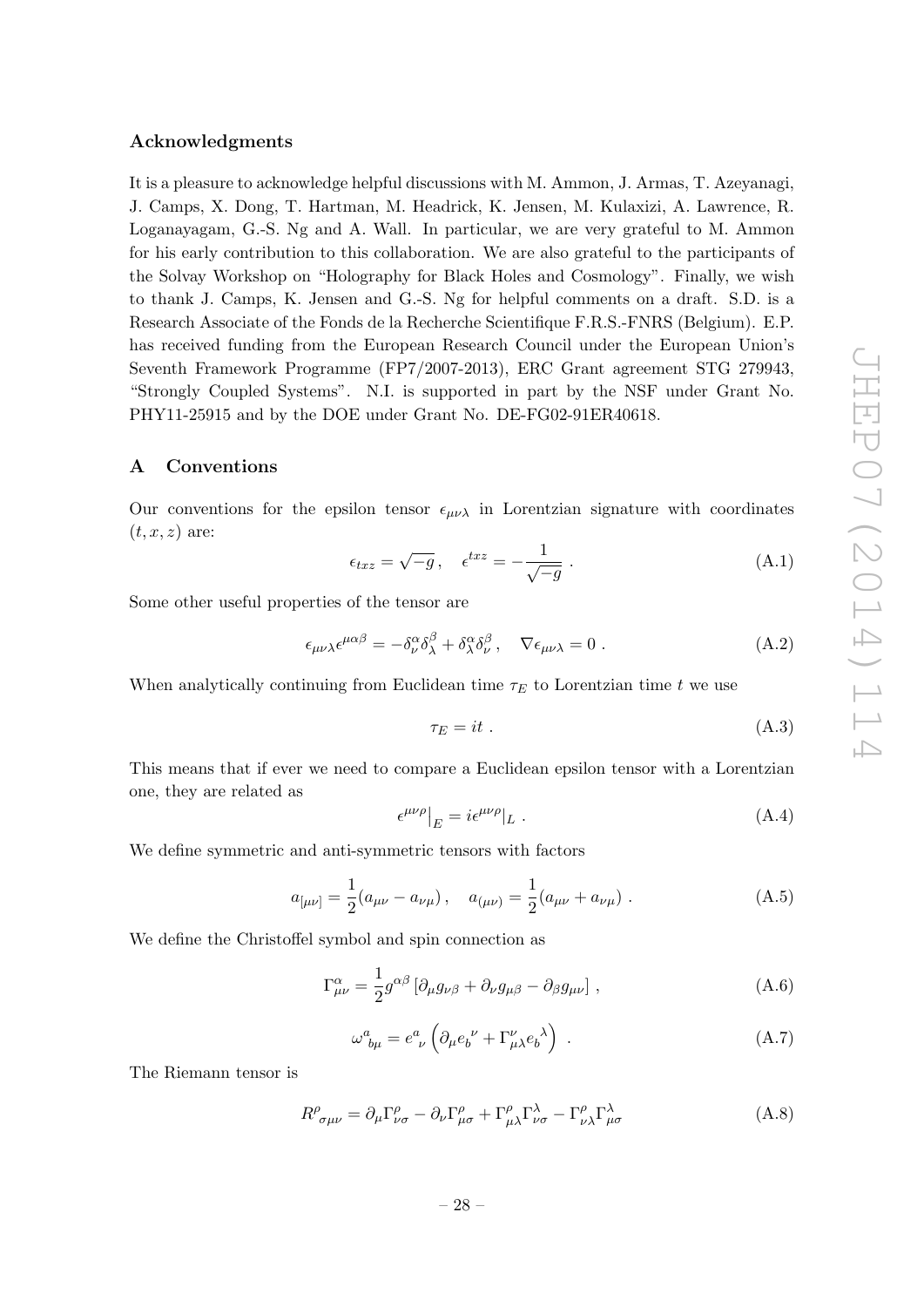Locally  $AdS<sub>3</sub>$  spaces satisfy

<span id="page-30-1"></span>
$$
R_{\mu\nu\rho\sigma} = -\frac{1}{\ell^2} (g_{\mu\rho} g_{\nu\sigma} - g_{\nu\rho} g_{\mu\sigma})
$$
\n(A.9)

with  $\ell$  the AdS radius.

The covariant derivative along a curve  $X^{\mu}(s)$  is

$$
\nabla V^{\mu} := \frac{dV^{\mu}}{ds} + \Gamma^{\mu}_{\lambda\rho} \dot{X}^{\rho} V^{\lambda}, \qquad (A.10)
$$

which, in terms of the one-form spin connection  $\omega$ , is

<span id="page-30-4"></span>
$$
\nabla V = \frac{dV}{ds} + [\omega, V], \quad V = V^a J_a, \quad V_a = V_\mu e_a^{\ \mu} . \tag{A.11}
$$

where  $J_a \in sl(2,\mathbb{R})$  and

$$
\omega = \omega^a_{\ \mu} J_a \dot{X}^\mu \,, \quad \omega^a_{\ \mu} = -\epsilon^{abc} \omega_{bc\mu} \,. \tag{A.12}
$$

When we introduce a Lorentzian normal frame  $(n, \tilde{n})$  to a spacelike curve with tangent vector  $v^{\mu}$ , we pick the following handedness:

$$
\tilde{n}^{\mu} = \epsilon^{\mu\nu\rho} v_{\nu} n_{\rho},\tag{A.13}
$$

where  $n^2 = -1$  and  $\tilde{n}^2 = v^2 = 1$ . The spin tensor  $s^{\mu\nu}$  is defined as

$$
s^{\mu\nu} = \mathfrak{s} \left( n^{\mu} \tilde{n}^{\nu} - n^{\nu} \tilde{n}^{\mu} \right) = -\mathfrak{s} \epsilon^{\mu\nu\rho} v_{\rho} . \tag{A.14}
$$

# <span id="page-30-0"></span>B Details of cone action

In this section we compute the gravitational Chern-Simons action

$$
S_{\text{CS}} := \int d^3x \sqrt{-g} \epsilon^{\lambda \mu \nu} \Gamma^{\rho}_{\lambda \sigma} \left( \partial_{\mu} \Gamma^{\sigma}_{\rho \nu} + \frac{2}{3} \Gamma^{\sigma}_{\mu \tau} \Gamma^{\tau}_{\nu \rho} \right)
$$
(B.1)

on a regularized cone, given by the metric  $(3.14)$ , which we write as

<span id="page-30-3"></span>
$$
ds^{2} = e^{\epsilon \phi(\sigma)} \delta_{ab} d\sigma^{a} d\sigma^{b} + (g_{yy} + K_{a}\sigma^{a} + \cdots) dy^{2} + e^{\epsilon \phi(\sigma)} U_{a}(\sigma, y) d\sigma^{a} dy
$$
 (B.2)

Here the  $\sigma^a$  are flat Cartesian coordinates on the space transverse to the cone. We denote the total opening angle of the cone by  $2\pi n$ , where we parametrize small deviations near  $n \sim 1$  with  $\epsilon = (n-1)$  and we will compute the action to first order in  $\epsilon$ .  $\phi(\sigma)$  is a regulatory function that smoothens out the tip of the cone.

There is an important subtlety in this parametrization that is relevant for TMG: we would like the information regarding the opening angle of the cone to be stored in the periodicity of the coordinates  $\sigma^a$ , and not in the metric components. If we go to complex coordinates  $z := \sigma^1 + i\sigma^2$ , then we have the following identification pattern

<span id="page-30-2"></span>
$$
z \sim z e^{2\pi i n} \tag{B.3}
$$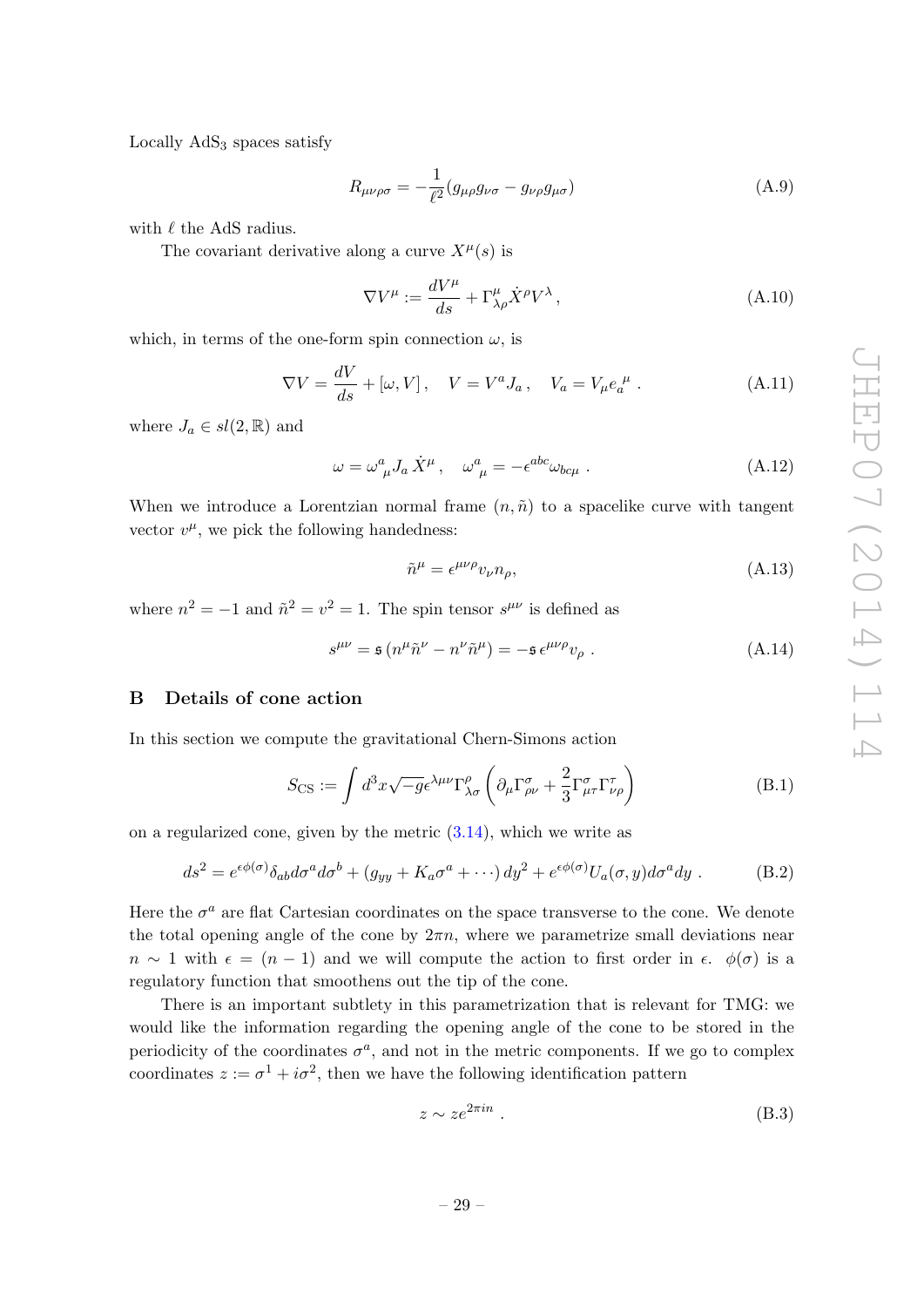Operationally, this means that the regulator function  $\phi(\sigma)$  falls off exponentially outside a small core that can be taken to have size a. From the point of view of computing a holographic partition function the asymptotic periodicity of the coordinates z ultimately determines the periodicity of the coordinate system describing the dual CFT. To compute the entropy we should compute the CFT partition function given an identification such as  $(B.3)$  and then take a derivative with respect to n. In a diffeomorphism-invariant bulk theory we are allowed to change coordinates, storing the information regarding the opening angle instead in the metric components (for example, see  $(D.2)$  in appendix [D\)](#page-34-0). In TMG this is not actually physically equivalent, and such a procedure may result in different answers.

We now discuss the explicit form of the regulator function. The coordinate  $w := z^{\frac{1}{n}}$ has the usual periodicity  $w \sim we^{2\pi i}$ , and so the metric  $dw d\bar{w} \sim (z\overline{z})^{\frac{1}{n}-1} dz d\overline{z}$  is regular at the origin. We seek to interpolate between this metric and  $dzd\overline{z}$  far from the tip of the cone: a suitable 2d metric that does this is

$$
dzd\overline{z}\left(\left((z\overline{z})^{\frac{1}{n}-1}-1\right)f(\sqrt{z\overline{z}})+1\right)
$$
 (B.4)

with  $f(r) := \exp\left(-\frac{r}{a}\right)$  $\frac{r}{a}$ ). To first order in  $\epsilon$  this takes the form [\(B.2\)](#page-30-3) with the identification

<span id="page-31-1"></span>
$$
\phi(z,\overline{z}) = -f\left(\sqrt{z\overline{z}}\right)\log\left(z\overline{z}\right) . \tag{B.5}
$$

We now directly compute the action. The piece which survives in the  $a \rightarrow 0$  limit takes the form

$$
S_{\text{cone,CS}} = \frac{\epsilon}{4} \int d^2 \sigma dy \left( (-\delta^{ab} \partial_a \partial_b \phi) \epsilon^{ab} \partial_a U_b + (\partial_a \phi) \delta^{ab} \partial_b (\epsilon^{cd} \partial_c U_d) \right) . \tag{B.6}
$$

In evaluating this we have neglected terms nonlinear in  $U_a$ : this is because there is no loss in generality in taking  $U_a(\sigma = 0) = 0$ , and thus these terms vanish when evaluated at the tip of the cone. We now integrate by parts on the second term, to find

$$
S_{\text{cone,CS}} = -\frac{\epsilon}{2} \int d^2 \sigma dy \left( (\delta^{ab} \partial_a \partial_b \phi) \epsilon^{ab} \partial_a U_b \right) . \tag{B.7}
$$

This integration by parts is justified only if  $\phi(\sigma)$  is taken to have compact support, which means that the  $\epsilon$  variation actually involves a variation of the periodicity of the coordinates as in  $(B.3)$ .

Using the explicit form of [\(B.5\)](#page-31-1) we now evaluate the integral over the  $\sigma^a$  to find

$$
S_{\text{cone,CS}} = -2\pi\epsilon \int dy \left(\epsilon^{ab}\partial_a U_b\right) \tag{B.8}
$$

This is the result quoted in [\(3.17\)](#page-15-2).

#### <span id="page-31-0"></span>C Details of variation of probe action

In this appendix we vary the action of the spinning particle [\(3.31\)](#page-18-4) with respect to the position of the particle worldline  $X^{\mu}(s)$  and demonstrate that the resulting equations of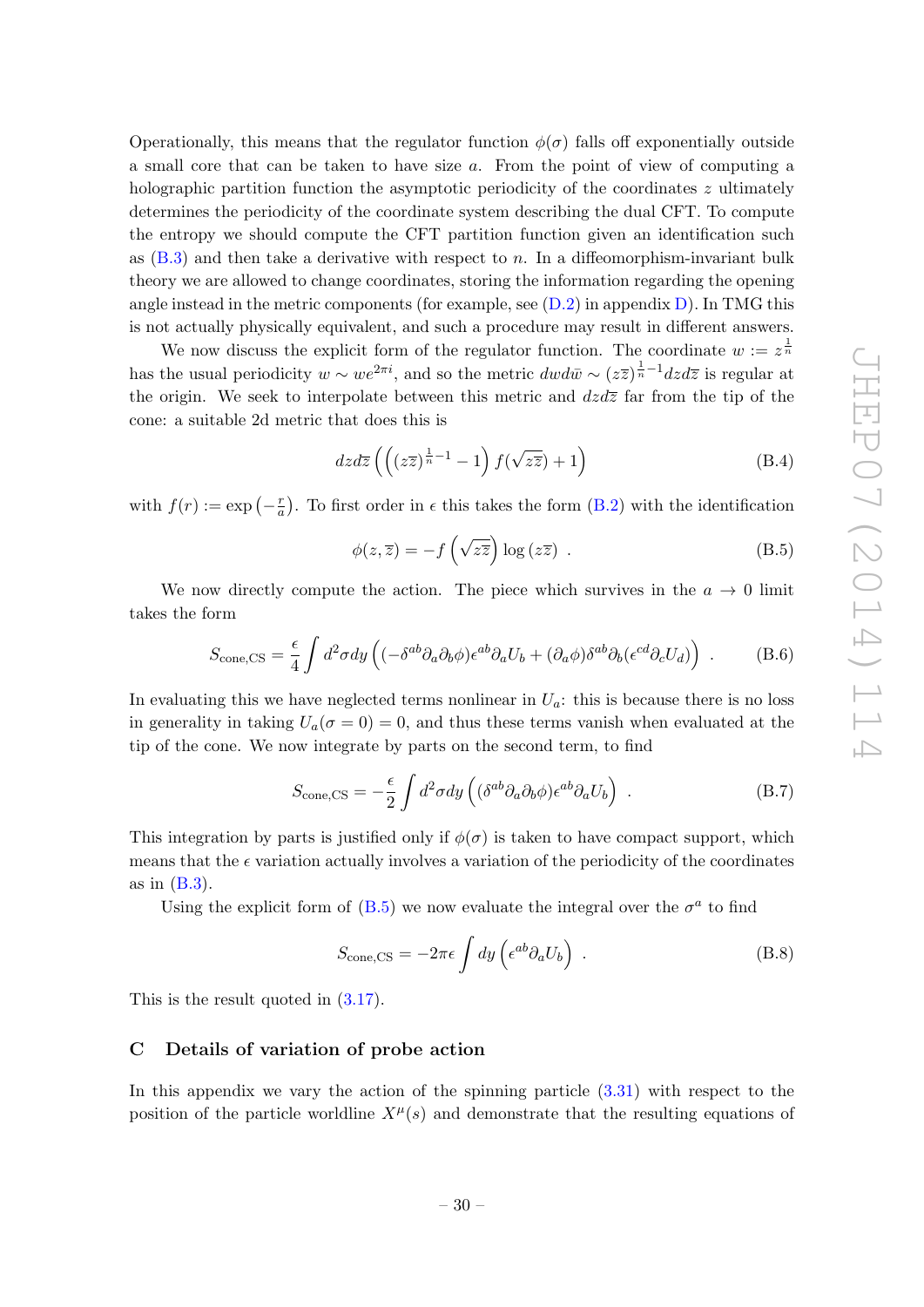motion are equivalent to the Mathisson-Papapetrou-Dixon equations of motion for a spinning particle in general relativity. The action is

$$
S_{\text{probe}} = S_{\text{geod}} + S_{\text{anom}} + S_{\text{constraints}}\,,\tag{C.1}
$$

with

$$
S_{\text{geod}} = \mathfrak{m} \int_C ds \sqrt{g_{\mu\nu} \dot{X}^\mu \dot{X}^\nu},
$$
  
\n
$$
S_{\text{anom}} = \mathfrak{s} \int_C ds \,\tilde{n} \cdot \nabla n,
$$
  
\n
$$
S_{\text{constraints}} = \int_C ds \left[ \lambda_1 n \cdot \tilde{n} + \lambda_2 n \cdot \dot{X} + \lambda_3 \tilde{n} \cdot \dot{X} + \lambda_4 (n^2 + 1) + \lambda_5 (\tilde{n}^2 - 1) \right].
$$
 (C.2)

We will work work in a parametrization always where  $s$  measures proper distance and so we have  $v^{\mu} = \frac{dX^{\mu}}{ds}$ ,  $v^2 = 1$ . To simplify our results we will use the equations of motion from the variation of the action with respect to  $(n, \tilde{n})$ , which were worked out to be:

<span id="page-32-1"></span>
$$
-\mathfrak{s}\nabla \tilde{n}^{\mu} + \lambda_1 \tilde{n}^{\mu} + \lambda_2 v^{\mu} + 2\lambda_4 n^{\mu} = 0
$$
 (C.3)

$$
\mathfrak{s} \nabla n^{\mu} + \lambda_1 n^{\mu} + \lambda_3 v^{\mu} + 2\lambda_5 \tilde{n}^{\mu} = 0, \tag{C.4}
$$

We vary first with respect *only* to the explicit dependence on the coordinates. The contri-bution from the geodesic is the usual one<sup>[15](#page-32-0)</sup>

$$
\delta_X S_{\text{geod}} = \mathfrak{m} \int_C ds \, \delta_X \left( \sqrt{g_{\mu\nu} \dot{X}^\mu \dot{X}^\nu} \right)
$$
  
= 
$$
-\mathfrak{m} \int_C ds \, (\nabla v_\sigma) \delta X^\sigma .
$$
 (C.5)

For the terms involving the normal vectors we have

<span id="page-32-2"></span>
$$
\delta_X S_{\text{anom}} = \mathfrak{s} \int_C ds \, \delta_X (g_{\mu\nu} \tilde{n}^\nu \nabla n^\mu)
$$
  
= 
$$
\mathfrak{s} \int_C ds \, \left[ (\partial_\sigma g_{\mu\nu}) \tilde{n}^\nu n^\mu + (\partial_\sigma \Gamma^\mu_{\alpha\beta}) n^\alpha \tilde{n}_\mu v^\beta - \partial_s (\Gamma^\mu_{\alpha\sigma} n^\alpha \tilde{n}_\mu) \right] \delta X^\sigma
$$
  
= 
$$
\mathfrak{s} \int_C ds \, \left[ (\partial_\sigma g_{\mu\nu}) \tilde{n}^\nu \nabla n^\mu + R^\mu_{\ \alpha\sigma\beta} n^\alpha \tilde{n}_\mu v^\beta - \nabla (n^\alpha \tilde{n}_\mu) \Gamma^\mu_{\alpha\sigma} \right] \delta X^\sigma \qquad (C.6)
$$

The variations of the constraints with respect to  $x^{\mu}(s)$  gives

<span id="page-32-3"></span>
$$
\delta_X S_{\text{constraints}} = \int_C ds \, \delta_x \left( g_{\mu\nu} \left[ \lambda_2 n^{\mu} \dot{X}^{\nu} + \lambda_3 \tilde{n}^{\mu} \dot{X}^{\nu} + \lambda_4 n^{\mu} n^{\nu} + \lambda_5 \tilde{n}^{\mu} \tilde{n}^{\nu} \right] \right)
$$
  
\n
$$
= \int_C ds \, \partial_{\sigma} g_{\mu\nu} \left[ \lambda_2 n^{\mu} \dot{X}^{\nu} + \lambda_3 \tilde{n}^{\mu} \dot{X}^{\nu} + \lambda_4 n^{\mu} n^{\nu} + \lambda_5 \tilde{n}^{\mu} \tilde{n}^{\nu} \right] \delta X^{\sigma}
$$
  
\n
$$
- \int_C ds \, \frac{d}{ds} \left( \lambda_2 n_{\sigma} + \lambda_3 \tilde{n}_{\sigma} \right) \delta X^{\sigma}
$$
  
\n
$$
= \int_C ds \left[ \lambda_2 v^{\nu} \left( n^{\mu} \partial_{\sigma} g_{\mu\nu} - n_{\alpha} \Gamma^{\alpha}_{\sigma\nu} \right) + \lambda_3 v^{\nu} \left( \tilde{n}^{\mu} \partial_{\sigma} g_{\mu\nu} - \tilde{n}_{\alpha} \Gamma^{\alpha}_{\sigma\nu} \right) \right] \delta X^{\sigma} \qquad (C.7)
$$
  
\n
$$
+ \int_C ds \left[ \partial_{\sigma} g_{\mu\nu} (\lambda_4 n^{\mu} n^{\nu} + \lambda_5 \tilde{n}^{\mu} \tilde{n}^{\nu}) - \nabla \left( \lambda_2 n_{\sigma} + \lambda_3 \tilde{n}_{\sigma} \right) \right] \delta X^{\sigma} .
$$

<span id="page-32-0"></span><sup>&</sup>lt;sup>15</sup>We ignore total derivatives in this section.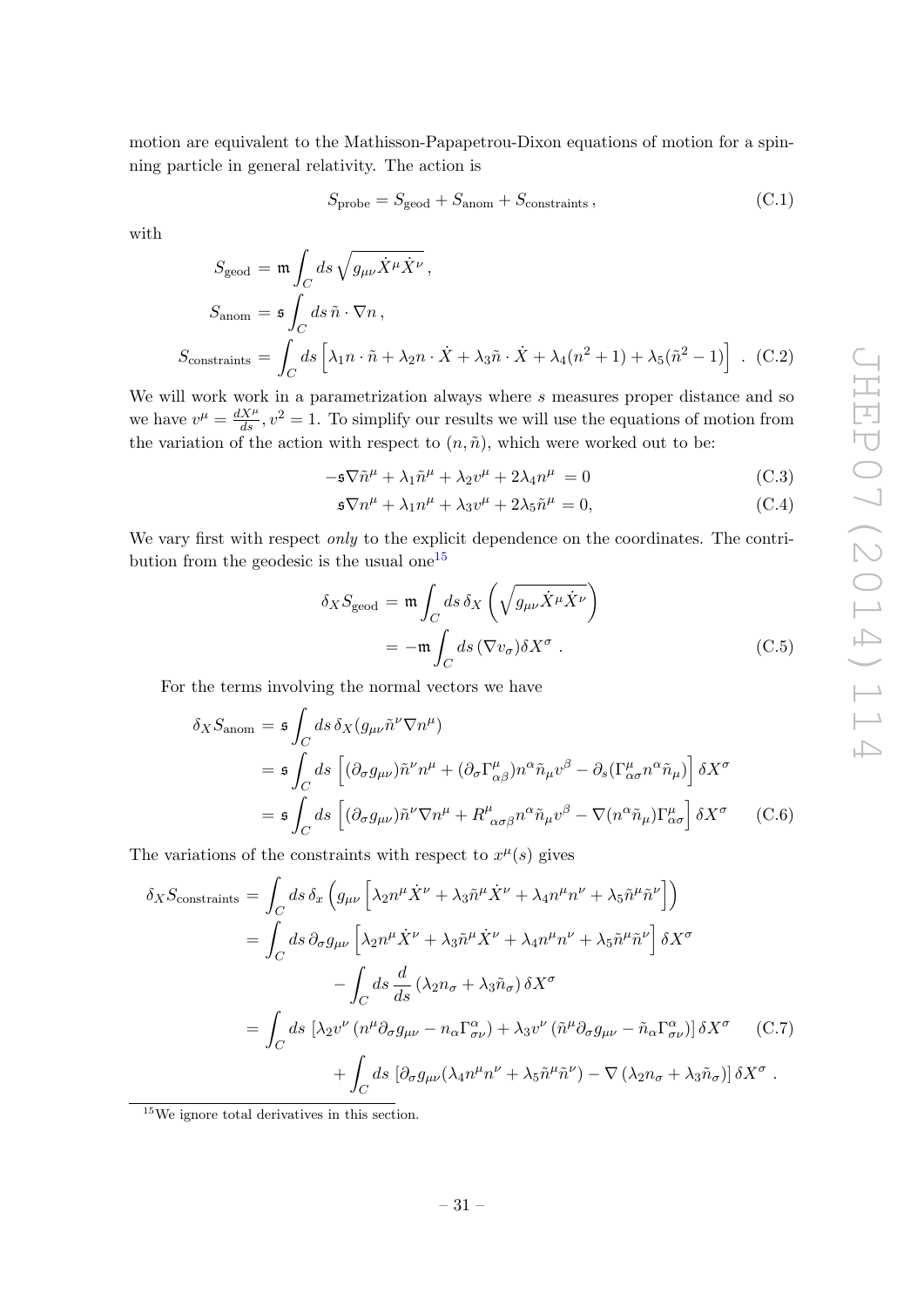Here we have used the fact (following from  $(C.3)$  and  $(C.4)$ ) that on-shell we have  $\lambda_1 = 0$ .

In  $(C.6)$  and  $(C.7)$  there are some non-tensorial terms which we may be justified in labeling 'unwanted'. Let us now gather together these terms and show that they add up to zero:

'unwanted' = 
$$
\mathfrak{s} \int_C ds \left[ (\partial_{\sigma} g_{\mu\nu}) \tilde{n}^{\nu} \nabla n^{\mu} - \nabla (n^{\alpha} \tilde{n}_{\mu}) \Gamma^{\mu}_{\alpha\sigma} \right] \delta X^{\sigma}
$$
  
+  $\int_C ds \left[ \lambda_2 v^{\nu} (n^{\mu} \partial_{\sigma} g_{\mu\nu} - n_{\alpha} \Gamma^{\alpha}_{\sigma\nu}) + \lambda_3 v^{\nu} (\tilde{n}^{\mu} \partial_{\sigma} g_{\mu\nu} - \tilde{n}_{\alpha} \Gamma^{\alpha}_{\sigma\nu}) \right] \delta X^{\sigma}$   
+  $\int_C ds \left[ \partial_{\sigma} g_{\mu\nu} (\lambda_4 n^{\mu} n^{\nu} + \lambda_5 \tilde{n}^{\mu} \tilde{n}^{\nu}) \right] \delta X^{\sigma}$ . (C.8)

Next we use [\(C.3\)](#page-32-1) and [\(C.4\)](#page-32-1) to replace  $\nabla n, \nabla \tilde{n}$  for linear combinations of  $(n, \tilde{n}, v)$ ; the terms proportional to  $\lambda_3$  cancel automatically and the remaining terms are

'unwanted' = 
$$
\int_C ds \left(\lambda_4 n^{\mu} n^{\nu} + \lambda_5 \tilde{n}^{\mu} \tilde{n}^{\nu}\right) \left(2g_{\alpha\nu} \Gamma^{\alpha}_{\mu\sigma} - \partial_{\sigma} g_{\mu\nu}\right) \delta X^{\sigma} + \int_C ds \lambda_2 v^{\nu} n^{\mu} \left(\partial_{\sigma} g_{\mu\nu} - g_{\alpha\mu} \Gamma^{\alpha}_{\sigma\nu} - g_{\alpha\nu} \Gamma^{\alpha}_{\sigma\mu}\right) \delta X^{\sigma} = 0.
$$
 (C.9)

To obtain the second equality we used the definition of the Levi-Civita connection in terms of the metric  $(A.6)$ .

We thus have

$$
\delta_X S_{\text{probe}} = \delta_X S_{\text{geod}} + \delta_X S_{\text{anom}} + \delta_X S_{\text{constraints}}
$$
  
= 
$$
\int_C ds \left[ -m \nabla v_\sigma + \mathfrak{s} R^\mu_{\ \alpha\sigma\beta} n^\alpha \tilde{n}_\mu v^\beta - \nabla (\lambda_2 n_\sigma + \lambda_3 \tilde{n}_\sigma) \right] \delta X^\sigma . \quad (C.10)
$$

Our final step is to write the terms involving normal vectors as functions of the spin tensor  $s^{\mu\nu}$ . As in [\(3.38\)](#page-19-6) we define

$$
s^{\mu\nu} = \mathfrak{s} \left( n^{\mu} \tilde{n}^{\nu} - \tilde{n}^{\mu} n^{\nu} \right) \tag{C.11}
$$

Using  $(C.3)$  and  $(C.4)$  with the above definition, we find the following relations:

<span id="page-33-0"></span>
$$
\lambda_2 n^{\sigma} + \lambda_3 \tilde{n}^{\sigma} = v_{\mu} \nabla s^{\sigma \mu},
$$
  

$$
\mathfrak{s} R_{\nu \mu \sigma \beta} n^{\mu} \tilde{n}^{\nu} v^{\beta} = -\frac{1}{2} R_{\sigma \beta \mu \nu} s^{\mu \nu} v^{\beta},
$$
 (C.12)

and hence setting  $\delta_X S_{\text{MPD}} = 0$  gives us the final equation

$$
\nabla \left[ \mathfrak{m} v^{\sigma} + v_{\mu} \nabla s^{\sigma \mu} \right] = -\frac{1}{2} v^{\beta} s^{\mu \nu} R^{\sigma}{}_{\beta \mu \nu} , \qquad (C.13)
$$

which is the Mathisson-Papapetrou-Dixon equation.

As a final remark, one may be concerned that to demonstrate the covariance of the equations of motion we had to use the on-shell equations of motion for  $(n, \tilde{n})$ , as surely the full set of the equations of motion should be covariant even off-shell. In fact we have been a bit quick. In reality a variation of the particle path also induces a variation of the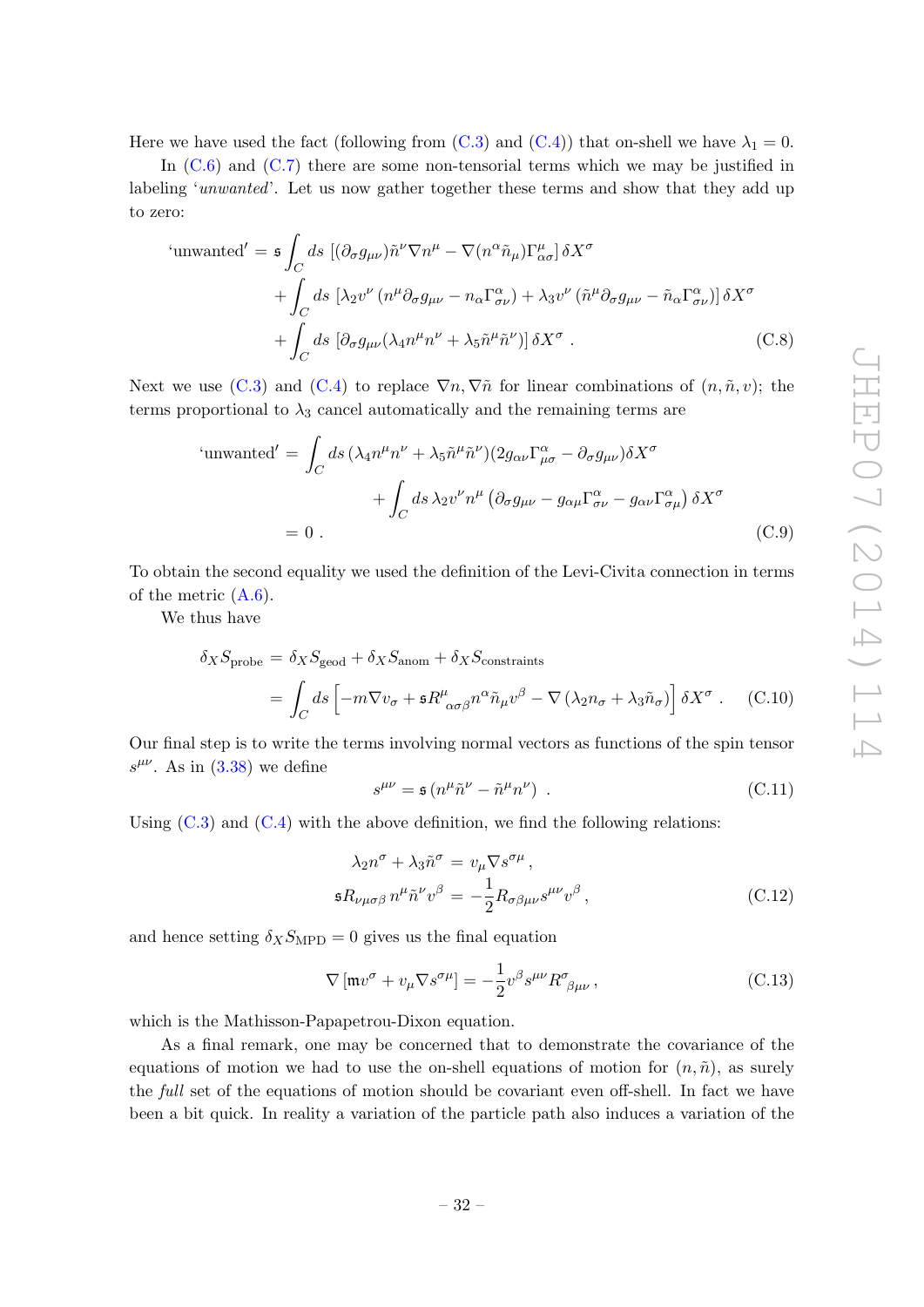normal vectors  $n^{\mu}, \tilde{n}$ : they should be parallel transported to the new location by demanding  $\delta X^{\nu} \nabla_{\nu} n = 0$ , i.e.

<span id="page-34-2"></span>
$$
\delta_X n^{\mu} = -\Gamma^{\mu}_{\alpha\beta} n^{\alpha} \delta X^{\beta} . \tag{C.14}
$$

By including this variation we can find a set of equations of motion that is covariant offshell and reduces to the MPD equations on-shell. However a quicker route to the MPD equations is to note that if the equations of motion  $(C.3)$  and  $(C.4)$  are already satisfied. then the action is already stationary with respect to *any* variation of  $n$ , and thus the variation [\(C.14\)](#page-34-2) may be neglected.

#### <span id="page-34-0"></span>D Details of backreaction of spinning particle

In this section we spell out some details on the relation between the Mathisson-Papapetrou-Dixon equations and the construction of bulk solutions to topologically massive gravity with a conical defect.

1. Singular terms in TMG equations of motion: boundary condition method. As discussed in detail in section [3.2,](#page-14-0) to compute entanglement entropy we are attempting to construct solutions to the Euclidean TMG equations of motion

<span id="page-34-4"></span>
$$
R_{\mu\nu} - \frac{1}{2}g_{\mu\nu}R - \frac{1}{\ell^2}g_{\mu\nu} + \frac{i}{\mu}C_{\mu\nu} \equiv \mathcal{G}_{\mu\nu} = 0
$$
 (D.1)

that contain a conical defect along a curve  $C$ . If we pick coordinates so that  $C$  lies along  $(z,\overline{z})=0$  then the most general metric near C is of the form [\[61,](#page-50-5) [62\]](#page-50-6):

<span id="page-34-1"></span>
$$
ds^{2} = e^{2A} [dz d\overline{z} + e^{2A} T (\overline{z} dz - zd\overline{z})^{2}]
$$
  
+ 
$$
(g_{yy} + 2K_{z}z + 2K_{\overline{z}}\overline{z} + Q_{zz}z^{2} + Q_{\overline{z}\overline{z}}\overline{z}^{2} + 2e^{2A}Q_{z\overline{z}}z\overline{z})dy^{2}
$$
  
+ 
$$
2ie^{2A}(U + V_{z}z + V_{\overline{z}}\overline{z})(\overline{z}dz - zd\overline{z})dy + \cdots,
$$
 (D.2)

where all of the functions appearing here are allowed to depend on  $y$ , the direction perpendicular to the cone.  $A(\rho)$  is a function which regulates the tip of the cone, i.e.

<span id="page-34-5"></span>
$$
A(\rho) \equiv -\frac{\epsilon}{2} \log(\rho^2 + a^2) \tag{D.3}
$$

We would now like to show that if we examine these equations of motion, they will generically contain divergences as  $\rho \rightarrow 0$ ; these divergences cannot be canceled by matching on to the rest of the geometry and we should demand that their coefficients vanish. This constrains the set of  $C$  that can support such a singularity. In the case of pure Einstein gravity, this procedure requires the vanishing of the traces of the extrinsic curvature and thus requires that C be a minimal surface  $[6]$ . In TMG, we will show that it instead requires that C satisfy (the Euclidean analytic continuation of) the Mathisson-Papapetrou-Dixon equations [\(3.37\)](#page-19-3), which follow from the extremization of the entanglement functional [\(3.24\)](#page-17-0).

First we understand the geometric properties of  $C$  as encoded in the metric  $(D.2)$ . The velocity vector  $v^{\mu}$  along C is  $v \equiv \frac{\partial y}{\sqrt{g_{yy}}}$ , evaluated at  $\rho = 0$ . From this we may construct the acceleration vector

<span id="page-34-3"></span>
$$
a^{\mu} \equiv v^{\rho} \nabla_{\rho} v^{\mu} = \frac{1}{g_{yy}} \left( -K_{\overline{z}} \partial_z - K_z \partial_{\overline{z}} \right)
$$
(D.4)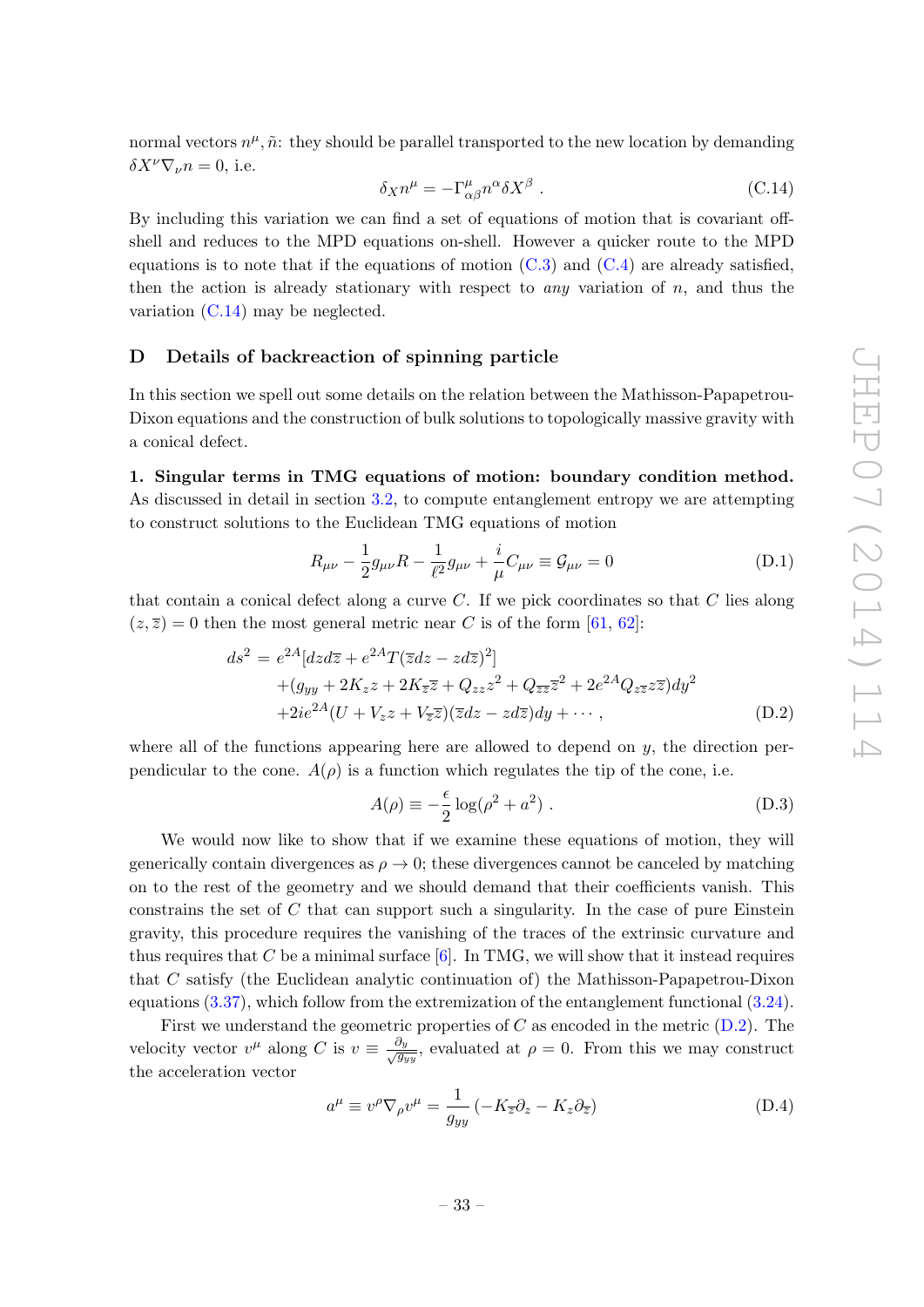and its covariant derivative, sometimes rather unfairly called the "jerk":

<span id="page-35-0"></span>
$$
j^{\mu} \equiv v^{\rho} \nabla_{\rho} a^{\mu} = \frac{1}{g_{yy}^{3/2}} \left( \left( -\partial_y K_{\overline{z}} + 2i U K_{\overline{z}} \right) \partial_z + \left( -\partial_y K_z - 2i K_z U \right) \partial_{\overline{z}} - \frac{K_{\overline{z}} K_z}{g_{yy}} \partial_y \right). \tag{D.5}
$$

These expressions require us to evaluate  $A(0) = -\epsilon \log a \rightarrow 0$  where the last equality is valid as  $\epsilon \to 0$ . We may set  $\epsilon \to 0$  here with no loss of information as the geometric properties of C do not depend on the strength of the singularity.

Next we note that in terms of the acceleration and the jerk the Euclidean continuation of the MPD equations [\(3.37\)](#page-19-3) take the form

$$
\mathfrak{m}a^{\sigma} + i\mathfrak{s} \left( \epsilon^{\sigma\mu\rho} v_{\mu} j_{\rho} + \frac{1}{2} v^{\beta} \epsilon^{\mu\nu\rho} R^{\sigma}{}_{\beta\mu\nu} v_{\rho} \right) = 0 \tag{D.6}
$$

The factors of  $i$  arise from the fact that the epsilon tensor used here is the Euclidean signature version and our previous definition of the spin tensor was in Lorentzian signature. Using  $(D.4)$  and  $(D.5)$  we find these equations become

<span id="page-35-1"></span>
$$
\left(-\mathfrak{m}\sqrt{g_{yy}}K_{\overline{z}}+i\mathfrak{s}\,\partial_y K_{\overline{z}}\right)+2\mathfrak{s}\,\left(K_{\overline{z}}U-3g_{yy}V_{\overline{z}}\right)=0\tag{D.7}
$$

and the corresponding equation with  $z \leftrightarrow \overline{z}$ . Note if the spin is taken to 0 this simply states that  $K_z = K_{\overline{z}} = 0$ , i.e. the geodesic equation.

Next, we simply directly evaluate the left-hand side of the equations of motion [\(D.1\)](#page-34-4) using the cone ansatz. The zz and  $\overline{zz}$  side of the equations of motion contain  $1/\rho$  divergences, e.g.

$$
\mathcal{G}_{\overline{z}\overline{z}} \sim -\frac{\epsilon}{2\rho} \frac{e^{i\tau}}{g_{yy}^{\frac{3}{2}}} \left( K_{\overline{z}} \sqrt{g_{yy}} - i \frac{1}{\mu} \partial_y K_{\overline{z}} - \frac{2}{\mu} \left( K_{\overline{z}} U - 3 g_{yy} V_{\overline{z}} \right) \right) + \mathcal{O}(\epsilon^2)
$$
 (D.8)

This divergence will vanish precisely when the MPD equation [\(D.7\)](#page-35-1) is satisfied, provided the ratio of the mass to the spin of the probe satisfies the relation

$$
\frac{\mathfrak{s}}{\mathfrak{m}} = \frac{1}{\mu} \ . \tag{D.9}
$$

Thus we conclude that if the curve C satisfies the MPD equations, then the singular part of the bulk equations of motion vanish and a geometry can be constructed with a conical defect along C.

2. Matching delta functions. Here we consider a different route. Consider sourcing the TMG action with a spinning particle by studying the combined action

$$
S = S_{\text{TMG}}[g] + \epsilon S_{\text{probe}}[g, X, n] \tag{D.10}
$$

This results in the Euclidean equations of motion

<span id="page-35-2"></span>
$$
\frac{1}{8\pi G_3} \left( R^{\mu\nu} - \frac{1}{2} g^{\mu\nu} R - \frac{1}{\ell^2} g^{\mu\nu} + \frac{i}{\mu} C^{\mu\nu} \right) + \epsilon T^{\mu\nu}_{\text{probe}} = 0, \tag{D.11}
$$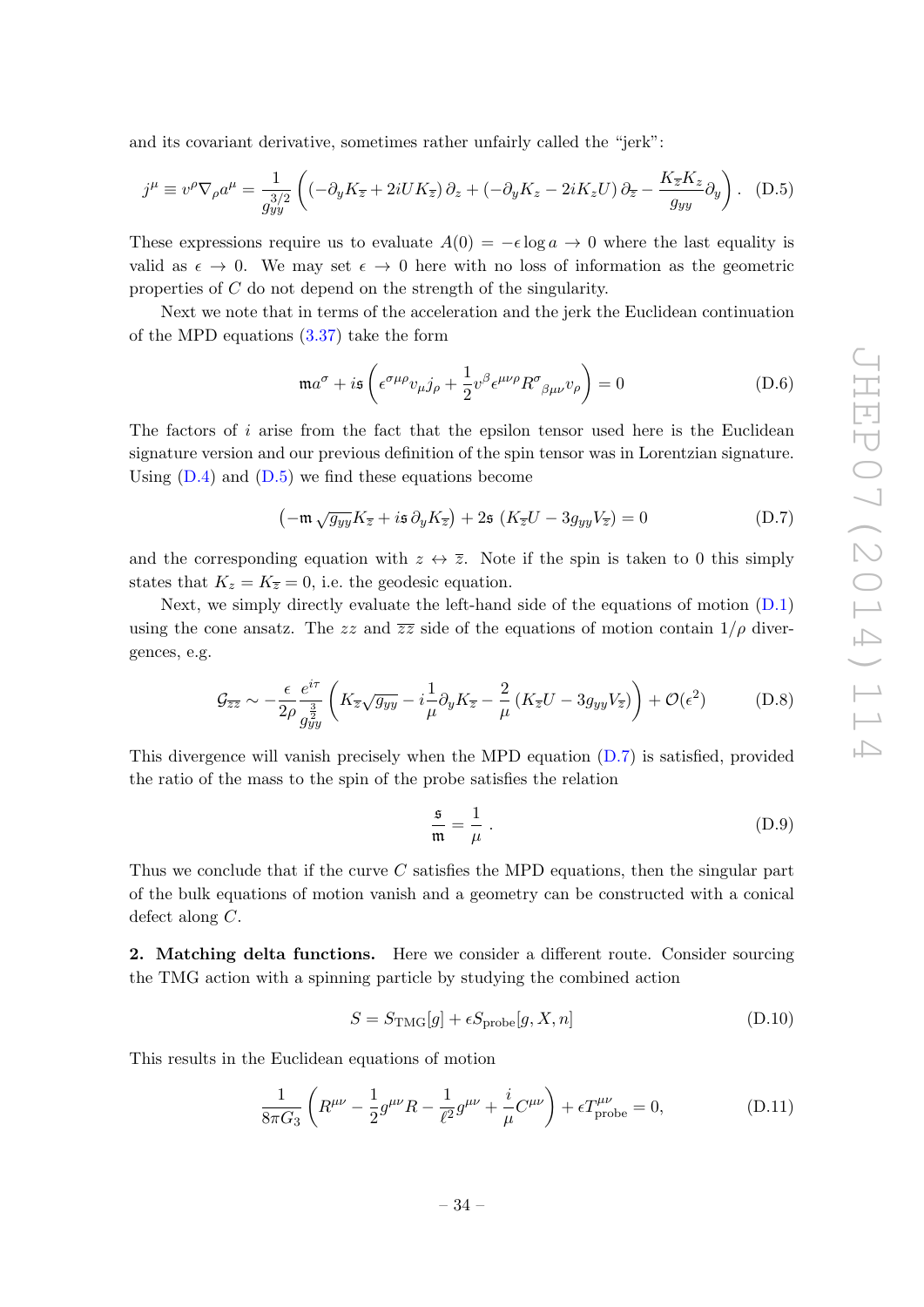where we have defined the stress tensor of the probe by

$$
\delta S_{\text{probe}} = \int d^3x \sqrt{g} \left( \frac{1}{2} T^{\mu\nu}_{\text{probe}} \delta g_{\mu\nu} \right) . \tag{D.12}
$$

In this section we will show that the resulting spacetime sourced by the spinning probe is the desired conical defect studied extensively above. The resulting equations are then consistent only if we minimize the action of the probe over the dynamical variables  $X^{\mu}$ and  $n^i$ . To understand this consider taking the divergence of [\(D.11\)](#page-35-2); the geometric terms vanish as an identity, and so we find

$$
\nabla_{\mu}T^{\mu\nu}_{\text{probe}} = 0 \tag{D.13}
$$

This conservation law is equivalent to the MPD equations.<sup>[16](#page-36-0)</sup> Thus we need only verify that the backreaction of the probe creates the desired singularity in the spacetime.

We will do this in two steps: first we compute the Euclidean stress tensor arising from the probe. In Euclidean signature  $S_{\text{probe}}$  takes the form

$$
S_{\text{probe}} = S_{\text{geod}} + S_{\text{anom}} + S_{\text{constraints}} \,, \tag{D.14}
$$

with

$$
S_{\text{geod}} = \mathfrak{m} \int_C ds \sqrt{g_{\mu\nu} \dot{X}^\mu \dot{X}^\nu},\tag{D.15}
$$

$$
S_{\text{anom}} = i\mathfrak{s} \int_C ds \, n_2 \cdot \nabla n_1 \,, \tag{D.16}
$$

$$
S_{\text{constraints}} = i \int_C ds \left[ \lambda_1 n_1 \cdot n_2 + \lambda_2 n_1 \cdot \dot{X} + \lambda_3 n_2 \cdot \dot{X} + \lambda_4 (n_1^2 - 1) + \lambda_5 (n_2^2 - 1) \right]. \tag{D.17}
$$

In this appendix some of the  $\lambda_i$  have been redefined with factors of i relative to other sections of this paper. This metric variation can be divided into two parts, as  $S_{\text{probe}}$ depends on the metric both explicitly and through the definition of the Christoffel symbol  $\Gamma^{\alpha}_{\mu\nu}$ . Thus consider first variations that treat them separately

<span id="page-36-1"></span>
$$
\delta S_{\text{probe}} = \int d^3 y \sqrt{g} \left( \frac{1}{2} t^{\mu \nu} \delta g_{\mu \nu} + L^{\mu \nu}{}_{\alpha} \delta \Gamma^{\alpha}_{\mu \nu} \right) . \tag{D.18}
$$

Taking into account the relation between  $\Gamma^{\alpha}_{\mu\nu}$  and the metric

$$
\delta\Gamma^{\alpha}_{\mu\nu} = \frac{1}{2} \left( g^{\alpha\beta} \nabla_{\mu} \delta g_{\nu\beta} + g^{\alpha\beta} \nabla_{\nu} \delta g_{\mu\beta} - \nabla^{\alpha} \delta g_{\mu\nu} \right) , \qquad (D.19)
$$

we find that the full stress tensor is

<span id="page-36-2"></span>
$$
T^{\mu\nu}_{\text{probe}} = t^{\mu\nu} - \nabla_{\alpha} \left( L^{\nu[\alpha\mu]} + L^{\mu[\alpha\nu]} + L^{\alpha(\mu\nu)} \right) \,. \tag{D.20}
$$

<span id="page-36-0"></span><sup>&</sup>lt;sup>16</sup>While we have checked it explicitly in this case, the fact that the stress-tensor of a brane is conserved if the action of the brane is extremized with respect to all dynamical variables follows from bulk diffeomorphism invariance. In this context it helps us to understand why we must vary with respect to the normal vectors as well as with respect to the particle trajectory.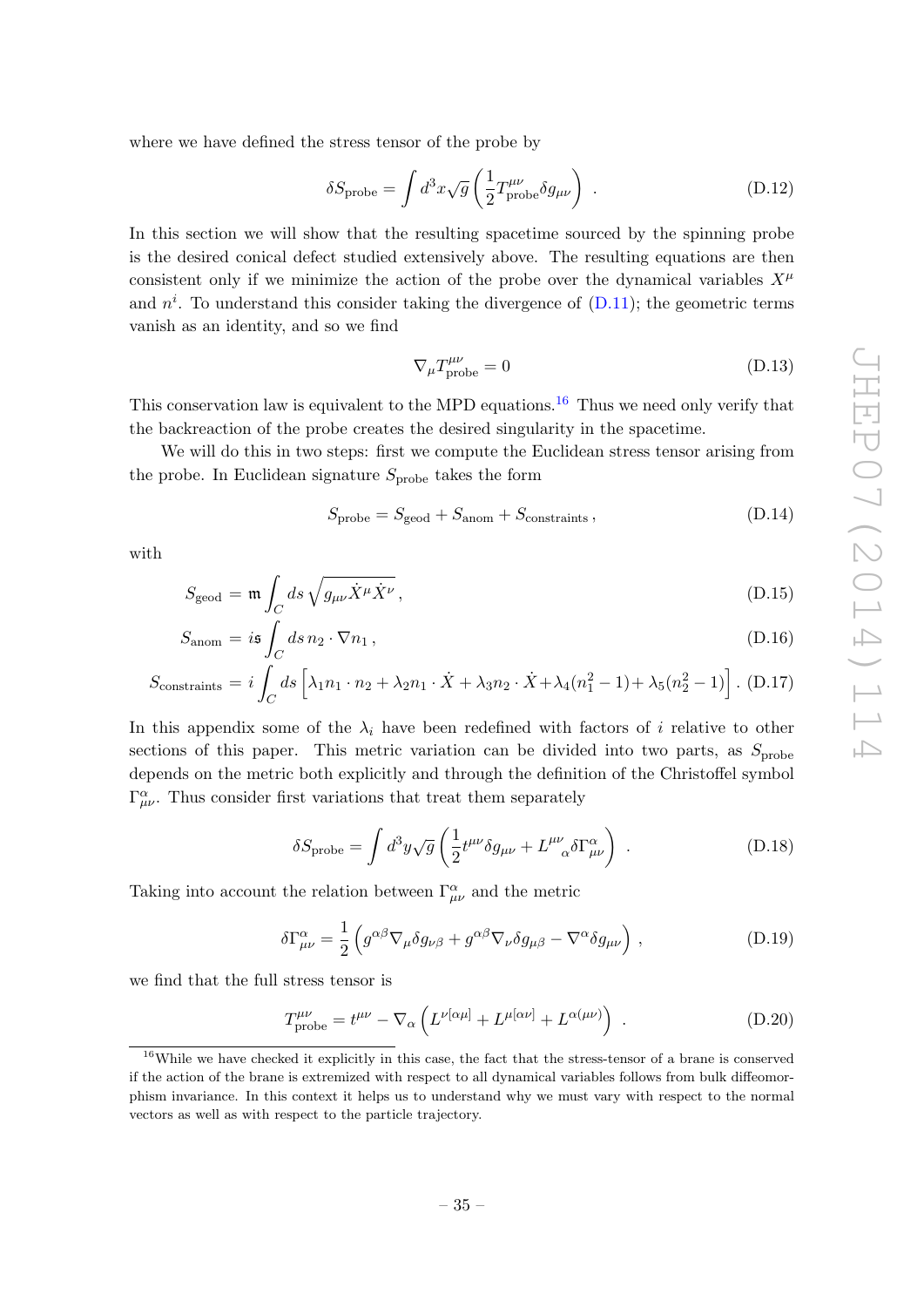We now need to actually construct this variation. For convenience we define the notation

$$
\int \mathbf{ds} \equiv \int_C ds \, \frac{\delta^{(3)}(y - X(s))}{\sqrt{g}},\tag{D.21}
$$

and begin by constructing the tensor  $t_{\mu\nu}$  as defined in equation [\(D.18\)](#page-36-1):

<span id="page-37-2"></span>
$$
t^{\mu\nu} = \int \mathbf{ds} \left[ m v^{\mu} v^{\nu} + i \left( 2 \mathfrak{s} n_2^{(\mu} \nabla n_1^{\nu)} + 2 \lambda_2 n_1^{(\mu} v^{\nu)} + 2 \lambda_3 n_2^{(\mu} v^{\nu)} + 2 \lambda_4 n_1^{\mu} n_1^{\nu} + 2 \lambda_5 n_2^{\mu} n_2^{\nu} \right) \right]
$$
  
= 
$$
\int \mathbf{ds} \left[ m v^{\mu} v^{\nu} + i \left( \mathfrak{s} \nabla (n_1^{(\mu} n_2^{\nu)}) + \lambda_2 n_1^{(\mu} v^{\nu)} + \lambda_3 n_2^{(\mu} v^{\nu)} \right) \right]
$$
  
= 
$$
\int \mathbf{ds} \left[ m v^{\mu} v^{\nu} + i \left( \mathfrak{s} \nabla (n_1^{(\mu} n_2^{\nu)}) + v_\alpha v^{(\mu} \nabla s^{\nu) \alpha} \right) \right]
$$
(D.22)

From the first to the second line we used the Euclidean analogs of  $(C.3)$  and  $(C.4)$  arising from the variation of the action with respect to  $n<sub>i</sub>$ ; from the second to the third line we used  $(C.12)$  but with the spin tensor defined as

$$
s^{\mu\nu} = \mathfrak{s} \left( n_1^{\mu} n_2^{\nu} - n_2^{\mu} n_1^{\nu} \right) \tag{D.23}
$$

The contribution to the variation of  $S_{\text{probe}}$  coming directly from explicit dependence on the Christoffel symbol is

$$
L^{\mu\nu}_{\ \alpha} = i\mathfrak{s} \int \mathrm{d}\mathfrak{s} \, v^{\mu} n_1^{\nu} n_{2\alpha} \ . \tag{D.24}
$$

In particular we find that

$$
L^{\mu[\nu\alpha]} = \frac{i}{2} \int \mathbf{ds} \, v^{\mu} s^{\nu\alpha} \ . \tag{D.25}
$$

We want to evaluate the contribution of  $L^{\mu\nu}$  $\alpha'$  to the total stress tensor as given by [\(D.20\)](#page-36-2). To start, consider the term

<span id="page-37-1"></span>
$$
\nabla_{\alpha} L^{\alpha\mu\nu} = \partial_{\alpha} L^{\alpha\mu\nu} + \Gamma^{\alpha}_{\alpha\beta} L^{\beta\mu\nu} + \Gamma^{\mu}_{\alpha\beta} L^{\alpha\beta\nu} + \Gamma^{\nu}_{\alpha\beta} L^{\alpha\mu\beta} . \tag{D.26}
$$

The first term is

<span id="page-37-0"></span>
$$
\partial_{\alpha}L^{\alpha\mu\nu} = i\mathfrak{s} \int ds \, v^{\alpha} n_1^{\mu} n_2^{\nu} \frac{\partial}{\partial y^{\alpha}} \left( \frac{\delta^{(3)}(y - x(s))}{\sqrt{g}} \right) \,. \tag{D.27}
$$

Using the following identities

$$
\frac{\partial}{\partial y^{\alpha}}\left(\frac{1}{\sqrt{g}}\right) = -\frac{\Gamma^{\beta}_{\alpha\beta}}{\sqrt{g}}, \quad \frac{\partial}{\partial y^{\alpha}}\left(\delta^{(3)}(y-x(s))\right) = -\frac{\partial}{\partial x^{\alpha}}\left(\delta^{(3)}(y-x(s))\right), \quad (D.28)
$$

equation [\(D.27\)](#page-37-0) simplifies to

$$
\partial_{\alpha} L^{\alpha\mu\nu} = -\Gamma^{\beta}_{\alpha\beta} L^{\alpha\mu\nu} - i\mathfrak{s} \int ds \, n_1^{\mu} n_2^{\nu} \frac{\partial}{\partial s} \left( \delta^{(3)}(y - x(s)) \right) \frac{1}{\sqrt{g}}
$$

$$
= -\Gamma^{\beta}_{\alpha\beta} L^{\alpha\mu\nu} + i\mathfrak{s} \int \mathbf{ds} \, \frac{d}{ds} (n_1^{\mu} n_2^{\nu}) . \tag{D.29}
$$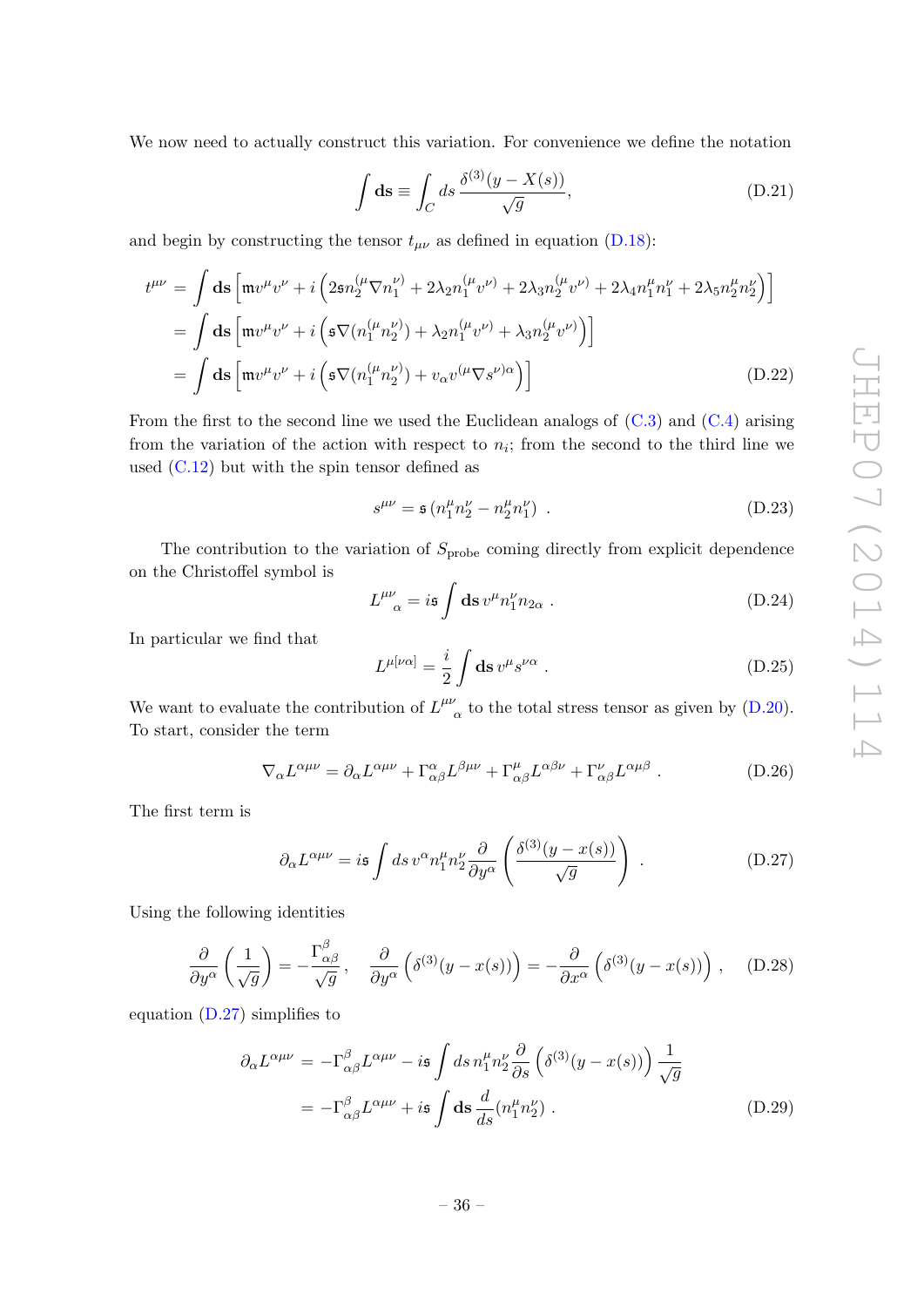Combining this result with  $(D.26)$  gives

$$
\nabla_{\alpha} L^{\alpha(\mu\nu)} = i\mathfrak{s} \int \mathbf{ds} \,\nabla (n_1^{(\mu} n_2^{\nu)}) \,. \tag{D.30}
$$

After the dust settles, we find

<span id="page-38-0"></span>
$$
\nabla_{\alpha} \left( L^{\nu[\alpha\mu]} + L^{\mu[\alpha\nu]} + L^{\alpha(\mu\nu)} \right) = i\mathfrak{s} \int d\mathfrak{s} \,\nabla (n_1^{(\mu} n_2^{\nu)}) - i \nabla_{\alpha} \left( \int d\mathfrak{s} \, v^{(\mu} s^{\nu)\alpha} \right) . \tag{D.31}
$$

Adding  $(D.22)$  and  $(D.31)$  gives us for the total stress tensor:

<span id="page-38-2"></span>
$$
T^{\mu\nu}_{\text{probe}} = \int \mathbf{ds} \left[ \mathfrak{m} \dot{v}^{\mu} \dot{v}^{\nu} + i v_{\alpha} v^{(\mu} \nabla s^{\nu) \alpha} \right] + i \nabla_{\alpha} \left( \int \mathbf{ds} \, v^{(\mu} s^{\nu) \alpha} \right) . \tag{D.32}
$$

The conservation of this stress tensor is equivalent to the MPD equations, as one expects on general grounds. Note that the normal vectors themselves have vanished, and the full answer can be written in terms of the spin tensor.

We would now like to show that the backreaction of this stress tensor on the geometry (as dictated by the TMG equations) creates a conical singularity:

$$
\frac{1}{8\pi G_3} \left( R^{\mu\nu} - \frac{1}{2} g^{\mu\nu} R - \frac{1}{\ell^2} g^{\mu\nu} + \frac{i}{\mu} C^{\mu\nu} \right) + \epsilon T^{\mu\nu}_{\text{probe}} = 0 \tag{D.33}
$$

As it is well known that the part proportional to m sources a delta function in the Einstein tensor, we must show that the new spin-induced delta function sources the corresponding delta function structure in the Cotton tensor. To that end we consider the regulated cone ansatz [\(D.2\)](#page-34-1), expanded only to first order in  $(z, \overline{z})$ :

<span id="page-38-1"></span>
$$
ds^{2} = e^{2A(z,\overline{z})}dzd\overline{z} + (g_{yy} + K_{z}z + K_{\overline{z}}\overline{z})dy^{2}
$$
(D.34)

In this calculation we will construct local equations of motion evaluated at a fixed value of y, and we can use the gauge freedom  $(3.19)$  to set U to 0 at that point. Computing its Cotton tensor we find that the singular terms take the form

$$
C^{zy} = \frac{4}{g_{yy}^{\frac{3}{2}}} \left( K_{\overline{z}} \partial \overline{\partial} A + g_{yy} \partial \overline{\partial}^{2} A \right) + \cdots \qquad C^{\overline{z}y} = -(C^{zy})^{*} \qquad (D.35)
$$

where we have neglected terms that are regular at the tip of the cone or are higher order in  $\epsilon$ .

Furthermore, constructing the velocity  $v$  and the spin tensor following from  $(D.34)$  and evaluating the stress tensor  $(D.32)$ , we find after considerable algebra

$$
\epsilon T^{zy}(x)_{\text{probe}} = -\frac{2i\mathfrak{s}}{\pi g_{yy}^{\frac{3}{2}}} \left( K_{\overline{z}} \partial \overline{\partial} A + g_{yy} \partial \overline{\partial}^2 A \right) \qquad T_{\text{probe}}^{\overline{z}y} = (T_{\text{probe}}^{zy})^* \tag{D.36}
$$

Here for ease of comparison with the Cotton tensor we have chosen to represent the twodimensional delta function using the function  $A(z,\overline{z})$  defined in [\(D.3\)](#page-34-5), i.e. we have

$$
\lim_{a \to 0} \partial \overline{\partial} A = -\epsilon \pi \delta^{(2)}(z, \overline{z})
$$
\n(D.37)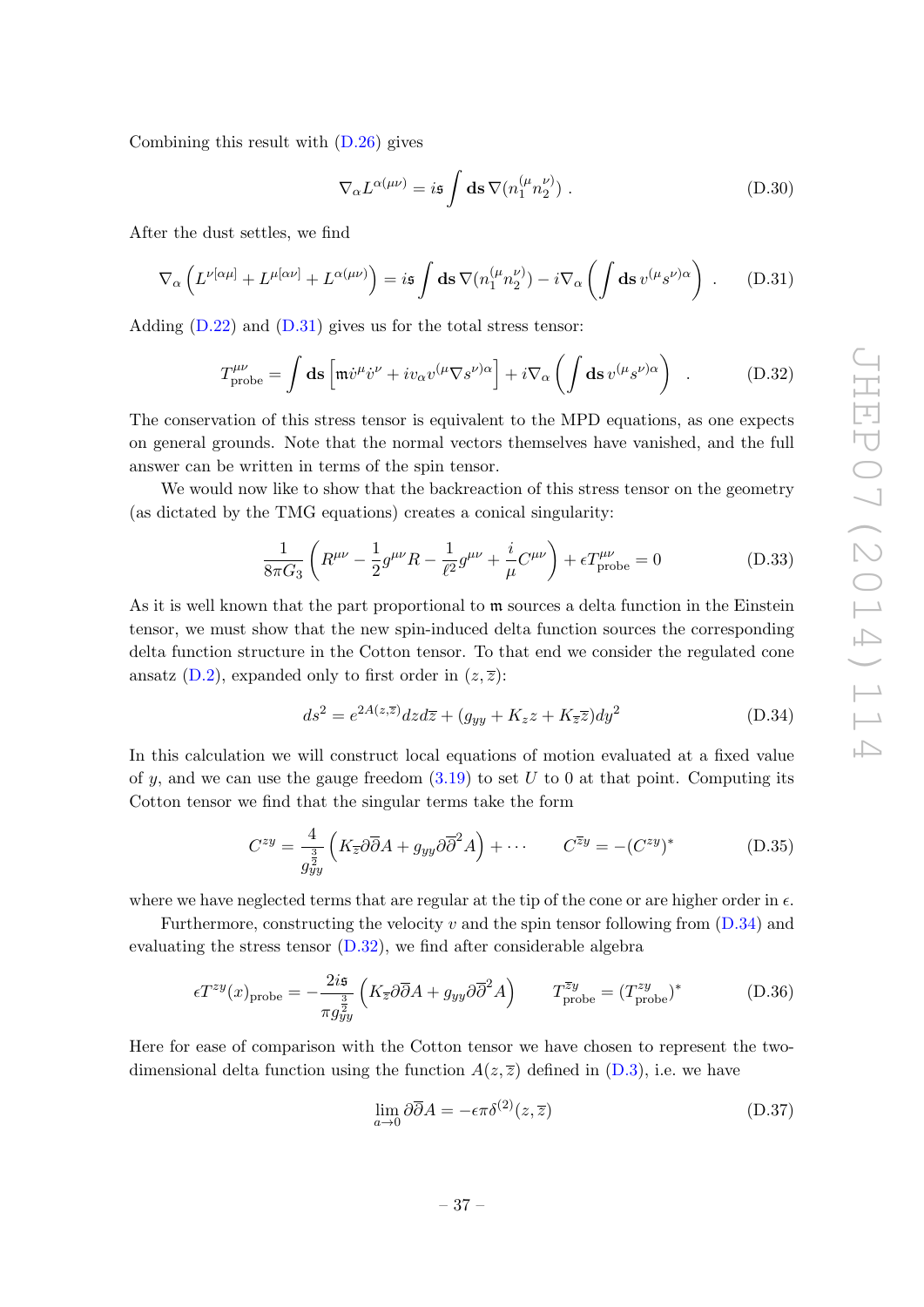Comparing these with the equations of motion  $(D.11)$  we see that the delta function structure agrees provided that we have

$$
\mathfrak{s} = \frac{1}{4\mu G_3},\tag{D.38}
$$

in agreement with the previous results.

It is interesting to note that a spinning particle in TMG creates a pure (i.e. nonspinning) conical defect, provided that its spin is tuned to the Chern-Simons coupling appropriately. Conversely, a spinless particle in TMG actually creates a spinning conical defect geometry [\[85\]](#page-51-12).

#### <span id="page-39-0"></span>E Chern Simons formulation of TMG

In this appendix we will construct the effective action for the spinning probe in Chern-Simons language using the techniques developed in  $[7]$ .<sup>[17](#page-39-1)</sup> In doing so we will show explicitly how the Chern-Simons and gravitational prescriptions are equivalent. This will give a different perspective on how to construct a spinning particle and, for some readers, may clarify certain properties of the metric-like construction.

We start by writing the TMG as a Chern-Simons theory with a constraint [\[34,](#page-49-0) [87\]](#page-51-13).  $Define<sup>18</sup>$  $Define<sup>18</sup>$  $Define<sup>18</sup>$ 

<span id="page-39-4"></span>
$$
A_L = \left(\omega^a + \frac{1}{\ell}e^a\right)J_a, \quad A_R = \left(\omega^a - \frac{1}{\ell}e^a\right)\bar{J}_a,\tag{E.2}
$$

where  $A_{L,R} \in sl(2,\mathbb{R})_{L,R}$ . The TMG action [\(3.1\)](#page-12-4) can be rewritten as [\[88\]](#page-51-14)

<span id="page-39-3"></span>
$$
S_{\rm TMG} = (1 - \frac{1}{\mu \ell}) S_{\rm CS}[A_L] - (1 + \frac{1}{\mu \ell}) S_{\rm CS}[A_R] - \frac{k}{4\pi\mu \ell} \int \text{Tr}(\beta \wedge (F_L - F_R)), \quad (E.3)
$$

with  $F = dA + A \wedge A$ , and the Chern-Simons action is

<span id="page-39-5"></span>
$$
S_{\text{CS}}[A] = \frac{k}{4\pi} \int \text{Tr}\left(A \wedge dA + \frac{2}{3}A \wedge A \wedge A\right) . \tag{E.4}
$$

The Chern-Simons level k is related to the gravitational Planck length and  $AdS_3$  radius via

$$
k = \frac{\ell}{4G_3} \tag{E.5}
$$

It is convenient to define left and right levels,

<span id="page-39-6"></span>
$$
k_L = \frac{c_L}{6} = k \left( 1 - \frac{1}{\mu \ell} \right), \quad k_R = \frac{c_R}{6} = k \left( 1 + \frac{1}{\mu \ell} \right), \tag{E.6}
$$

where  $(c_L, c_R)$  are the Brown-Henneaux central charges [\(3.6\)](#page-12-3).

$$
J_0 = \begin{bmatrix} 1/2 & 0 \\ 0 & -1/2 \end{bmatrix}, \quad J_+ = \begin{bmatrix} 0 & 0 \\ -1 & 0 \end{bmatrix}, \quad J_- = \begin{bmatrix} 0 & 1 \\ 0 & 0 \end{bmatrix}.
$$
 (E.1)

<span id="page-39-1"></span> $17$ See also [\[86\]](#page-51-15) for an different (but compatible) approach to this subject.

<span id="page-39-2"></span><sup>&</sup>lt;sup>18</sup>Our conventions for  $sl(2,\mathbb{R})$  are  $[J_a,J_b] = \epsilon_{abc}J^c$  and in the fundamental representation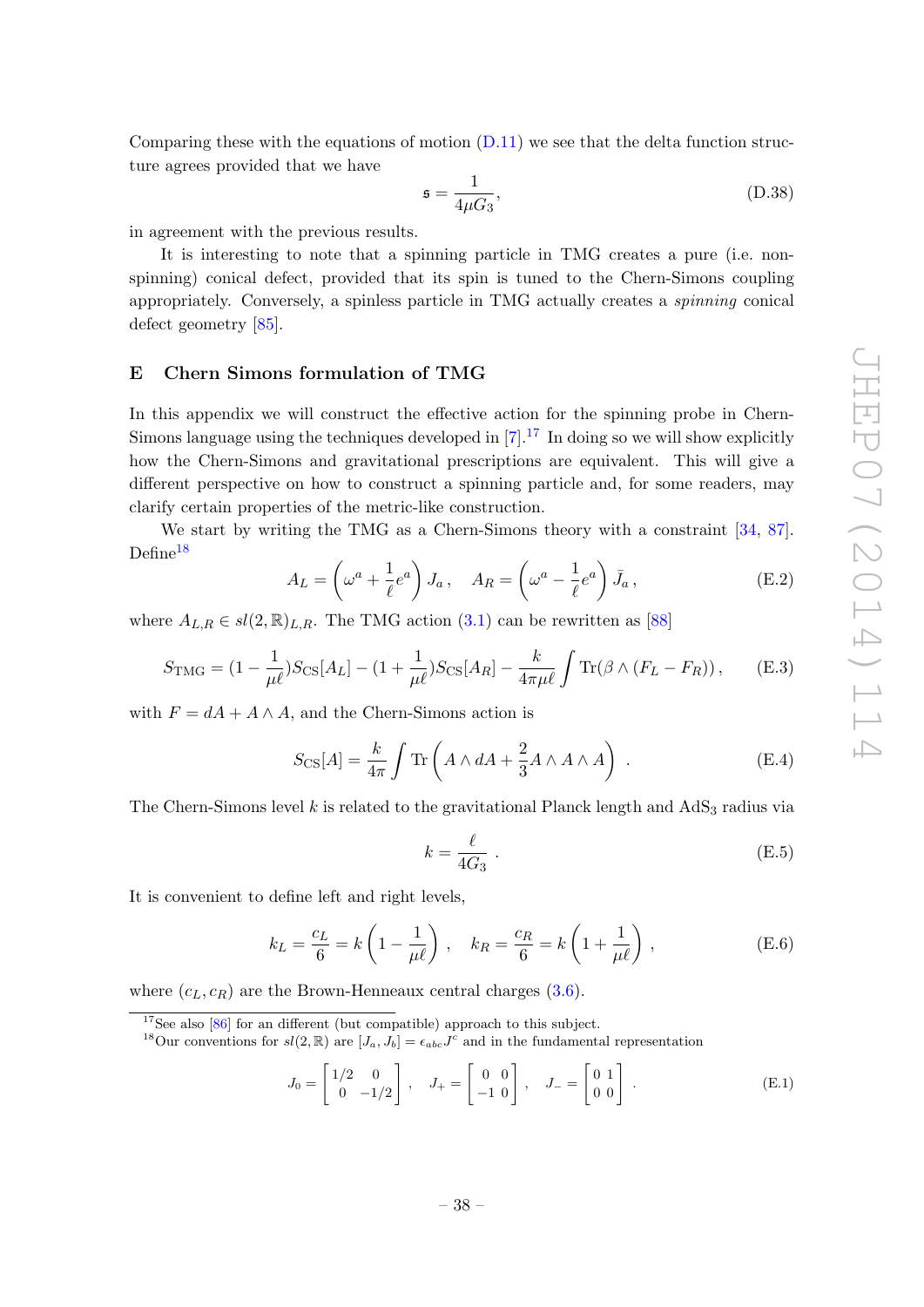In this notation,  $\beta$  is a one-form that enforces the "torsion free" condition  $F_L$  =  $F_R$ . The addition of this constraint is not just a matter of aesthetics: the Lagrange multiplier  $\beta$  is the massive degree of freedom that characterizes TMG. Without it, the theory remains a topological, parity-odd Chern-Simons theory of gravity with no local degrees of freedom  $[89, 90]$  $[89, 90]$ <sup>[19](#page-40-0)</sup>

1. Wilson lines. Following the work of  $[92-94]$  $[92-94]$ , in [\[7\]](#page-47-5) it was argued that the Wilson line

<span id="page-40-1"></span>
$$
W_{\mathcal{R}}(C) = \text{tr}_{\mathcal{R}}\left(\mathcal{P}\exp\int_C \mathcal{A}\right) .
$$
 (E.7)

correctly captures the dynamics of a massive particle in AdS<sub>3</sub> when  $A \in so(2, 2)$  ∼  $sl(2,\mathbb{R})_L \times sl(2,\mathbb{R})_R$ , with an appropriate choice of representation R for the gauge group  $G = SO(2, 2).$ 

Our goal is to construct a massive and spinning probe in the Chern-Simons language and show that it captures the same physics as the MPD equations. We specialize to flat connections, i.e. locally  $AdS<sub>3</sub>$  geometries. For present purposes we highlight the following properties of  $(E.7)$ :

1. We need a representation that carries the data of a massive and spinning particle in AdS3. The natural unitary representations for the probe are infinite-dimensional. In particular the highest-weight representation of  $SL(2, \mathbb{R})$ , defined in the via a highestweight state  $|h, h\rangle$  satisfies

<span id="page-40-2"></span>
$$
J_1|h,\bar{h}\rangle = 0\,,\quad J_0|h,\bar{h}\rangle = h|h,\bar{h}\rangle\,,\quad \bar{J}_1|h,\bar{h}\rangle = 0\,,\quad \bar{J}_0|h,\bar{h}\rangle = \bar{h}|h,\bar{h}\rangle\,,\quad \, (\textrm{E.8})
$$

Here  $J_{0,\pm 1} \in sl(2,\mathbb{R})_L$  and  $\bar{J}_{0,\pm 1} \in sl(2,\mathbb{R})_R$ . There is an infinite tower of descendants created by  $(J_{-1})^n(\bar{J}_{-1})^{\bar{n}}$ . In this notation, the mass and spin of the probe are

<span id="page-40-3"></span>
$$
\ell \mathfrak{m} = h + \bar{h}, \quad \mathfrak{s} = \bar{h} - h. \tag{E.9}
$$

The construction in [\[7\]](#page-47-5) took  $\mathfrak{s} = 0$ . One of the purposes of this appendix is to show how to account for non-trivial spin in the representation.

2. One can interpret  $\mathcal R$  as the Hilbert space of an auxiliary quantum mechanical system that lives on the Wilson line. This auxiliary system can be constructed as a path integral over some fields U which have a global symmetry group  $G$ : we will pick the dynamics of U so that upon quantization the Hilbert space of the system will be precisely the desired representation  $\mathcal{R}$ . More concretely, we replace the trace over  $\mathcal{R}$ by a path integral,

$$
W_{\mathcal{R}}(C) = \int \mathcal{D}U \exp[-S(U; \mathcal{A})_C], \tag{E.10}
$$

where the action  $S(U; A)_{C}$  is design that G is a local symmetry of the probe U along the curve C.

<span id="page-40-0"></span><sup>&</sup>lt;sup>19</sup>There exist proposals for theories of topologically massive higher spin gravity, see e.g.  $[88, 91]$  $[88, 91]$ . These furnish a dual description of the currents in holographic CFTs with  $c<sub>L</sub> \neq c<sub>R</sub>$  and an extended conformal symmetry. Higher spin TMG actions are known in closed form only in first-order formulation: namely, they are identical to the first-order action  $(E.3)$  of ordinary TMG, only with fields now valued in a higher spin algebra  $\mathcal{G} \supset \mathcal{sl}(2,\mathbb{R})$ . The analysis in this appendix in principle extends in a straightforward manner to compute holographic entanglement entropy for these theories.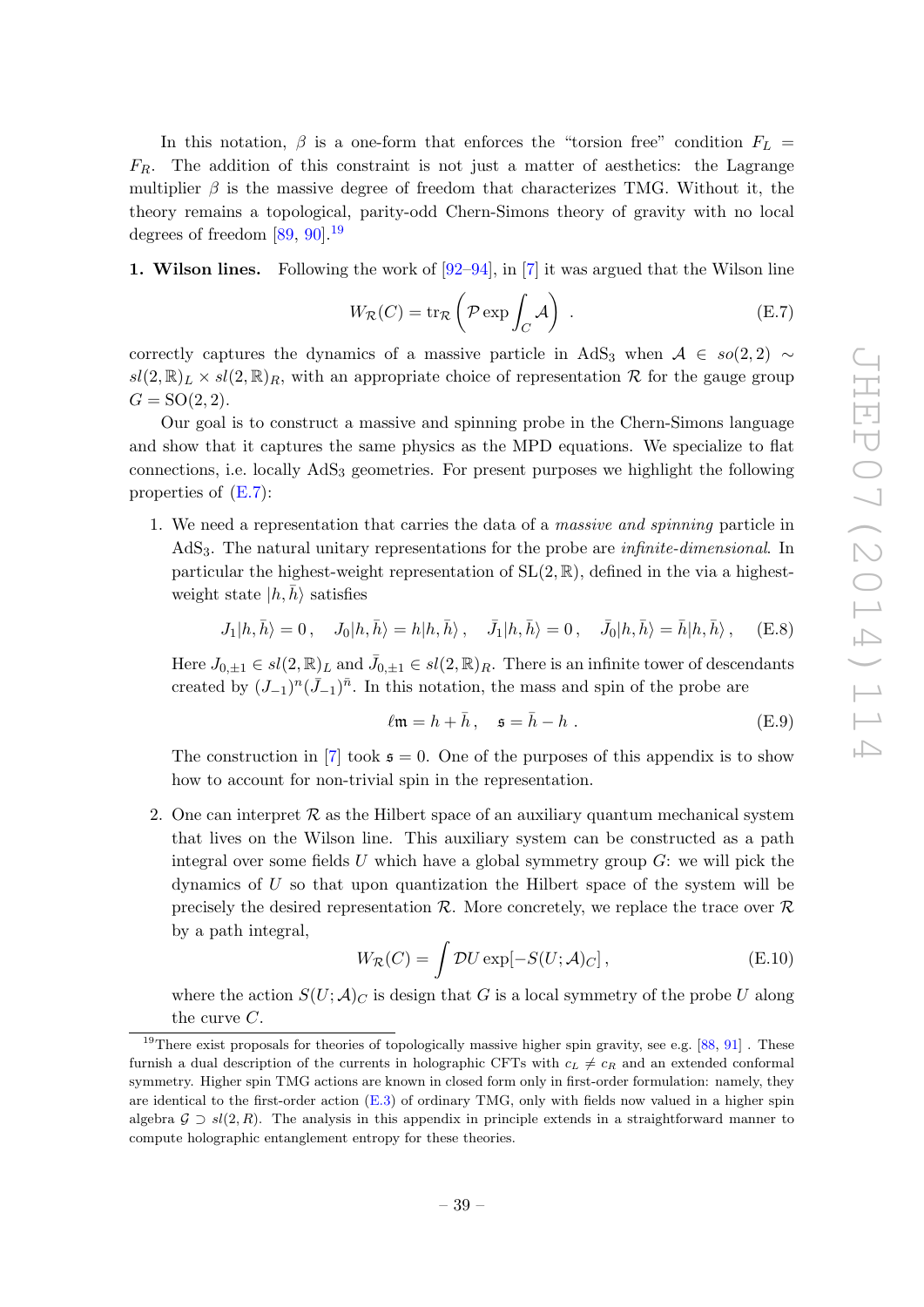For more details on this construction, we refer the reader to [\[7\]](#page-47-5).

To construct a Wilson line in the representation  $(E.8)$  it is useful to treat the connections  $A_L$  and  $A_R$  separately, i.e.

$$
W_{\mathcal{R}}(C) = W_L(C)W_R(C)
$$
\n(E.11)

where

$$
W_L(C) = \text{tr}_{\mathcal{R}}\left(\mathcal{P}\exp\int_C A_L\right) = \int \mathcal{D}U_L \exp[-S_L(U_L; A_L)_C] \tag{E.12}
$$

and an analogous definition for  $W_R(C)$ . The effective actions for each Wilson line are as follows. The action for our "left movers" in  $W_L(C)$  is<sup>[20](#page-41-0)</sup>

<span id="page-41-1"></span>
$$
S_L = \int_C ds \operatorname{Tr} \left( P_L D_L U_L U_L^{-1} \right) + \lambda_L (\operatorname{Tr} \left( P_L^2 \right) - c_2), \quad D_L U_L = \partial_s U_L + A_L U_L, \text{ (E.13)}
$$

which is invariant under

$$
U_L \to L(s)U_L \,, \quad P_L \to L(s)P_L L^{-1}(s) \,, \quad A_L \to L(s)(A_L + d)L^{-1}(s) \,, \tag{E.14}
$$

with  $L(s) \in SL(2, \mathbb{R})$ . The action for the "right movers" in  $W_R(C)$  is

<span id="page-41-2"></span>
$$
S_R = \int_C ds \operatorname{Tr} \left( P_R U_R^{-1} D_R U_R \right) + \lambda_R (\operatorname{Tr} \left( P_R^2 \right) - \bar{c}_2), \quad D_R U_R = \partial_s U_R - U_R A_R, \quad \text{(E.15)}
$$

and the local symmetries are given by

$$
U_R \to U_R R(s) \,, \quad P_R \to R^{-1}(s) P_R R(s) \quad A_R \to R^{-1}(s) (A_R + d) R(s) \,, \tag{E.16}
$$

where  $R(s) \in SL(2, \mathbb{R})$ . Here  $P_R$  and  $P_L$  are elements of the algebra and correspond to the conjugate momenta to  $U_R$  and  $U_L$ , respectively. The information about the representation  $\mathcal R$  is encoded in the quadratic Casimirs via

$$
c_2 = 2h(h-1), \quad \bar{c}_2 = 2\bar{h}(\bar{h}-1) \tag{E.17}
$$

And for  $P = P_a J^a$ , we have

$$
\text{Tr}(P^2) = 2P_0^2 - (P_{-1}P_1 + P_1P_{-1}).\tag{E.18}
$$

From the actions  $(E.13)$  and  $(E.15)$ , the equations of motion are

<span id="page-41-3"></span>
$$
U_R^{-1} D_R U_R + 2\lambda_R P_R = 0, \quad \partial_s P_R + [A_R, P_R] = 0 \tag{E.19}
$$

$$
D_L U_L U_L^{-1} + 2\lambda_L P_L = 0, \quad \partial_s P_L + [A_L, P_L] = 0 \tag{E.20}
$$

Integrating out  $P_L$  and  $P_R$  gives the following equations for  $U_L$  and  $U_R$ 

<span id="page-41-4"></span>
$$
\frac{d}{ds}\left(U_R^{-1}\dot{U}_R - A_R\right) - \left[U_R^{-1}\dot{U}_R, A_R\right] = 0, \tag{E.21}
$$

$$
\frac{d}{ds}\left(\dot{U}_L U_L^{-1} + A_L\right) - [\dot{U}_L U_L^{-1}, A_L] = 0.
$$
\n(E.22)

<span id="page-41-0"></span><sup>20</sup>In what follows  $A_{L,R}$  are understood to be the pullback of the connections along C, i.e.  $A = A_{\mu}\dot{x}^{\mu}$ .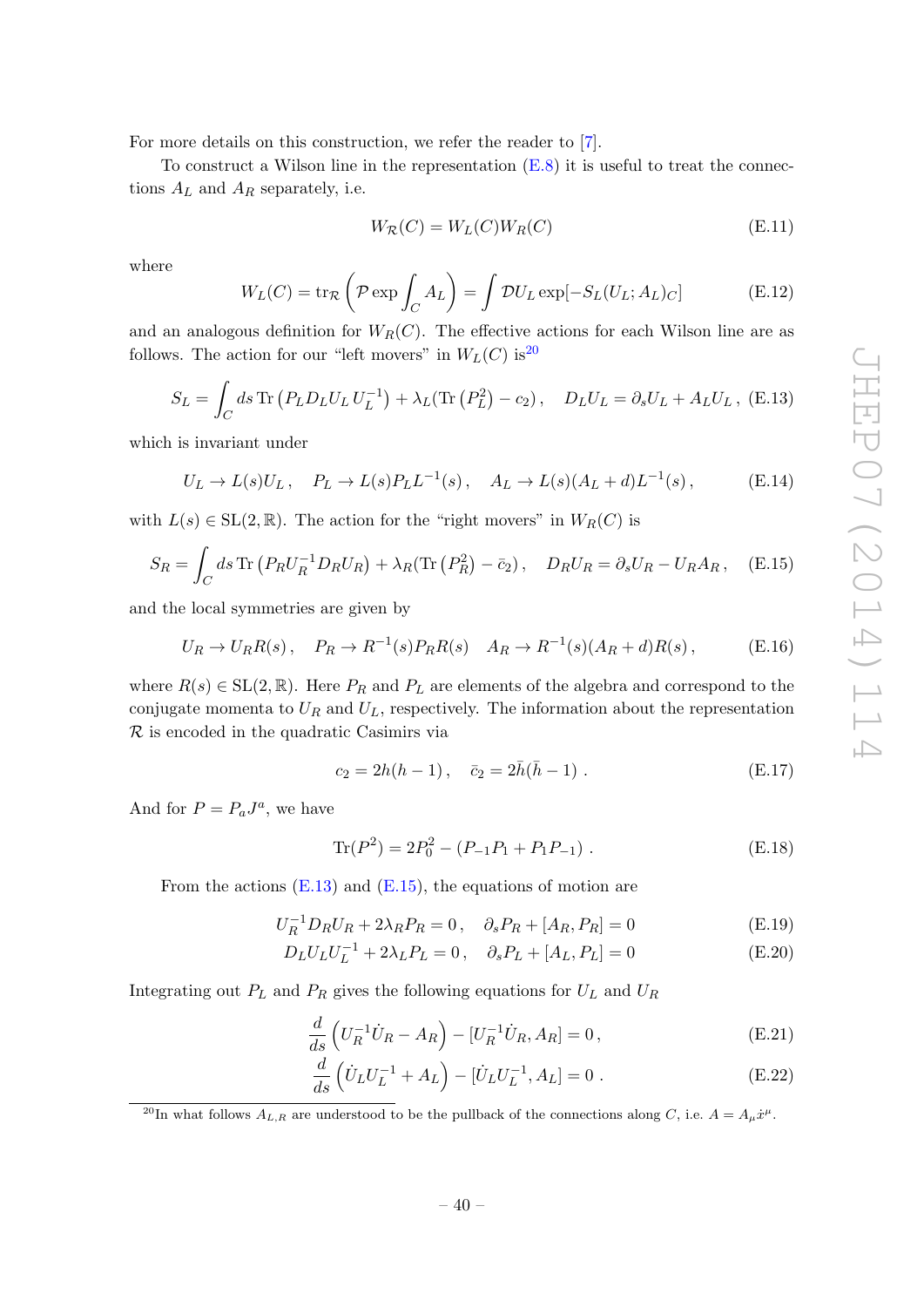**A. Wilson lines and MPD equations.** To see that the dynamics of  $U_{L,R}$  are equivalent to those of the MPD particle, it is convenient to write the MPD equations in a way that makes explicit the  $SL(2,\mathbb{R})$  structure. We start by rewriting the MPD equations in terms of the momenta of the particle,

<span id="page-42-0"></span>
$$
\nabla p^{\mu} = \frac{1}{2} v^{\nu} s^{\rho \sigma} R^{\mu}_{\ \nu \rho \sigma} , \qquad (E.23)
$$

$$
\nabla s^{\alpha\beta} + v^{\alpha} p^{\beta} - v^{\beta} p^{\alpha} = 0, \qquad (E.24)
$$

where the canonical momentum is given by  $p^{\mu} = mv^{\mu} + v_{\rho} \nabla s^{\mu \rho}$ . Next, define

$$
s^{c} := \frac{1}{2} \epsilon^{abc} s_{ab} , \quad S := J_{c} s^{c} , \qquad (E.25)
$$

where  $J_a \in SL(2, R)$  and  $s^{ab} = e^a_\mu e^b_\nu s^{\mu\nu}$ . Then contracting [\(E.24\)](#page-42-0) with  $\epsilon_{abc} J^c$  we get

$$
\nabla S + \epsilon_{abc} J^c v^a p^b = 0, \qquad (E.26)
$$

and using  $[J_a, J_b] = \epsilon_{abc} J^c$  gives

$$
\nabla S + [e, P] = 0,\tag{E.27}
$$

where we introduced the notation

$$
P := J_a p^a \,, \quad e := J_a v^a = J_a e^a_\mu \dot{x}^\mu \,.
$$
 (E.28)

Next, consider  $(E.23)$  for spacetimes that are locally  $AdS<sub>3</sub>$ . We find

<span id="page-42-1"></span>
$$
\nabla p^{\mu} = -\frac{1}{2} v^{\nu} s^{\rho \sigma} R^{\mu}_{\ \nu \rho \sigma} = v^{\nu} s^{\mu}_{\ \nu}, \tag{E.29}
$$

where we used  $(A.9)$ . An equivalent rewriting of  $(E.29)$  using tangent space indices is

$$
\nabla p^a + v^b \epsilon^a_{\ bc} s^c = 0 \tag{E.30}
$$

Multiplying by  $J_a$  we get

$$
\nabla P + [e, S] = 0. \tag{E.31}
$$

Summarizing, the MPD equations  $(E.23)$  and  $(E.24)$  are equivalent to

<span id="page-42-3"></span>
$$
\nabla P + [e, S] = 0, \quad \nabla S + [e, P] = 0.
$$
 (E.32)

Emphasis should be placed on the fact that this is only valid for spacetimes that are locally AdS<sub>3</sub>.

With this notation it is straight forward to compare with the Chern-Simons formulation. The equations of motion for the left and right moving momenta are given by  $(E.19)$ and  $(E.20)$ . In terms of covariant derivatives, as defined by  $(A.11)$ , we can write these equations as

<span id="page-42-2"></span>
$$
\nabla P_R - [e, P_R] = 0, \quad \nabla P_L + [e, P_L] = 0 \tag{E.33}
$$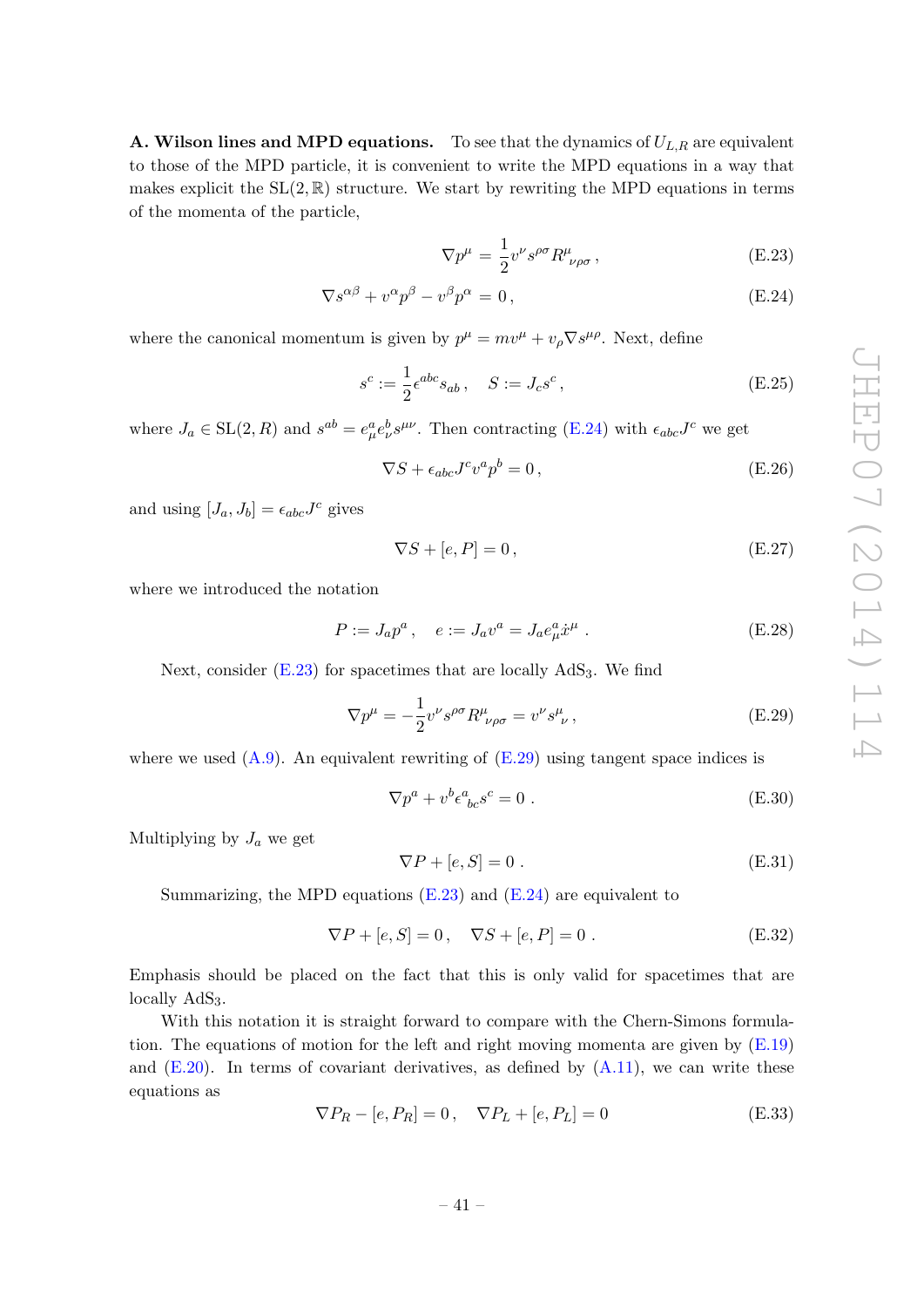where we used  $(E.2)$ . Comparing  $(E.33)$  with  $(E.32)$  we identify<sup>[21](#page-43-0)</sup>

$$
P = P_R + P_L, \quad S = P_R - P_L. \tag{E.34}
$$

This proves that the conservation equations of the left and right moving momenta associated to the Wilson lines are equivalent to the MPD equations, provided the connections  $A_{L,R}$  are flat.

B. Backreaction of Wilson lines. To fix the Casimirs relevant for computing entanglement entropy, we consider the backreaction of our probe on the gravity background. We switch to Euclidean signature and consider the action

<span id="page-43-1"></span>
$$
S = i\left(1 - \frac{1}{\mu\ell}\right)S_{CS}[A_L] - i\left(1 + \frac{1}{\mu\ell}\right)S_{CS}[A_R] + S_L(U_L; A_L)_C + S_R(U_R; A_R)_C\,,\tag{E.35}
$$

where  $S_{CS}$  is given by [\(E.4\)](#page-39-5), and the probe is described by the actions  $S_{L,R}$  in [\(E.13\)](#page-41-1) and [\(E.15\)](#page-41-2). If we vary the action [\(E.35\)](#page-43-1) with respect to the gauge fields  $A_L$  and  $A_R$ we obtain

<span id="page-43-2"></span>
$$
\frac{k}{2\pi} \left(1 - \frac{1}{\mu\ell}\right) F_{L,\mu\nu}(x) = i \int ds \frac{dx^{\rho}}{ds} \epsilon_{\mu\nu\rho} \delta^{(3)}(x - x(s)) P_L,
$$
\n
$$
\frac{k}{2\pi} \left(1 + \frac{1}{\mu\ell}\right) F_{R,\mu\nu}(x) = i \int ds \frac{dx^{\rho}}{ds} \epsilon_{\mu\nu\rho} \delta^{(3)}(x - x(s)) P_R.
$$
\n(E.36)

In Euclidean signature it is convenient to introduce complex coordinates  $z$  and  $\bar{z}$  for the field theory coordinates t and  $\phi$  by

$$
z = \phi + it_E, \qquad \bar{z} = \phi - it_E. \tag{E.37}
$$

In this appendix we use  $\rho$  as the Fefferman-Graham radial cordinate. Our probe should be parameterized (at least close to the boundary) by  $\rho(s) = s$ . Thus  $P_L(s)$  and  $P_R(s)$  are independent of s which have to satisfy

$$
\text{Tr}(P_L^2(s)) = c_2, \qquad \text{Tr}(P_R^2(s)) = \bar{c}_2, \tag{E.38}
$$

which is, for example, achieved by

$$
P_L(s) = \sqrt{2c_2} J_0, \qquad P_R(s) = \sqrt{2c_2} J_0.
$$
 (E.39)

In order to solve  $(E.36)$  we introduce  $a_{L,\text{source}}$  and  $a_{R,\text{source}}$  by

$$
A_L = La_{L, \text{source}} L^{-1} + L d L^{-1},
$$
  
\n
$$
L = e^{-\rho J_0} e^{-J_1 z},
$$
  
\n
$$
R = e^{-J_{-1} \bar{z}} e^{-\rho J_0},
$$
  
\n(E.40)

<span id="page-43-0"></span> $21$ Note that this identification is not unique; the normalizations and relative signs are not fixed. This is simply because we have not specified how the Chern-Simons variables map to spacetime variables.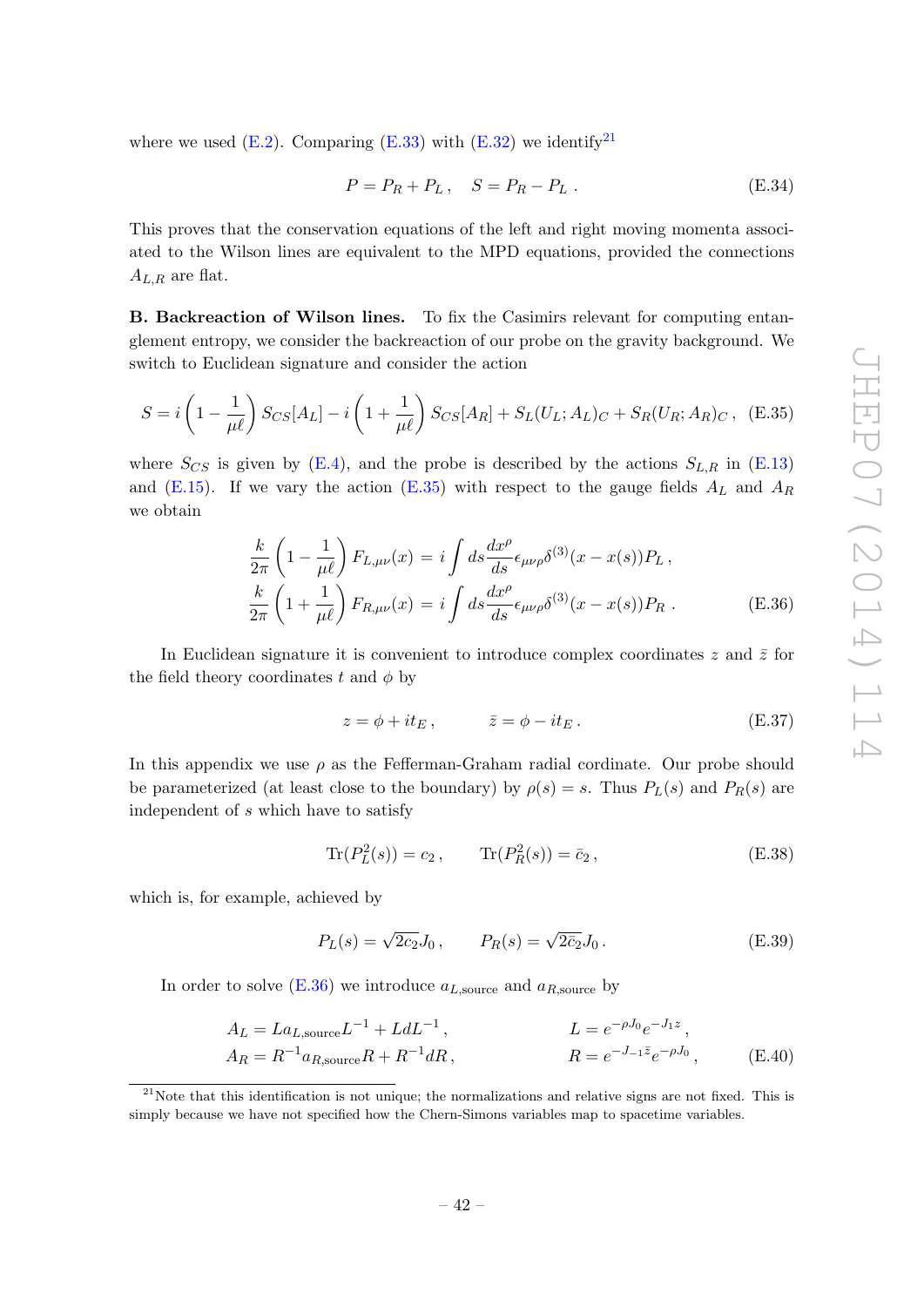where the gauge functions  $(L, R)$  generate the asymptotics, whereas the coupling to the source is taken into account by

$$
a_{L,\text{source}} = \sqrt{\frac{c_2}{2}} \frac{1}{k \left(1 - \frac{1}{\mu \ell}\right)} \left(\frac{dz}{z} - \frac{d\bar{z}}{\bar{z}}\right) J_0 ,
$$
  

$$
a_{R,\text{source}} = \sqrt{\frac{\bar{c}_2}{2}} \frac{1}{k \left(1 + \frac{1}{\mu \ell}\right)} \left(\frac{dz}{z} - \frac{d\bar{z}}{\bar{z}}\right) J_0
$$
 (E.41)

This is indeed a solution to the equations  $(E.36)$  because

$$
\partial_z \left( \frac{1}{\bar{z}} \right) = \partial_{\bar{z}} \left( \frac{1}{z} \right) = \pi \delta^{(2)}(z, \bar{z}) = \pi \delta(t_E) \delta(\phi). \tag{E.42}
$$

Moreover, the antisymmetric epsilon tensor in the coordinates  $(\rho, z, \bar{z})$  is normalised such that

$$
\epsilon_{\rho z\bar{z}} = \frac{i}{2} \,. \tag{E.43}
$$

Let us now calculate the metric associated to the solution. It is convenient to write

$$
\sqrt{2c_2} = \alpha k \left( 1 - \frac{1}{\mu \ell} \right) = \alpha \frac{c_L}{6}, \qquad \sqrt{2c_2} = \bar{\alpha} k \left( 1 + \frac{1}{\mu \ell} \right) = \bar{\alpha} \frac{c_R}{6} . \tag{E.44}
$$

For the purpose of computing entanglement entropy (and hence mimicking the correct replica geometry at the boundary), the effect of the Wilson line should be to create a conical defect on the boundary metric. This is simply achieved by setting  $\alpha = \bar{\alpha}$ : this sets  $a_{L,\text{source}} = a_{R,\text{source}}$  and the corresponding conical metric reads

$$
\frac{ds^2}{\ell^2} = d\rho^2 + e^{2\rho} \left( dr^2 + r^2 (\alpha - 1)^2 d\theta^2 \right) . \tag{E.45}
$$

Here we have introduced polar coordinates  $(r, \theta)$  on our Euclidean CFT spacetime by  $z = re^{i\theta}$  and  $\bar{z} = re^{-i\theta}$ . The strength of the conical singularity is governed by  $\alpha$  which should be identified with n (or  $\epsilon$ ) in the main text. In the limit  $n \to 1$  we find

<span id="page-44-1"></span>
$$
\sqrt{2c_2} = \frac{c_L}{6}(n-1) + O(n-1)^2, \quad \sqrt{2\bar{c}_2} = \frac{c_R}{6}(n-1) + O(n-1)^2.
$$
 (E.46)

This fixes the Casimirs. As expected, they reproduce the values of mass and spin in [\(3.41\)](#page-19-5) upon using  $(E.9)$ .

2. Holographic entanglement entropy. Having constructed independent left and right Wilson lines, we can compute holographic entanglement entropy. Following the logic in [\[7\]](#page-47-5) we postulate that

<span id="page-44-0"></span>
$$
S_{\text{EE}} = \lim_{n \to 1} \frac{1}{1 - n} \log (W_{\mathcal{R}}(C))
$$
  
= 
$$
\lim_{n \to 1} \frac{1}{1 - n} \log (W_L(C)) + \lim_{n \to 1} \frac{1}{1 - n} \log (W_R(C)),
$$
 (E.47)

when the endpoints of the curve C are at the boundary of  $AdS_3$ . In the following we will explicitly evaluate [\(E.47\)](#page-44-0) in a semiclassical approximation.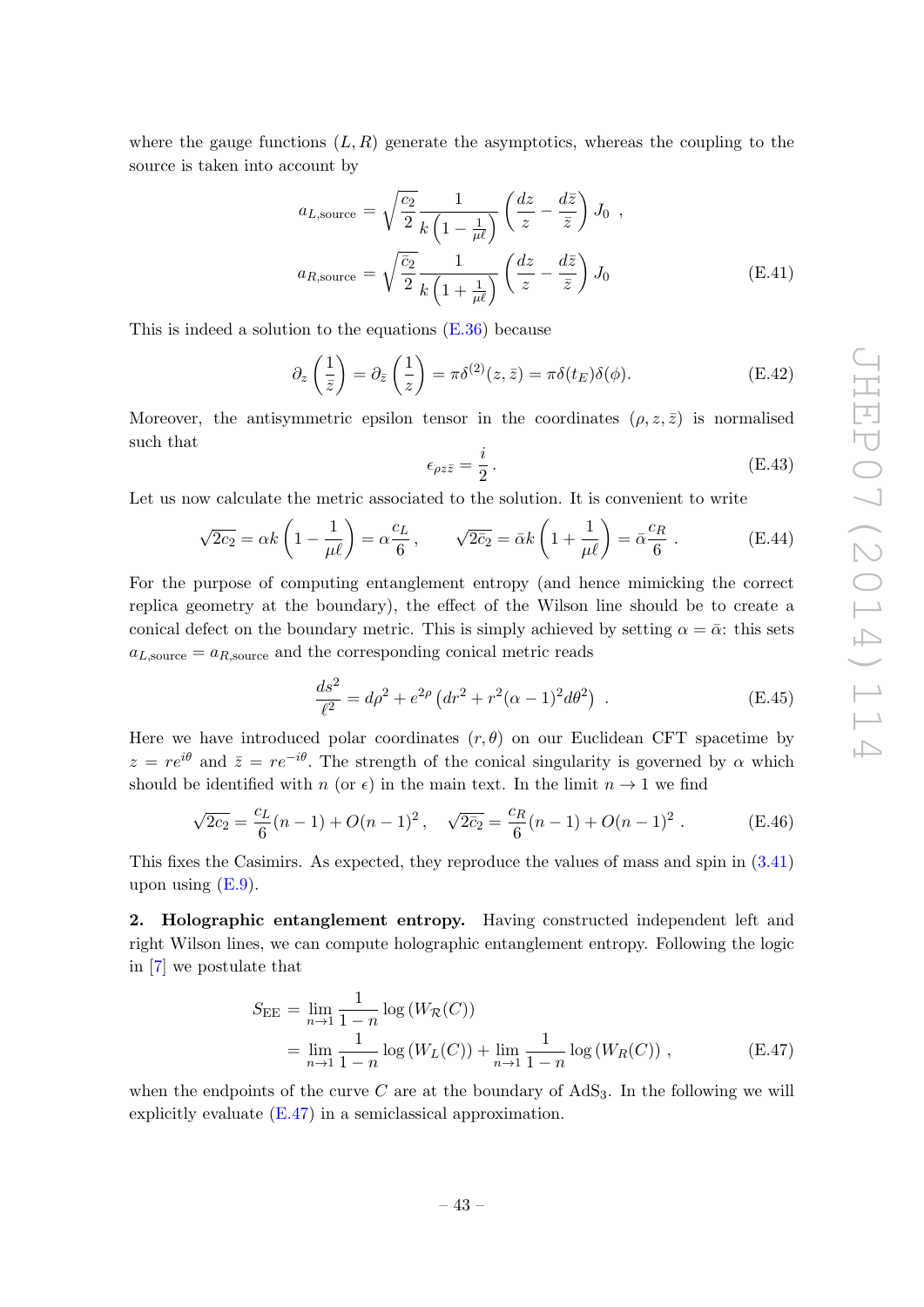A. Open path. Consider first evaluating the action of the probe for an open interval in any locally AdS<sub>3</sub> background.<sup>[22](#page-45-0)</sup> The path  $x^{\mu}(s) = (\rho(s), x^{\pm}(s))$  that characterizes C satisfies the following boundary conditions

$$
\rho(s = s_f) = \rho(s = 0) \equiv \rho_0, \qquad x^{\pm}(s = s_f) - x^{\pm}(s = 0) \equiv \Delta x^{\pm},
$$
\n(E.48)

Here s is the parameter along the path, varying from  $s = 0$  to  $s = s_f$ .

We start by solving for the dynamics of  $U_L$  in [\(E.13\)](#page-41-1). The solution with  $A_L = 0$  is

<span id="page-45-4"></span>
$$
U_{L,0}(s) = \exp(-\alpha(s)P_{L,0}) u_0, \qquad (E.49)
$$

with  $\dot{P}_{L,0} = 0$ , and the on-shell action is given by

<span id="page-45-2"></span>
$$
S_{L,\text{on-shell}} = -\int_C ds \,\dot{\alpha}(s) \operatorname{Tr} P_{L,0}^2 = -c_2(\alpha(s_f) - \alpha(0)) \equiv -c_2 \Delta \alpha . \tag{E.50}
$$

Since  $A_L$  is a flat connection, to construct solutions with  $A_L \neq 0$  we can gauge-up from  $A_L = 0$  to

<span id="page-45-1"></span>
$$
A_L = L dL^{-1}, \quad L(x^{\pm}, \rho) = \exp(-\rho J_0) \exp\left(-\int_{x_0}^x dx^i a_i\right) . \tag{E.51}
$$

We have made a particular and conventional gauge choice for the  $\rho$ -dependence. Under [\(E.51\)](#page-45-1) our probe will transform as

<span id="page-45-3"></span>
$$
U_L(s) = L(s)U_{L,0}(s) , \t\t (E.52)
$$

where  $L(s) \equiv L(x^{\pm}(s), \rho(s))$ , which is a solution to the equations of motion [\(E.22\)](#page-41-4). The appeal of this approach is that  $(E.50)$  is still a valid expression when  $A_L \neq 0$ , so the task at hand is to compute  $\Delta \alpha$  for the set of backgrounds [\(E.51\)](#page-45-1).

To do so we impose boundary conditions on  $(E.52)$ ; in particular, combining  $(E.52)$ with  $(E.49)$  we find

<span id="page-45-5"></span>
$$
e^{-\Delta\alpha P_{L,0}} = L(s_f)^{-1} U_L(s_f) U_L(0)^{-1} L(0)
$$
\n(E.53)

where  $\Delta \alpha \equiv \alpha(s_f) - \alpha(0)$ . Equation [\(E.53\)](#page-45-5) determines  $\Delta \alpha$  in terms of  $A_L$  and the boundary data for  $U_L$ . More explicitly, taking the trace of  $(E.53)$  gives

<span id="page-45-6"></span>
$$
2\cosh\left(\Delta\alpha\sqrt{\frac{c_2}{2}}\right) = \text{Tr}_f\left(L(0)L(s_f)^{-1}U_L(s_f)U_L(0)^{-1}\right) \tag{E.54}
$$

For the right invariant action the logic goes exactly the same with the appropriate replacements: provided a background connection of the form

<span id="page-45-7"></span>
$$
A_R = R^{-1} dR, \quad R(x^{\pm}, \rho) = \exp\left(\int_{x_0}^x dx^i \bar{a}_i\right) \exp(-\rho J_0) , \qquad (E.55)
$$

a solution to the equations of motion [\(E.21\)](#page-41-4) is

$$
U_R(s) = U_{R,0}R(s), \quad U_{R,0} = u_0 \exp(-\bar{\alpha}(s)P_{R,0}), \quad \text{Tr}P_{R,0}^2 = \bar{c}_2.
$$
 (E.56)

<span id="page-45-0"></span><sup>&</sup>lt;sup>22</sup>We remind the reader that we will be rather brief here. Details of the technique can be found in  $[7]$ .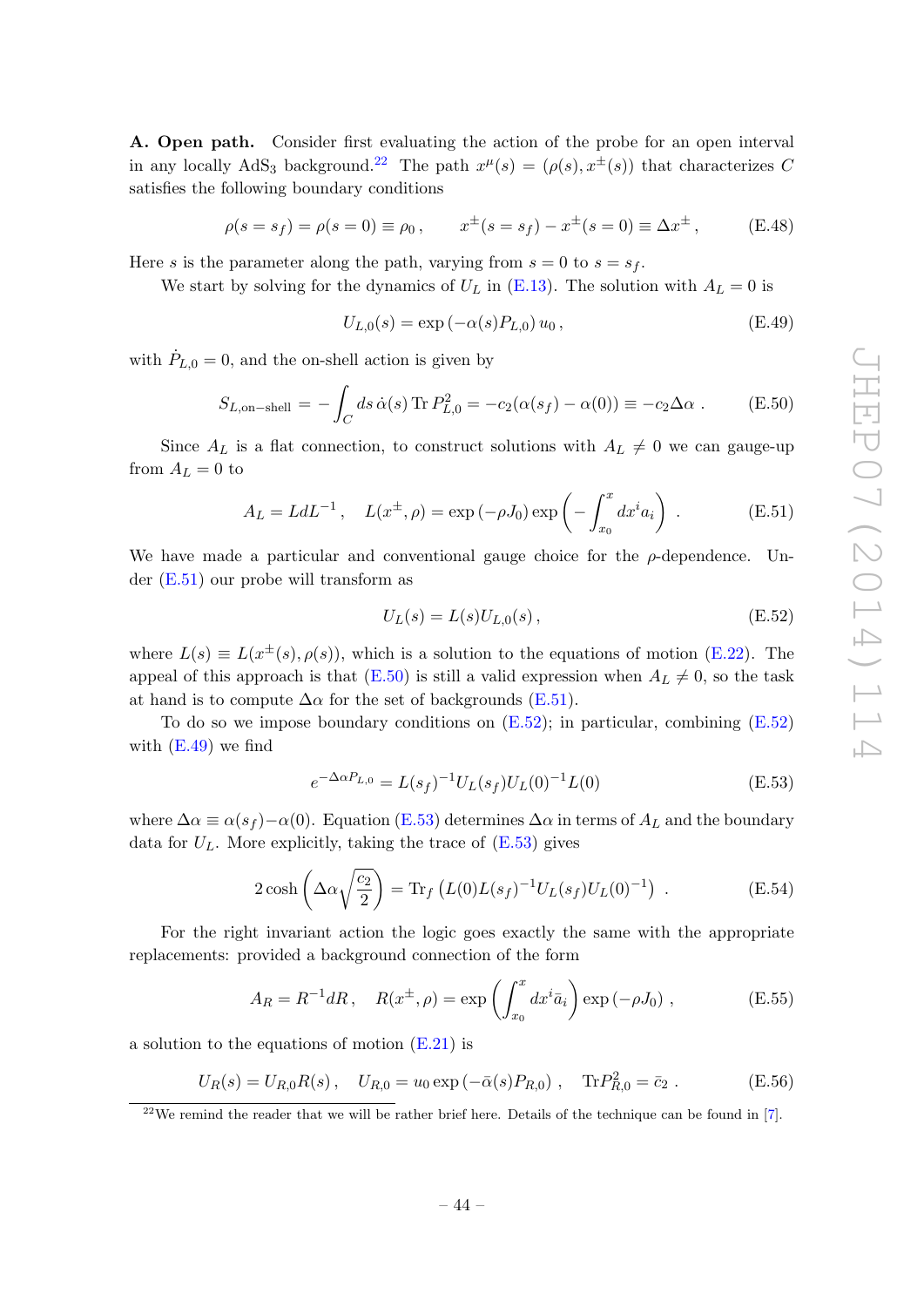The right moving action  $(E.15)$  is simply

<span id="page-46-1"></span>
$$
S_{R,\text{on-shell}} = -\int_C ds \,\dot{\bar{\alpha}}(s) \,\text{Tr}\, P_{R,0}^2 = -\bar{c}_2 \Delta \bar{\alpha} \,. \tag{E.57}
$$

Analogously to  $(E.53)$ – $(E.54)$ , we solve for  $\Delta\bar{\alpha}$  from the equation

<span id="page-46-0"></span>
$$
2\cosh\left(\Delta\bar{\alpha}\sqrt{\frac{\bar{c}_2}{2}}\right) = \text{Tr}_f\left(R(0)^{-1}R(s_f)U_R(s_f)^{-1}U_R(0)\right) \ . \tag{E.58}
$$

To summarize, given a pair of flat connections in the gauge  $(E.51)$ ,  $(E.55)$ , one computes the single interval entanglement entropy as follows. Equations  $(E.54)$  and  $(E.58)$  can be solved for  $\Delta \alpha$  and  $\Delta \bar{\alpha}$ . Combined with the Casimirs [\(E.46\)](#page-44-1), these define the on-shell ac-tions via [\(E.50\)](#page-45-2) and [\(E.57\)](#page-46-1). In the semiclassical limit  $W_{L,R}(C) \sim \exp(-S_{L,R,\text{on-shell}}(C)),$ the on-shell actions in turn yield the entanglement entropy [\(E.47\)](#page-44-0).

It may be verified that when applied to the backgrounds treated in the main text (Poincaré AdS and the rotating, planar BTZ black hole), with the appropriate choice of boundary conditions on  $U_{L,R}$  at  $s = s_f, 0$ , this prescription reproduces our earlier results.

**B. Thermal entropy.** To end this appendix, we will compute  $W_{L,R}(C)$  for a closed spatial curve; using  $(E.46)$  and  $(E.47)$  the closed Wilson loop will reproduce the thermal entropy of the solution. Again, most of the derivations here follow from [\[7\]](#page-47-5).

The main difference with respect to the open interval derivation is that  $U(s)$  has to be a periodic function,  $U_i = U_f$ , and we take  $\Delta \phi = 2\pi$ . Then using [\(E.49\)](#page-45-4) and [\(E.52\)](#page-45-3) we have

$$
\exp(\Delta \alpha P_{L,0}) = L(s_f)^{-1} L(0)
$$
  
= 
$$
\exp(2\pi a_{\phi}), \qquad (E.59)
$$

where we used that for a closed loop the combination  $L(0)^{-1}L(s_f)$  is the holonomy around the spatial cycle  $\phi \sim \phi + 2\pi$ . Defining  $\lambda_L$  and  $\lambda_\phi$  as the diagonal matrices whose entries are the eigenvalues of  $P_L$  and  $a_{\phi}$  we find

$$
-\Delta \alpha \lambda_L = 2\pi \lambda_\phi \ . \tag{E.60}
$$

And using  $\text{tr}_f(\lambda_L J_0) = \sqrt{\frac{c_2}{2}}$  gives

$$
\Delta \alpha = -2\pi \sqrt{\frac{2}{c_2}} \text{tr}_f(\lambda_\phi J_0)
$$
 (E.61)

On the right, one proceeds analogously; the result is

$$
\Delta \bar{\alpha} = 2\pi \sqrt{\frac{2}{\bar{c}_2}} \text{tr}_f(\bar{\lambda}_\phi J_0) \tag{E.62}
$$

where  $\bar{\lambda}_{\phi}$  is the diagonal matrix whose entries are the eigenvalues of  $\bar{a}_{\phi}$ . The total action is the sum of  $(E.50)$  and  $(E.57)$ ,

<span id="page-46-2"></span>
$$
S_{\text{thermal}} = S_{L,\text{on-shell}} + S_{R,\text{on-shell}}
$$
  
= 
$$
2\pi \frac{c_L}{6} \text{tr}_f(\lambda_\phi J_0) - 2\pi \frac{c_R}{6} \text{tr}_f(\bar{\lambda}_\phi J_0)
$$
 (E.63)

For  $c_L = c_R$  this yields the formula for the thermal entropy in [\[95\]](#page-52-1).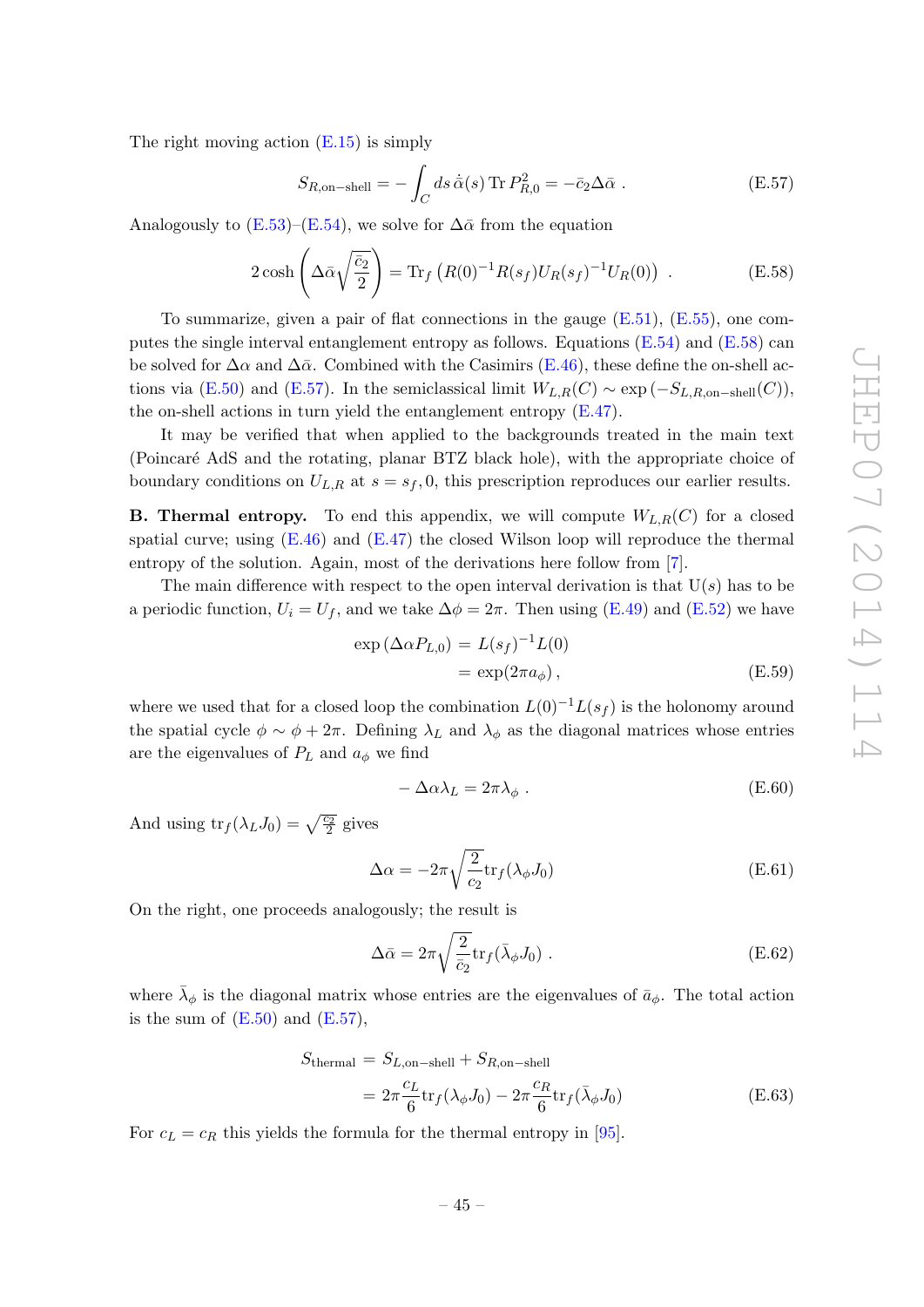We can apply this formula for the BTZ black hole. The connection in this case is

$$
a = \left(J_1 - \frac{E_L}{k_L}J_{-1}\right)dx^+, \qquad \bar{a} = -\left(J_{-1} - \frac{E_R}{k_R}J_1\right)dx^-, \tag{E.64}
$$

where  $k_{L,R}$  are defined in [\(E.3\)](#page-39-3)–[\(E.6\)](#page-39-6). The identification of  $E_L$  and  $E_R$  with the mass M and angular momentum  $J$  of the black hole receives corrections from the Chern-Simons term  $[38]$ . Using the relations  $(E.6)$ , the charges can be written neatly as

<span id="page-47-11"></span>
$$
E_L = \frac{M - J}{2}, \quad E_R = \frac{M + J}{2}
$$
 (E.65)

where  $(E_L, E_R)$  are the Virasoro zero mode energies. Upon combining  $(E.63)$ – $(E.65)$ , one recovers the correct BTZ thermal entropy  $(3.8)$  for arbitrary  $(c_L, c_R)$ .

Open Access. This article is distributed under the terms of the Creative Commons Attribution License [\(CC-BY 4.0\)](http://creativecommons.org/licenses/by/4.0/), which permits any use, distribution and reproduction in any medium, provided the original author(s) and source are credited.

## References

- <span id="page-47-0"></span>[1] S. Ryu and T. Takayanagi, Holographic derivation of entanglement entropy from AdS/CFT, [Phys. Rev. Lett.](http://dx.doi.org/10.1103/PhysRevLett.96.181602) 96 (2006) 181602 [[hep-th/0603001](http://arxiv.org/abs/hep-th/0603001)] [IN[SPIRE](http://inspirehep.net/search?p=find+EPRINT+hep-th/0603001)].
- <span id="page-47-1"></span>[2] L. Álvarez-Gaumé and E. Witten, *Gravitational anomalies*, *[Nucl. Phys.](http://dx.doi.org/10.1016/0550-3213(84)90066-X)* **B** 234 (1984) 269 [IN[SPIRE](http://inspirehep.net/search?p=find+J+Nucl.Phys.,B234,269)].
- <span id="page-47-2"></span>[3] M. Mathisson, Neue mechanik materieller systemes, Acta Phys. Polon. 6 (1937) 163 [IN[SPIRE](http://inspirehep.net/search?p=find+J+ActaPhys.Polon.,6,163)].
- [4] A. Papapetrou, Spinning test particles in general relativity. 1, [Proc. Roy. Soc. Lond.](http://dx.doi.org/10.1098/rspa.1951.0200) A 209 [\(1951\) 248.](http://dx.doi.org/10.1098/rspa.1951.0200)
- <span id="page-47-3"></span>[5] W. Dixon, Dynamics of extended bodies in general relativity. I. Momentum and angular momentum, [Proc. Roy. Soc. Lond.](http://dx.doi.org/10.1098/rspa.1970.0020) A 314 (1970) 499.
- <span id="page-47-4"></span>[6] A. Lewkowycz and J. Maldacena, Generalized gravitational entropy, JHEP 08 [\(2013\) 090](http://dx.doi.org/10.1007/JHEP08(2013)090) [[arXiv:1304.4926](http://arxiv.org/abs/1304.4926)] [IN[SPIRE](http://inspirehep.net/search?p=find+EPRINT+arXiv:1304.4926)].
- <span id="page-47-5"></span>[7] M. Ammon, A. Castro and N. Iqbal, Wilson lines and entanglement entropy in higher spin gravity, JHEP 10 [\(2013\) 110](http://dx.doi.org/10.1007/JHEP10(2013)110) [[arXiv:1306.4338](http://arxiv.org/abs/1306.4338)] [IN[SPIRE](http://inspirehep.net/search?p=find+EPRINT+arXiv:1306.4338)].
- <span id="page-47-6"></span>[8] J.-R. Sun, Note on Chern-Simons term correction to holographic entanglement entropy, JHEP 05 [\(2009\) 061](http://dx.doi.org/10.1088/1126-6708/2009/05/061) [[arXiv:0810.0967](http://arxiv.org/abs/0810.0967)] [IN[SPIRE](http://inspirehep.net/search?p=find+EPRINT+arXiv:0810.0967)].
- <span id="page-47-7"></span>[9] M. Alishahiha, A.F. Astaneh and M.R.M. Mozaffar, Entanglement entropy for logarithmic conformal field theory, Phys. Rev. D 89 [\(2014\) 065023](http://dx.doi.org/10.1103/PhysRevD.89.065023)  $\left[$ [arXiv:1310.4294](http://arxiv.org/abs/1310.4294) $\right]$  [IN[SPIRE](http://inspirehep.net/search?p=find+EPRINT+arXiv:1310.4294)].
- <span id="page-47-8"></span>[10] P.H. Ginsparg, Applications of topological and differential geometric methods to anomalies in quantum field theory, HUTP-85/A056 (1985) [IN[SPIRE](http://inspirehep.net/search?p=find+R+HUTP-85/A056)].
- <span id="page-47-9"></span>[11] K. Jensen, R. Loganayagam and A. Yarom, Anomaly inflow and thermal equilibrium, [JHEP](http://dx.doi.org/10.1007/JHEP05(2014)134) 05 [\(2014\) 134](http://dx.doi.org/10.1007/JHEP05(2014)134) [[arXiv:1310.7024](http://arxiv.org/abs/1310.7024)] [IN[SPIRE](http://inspirehep.net/search?p=find+EPRINT+arXiv:1310.7024)].
- <span id="page-47-10"></span>[12] I. Frenkel, J. Lepowsky and A. Meurman, A natural representation of the Fischer-Griess monster with the modular function J as character, Proc. Natl. Acad. Sci. U.S.A. 81 (1984) 3256.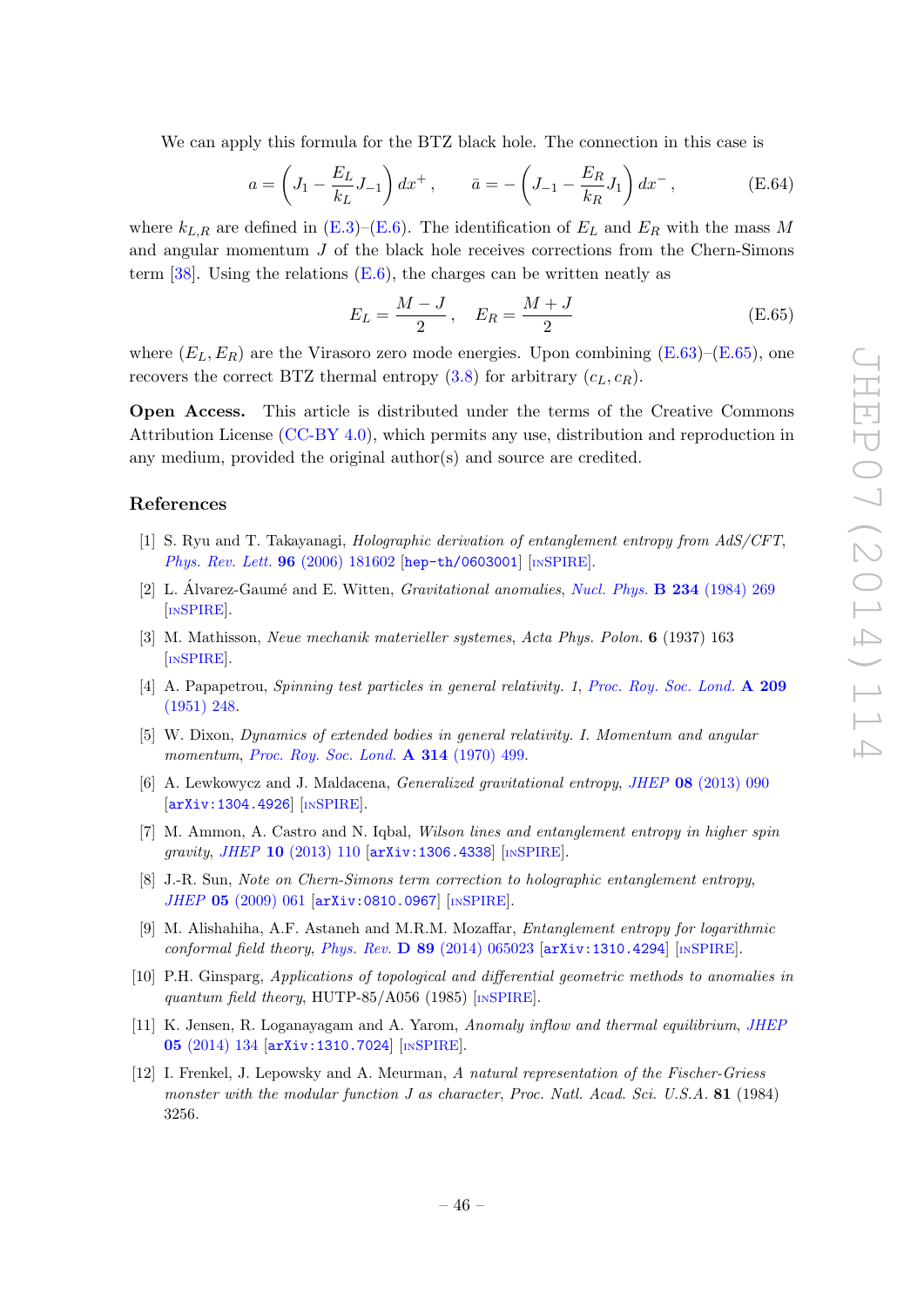- <span id="page-48-0"></span>[13] E. Witten, Three-dimensional gravity revisited, [arXiv:0706.3359](http://arxiv.org/abs/0706.3359) [IN[SPIRE](http://inspirehep.net/search?p=find+EPRINT+arXiv:0706.3359)].
- <span id="page-48-1"></span>[14] L. Álvarez-Gaumé and P.H. Ginsparg, *The structure of gauge and gravitational anomalies*, [Annals Phys.](http://dx.doi.org/10.1016/0003-4916(85)90087-9) 161 (1985) 423 [Erratum ibid. 171 (1986) 233] [IN[SPIRE](http://inspirehep.net/search?p=find+J+AnnalsPhys.,161,423)].
- <span id="page-48-2"></span>[15] W.A. Bardeen and B. Zumino, Consistent and covariant anomalies in gauge and gravitational theories, [Nucl. Phys.](http://dx.doi.org/10.1016/0550-3213(84)90322-5)  $\bf{B}$  244 (1984) 421 [IN[SPIRE](http://inspirehep.net/search?p=find+J+Nucl.Phys.,B244,421)].
- <span id="page-48-3"></span>[16] K. Skenderis, M. Taylor and B.C. van Rees, Topologically massive gravity and the AdS/CFT correspondence, JHEP 09 [\(2009\) 045](http://dx.doi.org/10.1088/1126-6708/2009/09/045) [[arXiv:0906.4926](http://arxiv.org/abs/0906.4926)] [IN[SPIRE](http://inspirehep.net/search?p=find+EPRINT+arXiv:0906.4926)].
- <span id="page-48-4"></span>[17] P. Calabrese and J.L. Cardy, Entanglement entropy and quantum field theory, [J. Stat. Mech.](http://dx.doi.org/10.1088/1742-5468/2004/06/P06002) [\(2004\) P06002](http://dx.doi.org/10.1088/1742-5468/2004/06/P06002) [[hep-th/0405152](http://arxiv.org/abs/hep-th/0405152)] [IN[SPIRE](http://inspirehep.net/search?p=find+EPRINT+hep-th/0405152)].
- [18] P. Calabrese and J. Cardy, Entanglement entropy and conformal field theory, [J. Phys.](http://dx.doi.org/10.1088/1751-8113/42/50/504005) A 42 [\(2009\) 504005](http://dx.doi.org/10.1088/1751-8113/42/50/504005) [[arXiv:0905.4013](http://arxiv.org/abs/0905.4013)] [IN[SPIRE](http://inspirehep.net/search?p=find+EPRINT+arXiv:0905.4013)].
- <span id="page-48-5"></span>[19] M. Headrick, Entanglement Renyi entropies in holographic theories, [Phys. Rev.](http://dx.doi.org/10.1103/PhysRevD.82.126010) D 82 (2010) [126010](http://dx.doi.org/10.1103/PhysRevD.82.126010) [[arXiv:1006.0047](http://arxiv.org/abs/1006.0047)] [IN[SPIRE](http://inspirehep.net/search?p=find+EPRINT+arXiv:1006.0047)].
- <span id="page-48-6"></span>[20] J.L. Cardy, O.A. Castro-Alvaredo and B. Doyon, Form factors of branch-point twist fields in quantum integrable models and entanglement entropy, [J. Statist. Phys.](http://dx.doi.org/10.1007/s10955-007-9422-x) 130 (2008) 129 [[arXiv:0706.3384](http://arxiv.org/abs/0706.3384)] [IN[SPIRE](http://inspirehep.net/search?p=find+EPRINT+arXiv:0706.3384)].
- <span id="page-48-7"></span>[21] P. Di Francesco, P. Mathieu and D. Senechal, Conformal field theory, Spinger, Germany (1999).
- <span id="page-48-8"></span>[22] C. Holzhey, F. Larsen and F. Wilczek, Geometric and renormalized entropy in conformal field theory, [Nucl. Phys.](http://dx.doi.org/10.1016/0550-3213(94)90402-2) B 424 (1994) 443 [[hep-th/9403108](http://arxiv.org/abs/hep-th/9403108)] [IN[SPIRE](http://inspirehep.net/search?p=find+EPRINT+hep-th/9403108)].
- <span id="page-48-9"></span>[23] A.C. Wall, Testing the generalized second law in  $1+1$  dimensional conformal vacua: an argument for the causal horizon, Phys. Rev.  $\bf{D} 85$  [\(2012\) 024015](http://dx.doi.org/10.1103/PhysRevD.85.024015) [[arXiv:1105.3520](http://arxiv.org/abs/1105.3520)] [IN[SPIRE](http://inspirehep.net/search?p=find+EPRINT+arXiv:1105.3520)].
- <span id="page-48-10"></span>[24] T. Hartman, Entanglement entropy at large central charge,  $arXiv:1303.6955$  [IN[SPIRE](http://inspirehep.net/search?p=find+EPRINT+arXiv:1303.6955)].
- <span id="page-48-17"></span>[25] T. Faulkner, The entanglement Renyi entropies of disjoint intervals in AdS/CFT, [arXiv:1303.7221](http://arxiv.org/abs/1303.7221) [IN[SPIRE](http://inspirehep.net/search?p=find+EPRINT+arXiv:1303.7221)].
- <span id="page-48-12"></span>[26] T. Barrella, X. Dong, S.A. Hartnoll and V.L. Martin, Holographic entanglement beyond classical gravity, JHEP 09 [\(2013\) 109](http://dx.doi.org/10.1007/JHEP09(2013)109) [[arXiv:1306.4682](http://arxiv.org/abs/1306.4682)] [IN[SPIRE](http://inspirehep.net/search?p=find+EPRINT+arXiv:1306.4682)].
- <span id="page-48-14"></span>[27] B. Chen and J.-J. Zhang, On short interval expansion of Rényi entropy, JHEP 11 [\(2013\) 164](http://dx.doi.org/10.1007/JHEP11(2013)164) [[arXiv:1309.5453](http://arxiv.org/abs/1309.5453)] [IN[SPIRE](http://inspirehep.net/search?p=find+EPRINT+arXiv:1309.5453)].
- <span id="page-48-13"></span>[28] E. Perlmutter, Comments on Rényi entropy in  $AdS_3/CFT_2$ , JHEP 05 [\(2014\) 052](http://dx.doi.org/10.1007/JHEP05(2014)052) [[arXiv:1312.5740](http://arxiv.org/abs/1312.5740)] [IN[SPIRE](http://inspirehep.net/search?p=find+EPRINT+arXiv:1312.5740)].
- [29] B. Chen, J. Long and J.-j. Zhang, *Holographic Rényi entropy for CFT with W symmetry*, JHEP 04 [\(2014\) 041](http://dx.doi.org/10.1007/JHEP04(2014)041) [[arXiv:1312.5510](http://arxiv.org/abs/1312.5510)] [IN[SPIRE](http://inspirehep.net/search?p=find+EPRINT+arXiv:1312.5510)].
- <span id="page-48-11"></span>[30] B. Chen, F.-y. Song and J.-j. Zhang, *Holographic Rényi entropy in AdS<sub>3</sub>/LCFT<sub>2</sub>*  $correspondence, JHEP$  03 [\(2014\) 137](http://dx.doi.org/10.1007/JHEP03(2014)137)  $\text{arXiv:1401.0261}$  $\text{arXiv:1401.0261}$  $\text{arXiv:1401.0261}$   $\text{InSPIRE}.$  $\text{InSPIRE}.$  $\text{InSPIRE}.$
- <span id="page-48-16"></span>[31] V.E. Hubeny, H. Maxfield, M. Rangamani and E. Tonni, Holographic entanglement plateaux, JHEP 08 [\(2013\) 092](http://dx.doi.org/10.1007/JHEP08(2013)092) [[arXiv:1306.4004](http://arxiv.org/abs/1306.4004)] [IN[SPIRE](http://inspirehep.net/search?p=find+EPRINT+arXiv:1306.4004)].
- <span id="page-48-15"></span>[32] S. Deser, R. Jackiw and S. Templeton, *Topologically massive gauge theories*, *[Annals Phys.](http://dx.doi.org/10.1016/0003-4916(82)90164-6)* 140 [\(1982\) 372](http://dx.doi.org/10.1016/0003-4916(82)90164-6) [Erratum ibid. 185 (1988) 406] [IN[SPIRE](http://inspirehep.net/search?p=find+J+AnnalsPhys.,140,372)].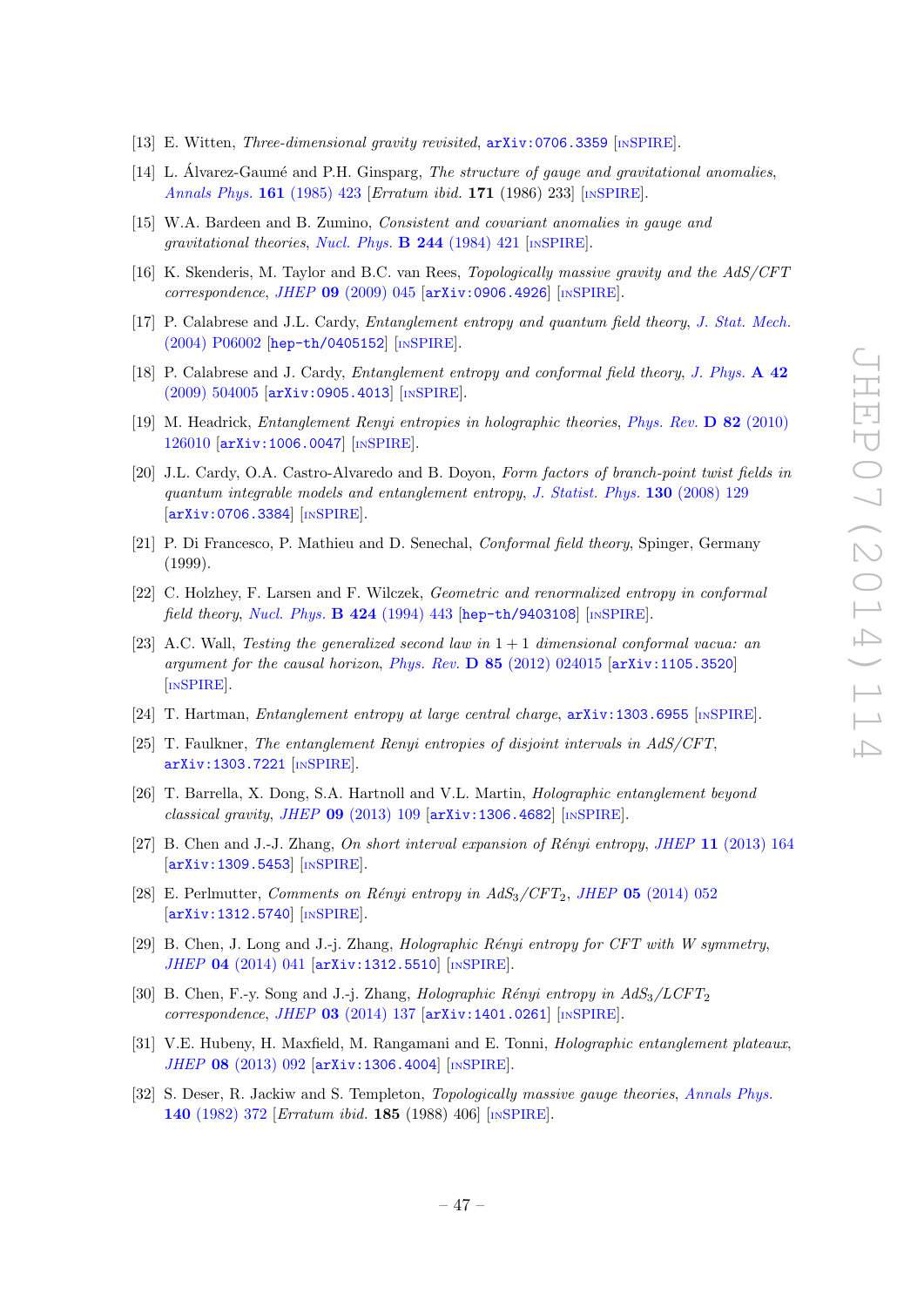- [33] S. Deser, R. Jackiw and S. Templeton, *Three-dimensional massive gauge theories*, *[Phys. Rev.](http://dx.doi.org/10.1103/PhysRevLett.48.975)* Lett. **48** [\(1982\) 975](http://dx.doi.org/10.1103/PhysRevLett.48.975) [IN[SPIRE](http://inspirehep.net/search?p=find+J+Phys.Rev.Lett.,48,975)].
- <span id="page-49-0"></span>[34] S. Deser and X. Xiang, *Canonical formulations of full nonlinear topologically massive gravity*, [Phys. Lett.](http://dx.doi.org/10.1016/0370-2693(91)91704-Y) **B 263** (1991) 39 [IN[SPIRE](http://inspirehep.net/search?p=find+J+Phys.Lett.,B263,39)].
- <span id="page-49-1"></span>[35] S. Deser and B. Tekin, Massive, topologically massive, models, [Class. Quant. Grav.](http://dx.doi.org/10.1088/0264-9381/19/11/101) 19 (2002) [L97](http://dx.doi.org/10.1088/0264-9381/19/11/101) [[hep-th/0203273](http://arxiv.org/abs/hep-th/0203273)] [IN[SPIRE](http://inspirehep.net/search?p=find+EPRINT+hep-th/0203273)].
- <span id="page-49-2"></span>[36] W. Li, W. Song and A. Strominger, *Chiral gravity in three dimensions*, *JHEP* 04 [\(2008\) 082](http://dx.doi.org/10.1088/1126-6708/2008/04/082) [[arXiv:0801.4566](http://arxiv.org/abs/0801.4566)] [IN[SPIRE](http://inspirehep.net/search?p=find+EPRINT+arXiv:0801.4566)].
- <span id="page-49-3"></span>[37] S.N. Solodukhin, *Holographic description of gravitational anomalies*, *JHEP* **07** [\(2006\) 003](http://dx.doi.org/10.1088/1126-6708/2006/07/003) [[hep-th/0512216](http://arxiv.org/abs/hep-th/0512216)] [IN[SPIRE](http://inspirehep.net/search?p=find+EPRINT+hep-th/0512216)].
- <span id="page-49-8"></span>[38] P. Kraus and F. Larsen, *Holographic gravitational anomalies, JHEP* 01 [\(2006\) 022](http://dx.doi.org/10.1088/1126-6708/2006/01/022) [[hep-th/0508218](http://arxiv.org/abs/hep-th/0508218)] [IN[SPIRE](http://inspirehep.net/search?p=find+EPRINT+hep-th/0508218)].
- <span id="page-49-4"></span>[39] K. Hotta, Y. Hyakutake, T. Kubota and H. Tanida, Brown-Henneaux's canonical approach to topologically massive gravity, JHEP  $07$  [\(2008\) 066](http://dx.doi.org/10.1088/1126-6708/2008/07/066) [[arXiv:0805.2005](http://arxiv.org/abs/0805.2005)] [IN[SPIRE](http://inspirehep.net/search?p=find+EPRINT+arXiv:0805.2005)].
- <span id="page-49-6"></span>[40] W. Li, W. Song and A. Strominger, Comment on 'Cosmological topological massive gravitons and photons',  $arXiv:0805.3101$  [IN[SPIRE](http://inspirehep.net/search?p=find+EPRINT+arXiv:0805.3101)].
- [41] D. Grumiller and N. Johansson, Instability in cosmological topologically massive gravity at the chiral point, JHEP  $07$  [\(2008\) 134](http://dx.doi.org/10.1088/1126-6708/2008/07/134)  $\left[$ [arXiv:0805.2610](http://arxiv.org/abs/0805.2610) $\right]$   $\left[$ IN[SPIRE](http://inspirehep.net/search?p=find+EPRINT+arXiv:0805.2610) $\right]$ .
- <span id="page-49-7"></span>[42] A. Maloney, W. Song and A. Strominger, Chiral gravity, log gravity and extremal CFT, [Phys.](http://dx.doi.org/10.1103/PhysRevD.81.064007) Rev. D 81 [\(2010\) 064007](http://dx.doi.org/10.1103/PhysRevD.81.064007) [[arXiv:0903.4573](http://arxiv.org/abs/0903.4573)] [IN[SPIRE](http://inspirehep.net/search?p=find+EPRINT+arXiv:0903.4573)].
- <span id="page-49-5"></span>[43] J.D. Brown and M. Henneaux, Central charges in the canonical realization of asymptotic symmetries: an example from three-dimensional gravity, [Commun. Math. Phys.](http://dx.doi.org/10.1007/BF01211590) 104 (1986) [207.](http://dx.doi.org/10.1007/BF01211590)
- <span id="page-49-9"></span>[44] E. Witten, Anti-de Sitter space and holography, Adv. Theor. Math. Phys. 2 (1998) 253 [[hep-th/9802150](http://arxiv.org/abs/hep-th/9802150)] [IN[SPIRE](http://inspirehep.net/search?p=find+EPRINT+hep-th/9802150)].
- <span id="page-49-10"></span>[45] J.L. Cardy, Operator content of two-dimensional conformally invariant theories, [Nucl. Phys.](http://dx.doi.org/10.1016/0550-3213(86)90552-3) B 270 [\(1986\) 186](http://dx.doi.org/10.1016/0550-3213(86)90552-3) [IN[SPIRE](http://inspirehep.net/search?p=find+J+Nucl.Phys.,B270,186)].
- <span id="page-49-11"></span>[46] R.M. Wald, *Black hole entropy is the Nöther charge, Phys. Rev.*  $\bf{D}$  48 [\(1993\) 3427](http://dx.doi.org/10.1103/PhysRevD.48.R3427) [[gr-qc/9307038](http://arxiv.org/abs/gr-qc/9307038)] [IN[SPIRE](http://inspirehep.net/search?p=find+EPRINT+gr-qc/9307038)].
- [47] H. Saida and J. Soda, Statistical entropy of BTZ black hole in higher curvature gravity, [Phys.](http://dx.doi.org/10.1016/S0370-2693(99)01405-7) Lett. **B** 471 [\(2000\) 358](http://dx.doi.org/10.1016/S0370-2693(99)01405-7)  $|gr-qc/9909061|$  $|gr-qc/9909061|$  $|gr-qc/9909061|$   $[$ IN[SPIRE](http://inspirehep.net/search?p=find+EPRINT+gr-qc/9909061)].
- <span id="page-49-15"></span>[48] P. Kraus and F. Larsen, Microscopic black hole entropy in theories with higher derivatives, JHEP 09 [\(2005\) 034](http://dx.doi.org/10.1088/1126-6708/2005/09/034) [[hep-th/0506176](http://arxiv.org/abs/hep-th/0506176)] [IN[SPIRE](http://inspirehep.net/search?p=find+EPRINT+hep-th/0506176)].
- <span id="page-49-14"></span>[49] Y. Tachikawa, Black hole entropy in the presence of Chern-Simons terms, [Class. Quant.](http://dx.doi.org/10.1088/0264-9381/24/3/014) Grav. 24 [\(2007\) 737](http://dx.doi.org/10.1088/0264-9381/24/3/014) [[hep-th/0611141](http://arxiv.org/abs/hep-th/0611141)] [IN[SPIRE](http://inspirehep.net/search?p=find+EPRINT+hep-th/0611141)].
- <span id="page-49-12"></span>[50] B. Sahoo and A. Sen, BTZ black hole with Chern-Simons and higher derivative terms, [JHEP](http://dx.doi.org/10.1088/1126-6708/2006/07/008) 07 [\(2006\) 008](http://dx.doi.org/10.1088/1126-6708/2006/07/008) [[hep-th/0601228](http://arxiv.org/abs/hep-th/0601228)] [IN[SPIRE](http://inspirehep.net/search?p=find+EPRINT+hep-th/0601228)].
- <span id="page-49-13"></span>[51] K.A. Moussa, G. Clement and C. Leygnac, The black holes of topologically massive gravity, [Class. Quant. Grav.](http://dx.doi.org/10.1088/0264-9381/20/24/L01) 20 (2003) L277 [[gr-qc/0303042](http://arxiv.org/abs/gr-qc/0303042)] [IN[SPIRE](http://inspirehep.net/search?p=find+EPRINT+gr-qc/0303042)].
- [52] A. Bouchareb and G. Clement, *Black hole mass and angular momentum in topologically* massive gravity, [Class. Quant. Grav.](http://dx.doi.org/10.1088/0264-9381/24/22/018) 24 (2007) 5581  $\text{arXiv:0706.0263}$  $\text{arXiv:0706.0263}$  $\text{arXiv:0706.0263}$  [IN[SPIRE](http://inspirehep.net/search?p=find+EPRINT+arXiv:0706.0263)].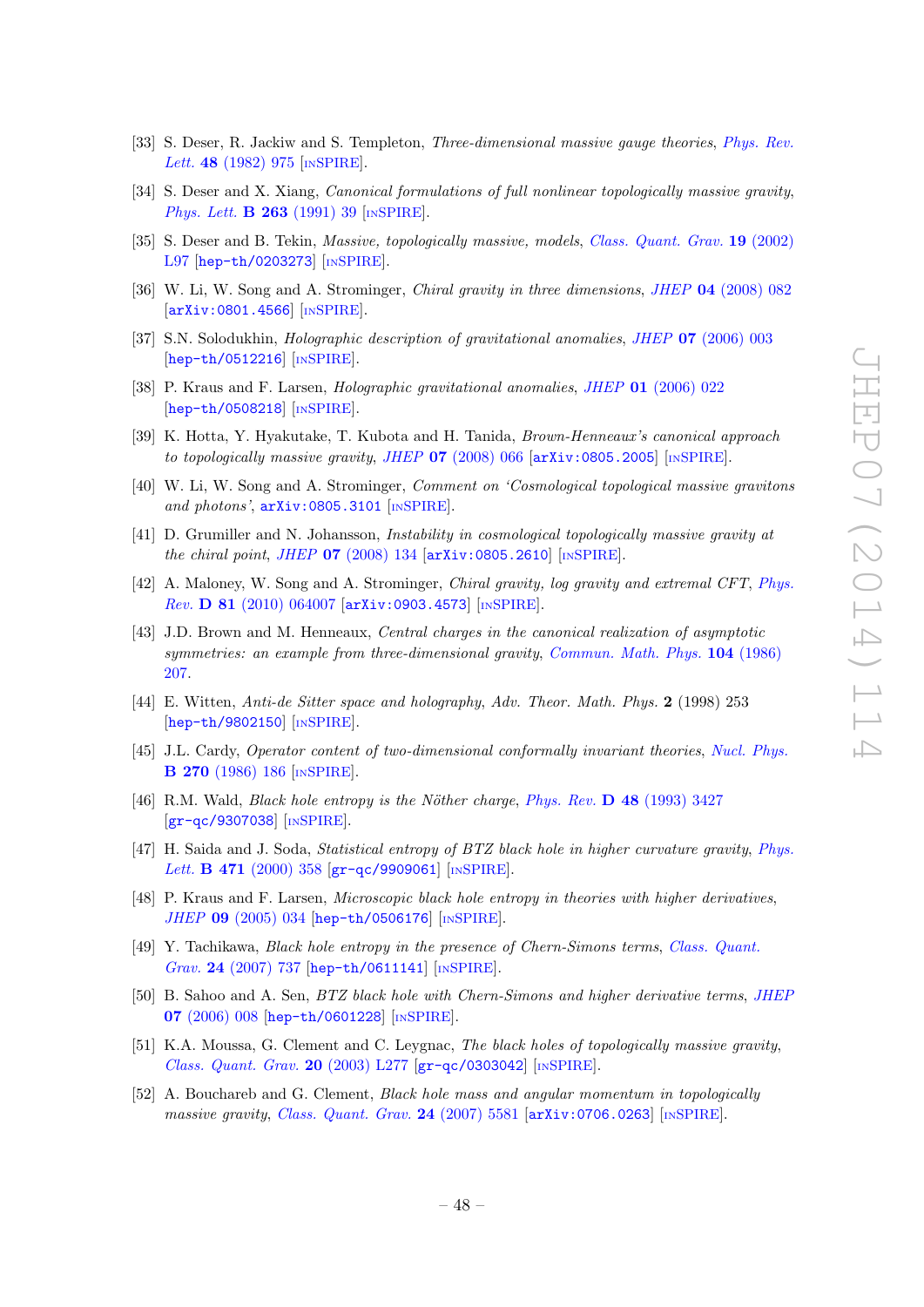- <span id="page-50-0"></span>[53] D. Anninos, W. Li, M. Padi, W. Song and A. Strominger, Warped AdS<sub>3</sub> black holes, [JHEP](http://dx.doi.org/10.1088/1126-6708/2009/03/130) 03 [\(2009\) 130](http://dx.doi.org/10.1088/1126-6708/2009/03/130) [[arXiv:0807.3040](http://arxiv.org/abs/0807.3040)] [IN[SPIRE](http://inspirehep.net/search?p=find+EPRINT+arXiv:0807.3040)].
- <span id="page-50-1"></span>[54] M. Guica, A Fefferman-Graham-like expansion for null warped AdS<sub>3</sub>, [arXiv:1111.6978](http://arxiv.org/abs/1111.6978) [IN[SPIRE](http://inspirehep.net/search?p=find+EPRINT+arXiv:1111.6978)].
- [55] W. Song and A. Strominger, *Warped AdS<sub>3</sub>/dipole-CFT duality, JHEP* 05 [\(2012\) 120](http://dx.doi.org/10.1007/JHEP05(2012)120) [[arXiv:1109.0544](http://arxiv.org/abs/1109.0544)] [IN[SPIRE](http://inspirehep.net/search?p=find+EPRINT+arXiv:1109.0544)].
- [56] S. El-Showk and M. Guica, *Kerr/CFT*, dipole theories and nonrelativistic CFTs, [JHEP](http://dx.doi.org/10.1007/JHEP12(2012)009) 12 [\(2012\) 009](http://dx.doi.org/10.1007/JHEP12(2012)009) [[arXiv:1108.6091](http://arxiv.org/abs/1108.6091)] [IN[SPIRE](http://inspirehep.net/search?p=find+EPRINT+arXiv:1108.6091)].
- <span id="page-50-14"></span>[57] S. Detournay, T. Hartman and D.M. Hofman, Warped conformal field theory, [Phys. Rev.](http://dx.doi.org/10.1103/PhysRevD.86.124018) D 86 [\(2012\) 124018](http://dx.doi.org/10.1103/PhysRevD.86.124018) [[arXiv:1210.0539](http://arxiv.org/abs/1210.0539)] [IN[SPIRE](http://inspirehep.net/search?p=find+EPRINT+arXiv:1210.0539)].
- <span id="page-50-2"></span>[58] G. Compere and S. Detournay, Semi-classical central charge in topologically massive gravity, [Class. Quant. Grav.](http://dx.doi.org/10.1088/0264-9381/26/1/012001) 26 (2009) 012001 [Erratum ibid. 26 (2009) 139801] [[arXiv:0808.1911](http://arxiv.org/abs/0808.1911)] [IN[SPIRE](http://inspirehep.net/search?p=find+EPRINT+arXiv:0808.1911)].
- <span id="page-50-3"></span>[59] S. Ryu and T. Takayanagi, Aspects of holographic entanglement entropy, JHEP 08 [\(2006\)](http://dx.doi.org/10.1088/1126-6708/2006/08/045) [045](http://dx.doi.org/10.1088/1126-6708/2006/08/045) [[hep-th/0605073](http://arxiv.org/abs/hep-th/0605073)] [IN[SPIRE](http://inspirehep.net/search?p=find+EPRINT+hep-th/0605073)].
- <span id="page-50-4"></span>[60] T. Nishioka, S. Ryu and T. Takayanagi, Holographic entanglement entropy: an overview, [J.](http://dx.doi.org/10.1088/1751-8113/42/50/504008) Phys. A 42 [\(2009\) 504008](http://dx.doi.org/10.1088/1751-8113/42/50/504008) [[arXiv:0905.0932](http://arxiv.org/abs/0905.0932)] [IN[SPIRE](http://inspirehep.net/search?p=find+EPRINT+arXiv:0905.0932)].
- <span id="page-50-5"></span>[61] X. Dong, Holographic entanglement entropy for general higher derivative gravity, [JHEP](http://dx.doi.org/10.1007/JHEP01(2014)044) 01 [\(2014\) 044](http://dx.doi.org/10.1007/JHEP01(2014)044) [[arXiv:1310.5713](http://arxiv.org/abs/1310.5713)] [IN[SPIRE](http://inspirehep.net/search?p=find+EPRINT+arXiv:1310.5713)].
- <span id="page-50-6"></span>[62] J. Camps, Generalized entropy and higher derivative Gravity, JHEP 03 [\(2014\) 070](http://dx.doi.org/10.1007/JHEP03(2014)070) [[arXiv:1310.6659](http://arxiv.org/abs/1310.6659)] [IN[SPIRE](http://inspirehep.net/search?p=find+EPRINT+arXiv:1310.6659)].
- <span id="page-50-7"></span>[63] A. Pressley, Elementary differential geometry, Springer Undergraduate Mathematics Series, Springer, London U.K. (2010).
- <span id="page-50-8"></span>[64] A.M. Polyakov, Fermi-Bose transmutations induced by gauge fields, Mod. Phys. Lett. A 3 (1988) 325.
- <span id="page-50-9"></span>[65] E. Witten, Quantum field theory and the Jones polynomial, [Commun. Math. Phys.](http://dx.doi.org/10.1007/BF01217730) 121 [\(1989\) 351.](http://dx.doi.org/10.1007/BF01217730)
- <span id="page-50-10"></span>[66] V.E. Hubeny, M. Rangamani and T. Takayanagi, A covariant holographic entanglement entropy proposal, JHEP  $07$  [\(2007\) 062](http://dx.doi.org/10.1088/1126-6708/2007/07/062)  $\ar{xiv:0705.0016}$  [IN[SPIRE](http://inspirehep.net/search?p=find+EPRINT+arXiv:0705.0016)].
- <span id="page-50-11"></span>[67] M. Leclerc, Mathisson-Papapetrou equations in metric and gauge theories of gravity in a Lagrangian formulation, [Class. Quant. Grav.](http://dx.doi.org/10.1088/0264-9381/22/16/006) 22 (2005) 3203 [[gr-qc/0505021](http://arxiv.org/abs/gr-qc/0505021)] [IN[SPIRE](http://inspirehep.net/search?p=find+EPRINT+gr-qc/0505021)].
- [68] R.A. Porto, Post-Newtonian corrections to the motion of spinning bodies in NRGR, [Phys.](http://dx.doi.org/10.1103/PhysRevD.73.104031) Rev. D 73 [\(2006\) 104031](http://dx.doi.org/10.1103/PhysRevD.73.104031) [[gr-qc/0511061](http://arxiv.org/abs/gr-qc/0511061)] [IN[SPIRE](http://inspirehep.net/search?p=find+EPRINT+gr-qc/0511061)].
- [69] M. Vasilic and M. Vojinovic, Classical spinning branes in curved backgrounds, [JHEP](http://dx.doi.org/10.1088/1126-6708/2007/07/028) 07 [\(2007\) 028](http://dx.doi.org/10.1088/1126-6708/2007/07/028) [[arXiv:0707.3395](http://arxiv.org/abs/0707.3395)] [IN[SPIRE](http://inspirehep.net/search?p=find+EPRINT+arXiv:0707.3395)].
- [70] M. Vasilic and M. Vojinovic, Zero-size objects in Riemann-Cartan spacetime, [JHEP](http://dx.doi.org/10.1088/1126-6708/2008/08/104) 08 [\(2008\) 104](http://dx.doi.org/10.1088/1126-6708/2008/08/104) [[arXiv:0807.0596](http://arxiv.org/abs/0807.0596)] [IN[SPIRE](http://inspirehep.net/search?p=find+EPRINT+arXiv:0807.0596)].
- <span id="page-50-12"></span>[71] J. Armas, How fluids bend: the elastic expansion for higher-dimensional black holes, [JHEP](http://dx.doi.org/10.1007/JHEP09(2013)073) 09 [\(2013\) 073](http://dx.doi.org/10.1007/JHEP09(2013)073) [[arXiv:1304.7773](http://arxiv.org/abs/1304.7773)] [IN[SPIRE](http://inspirehep.net/search?p=find+EPRINT+arXiv:1304.7773)].
- <span id="page-50-13"></span>[72] E. Poisson, The Motion of point particles in curved space-time, Living Rev. Rel. 7 (2004) 6  $\left[\frac{\text{gr}-\text{gc}}{0306052}\right]$   $\left[\frac{\text{INSPIRE}}{10000000}\right]$  $\left[\frac{\text{INSPIRE}}{10000000}\right]$  $\left[\frac{\text{INSPIRE}}{10000000}\right]$ .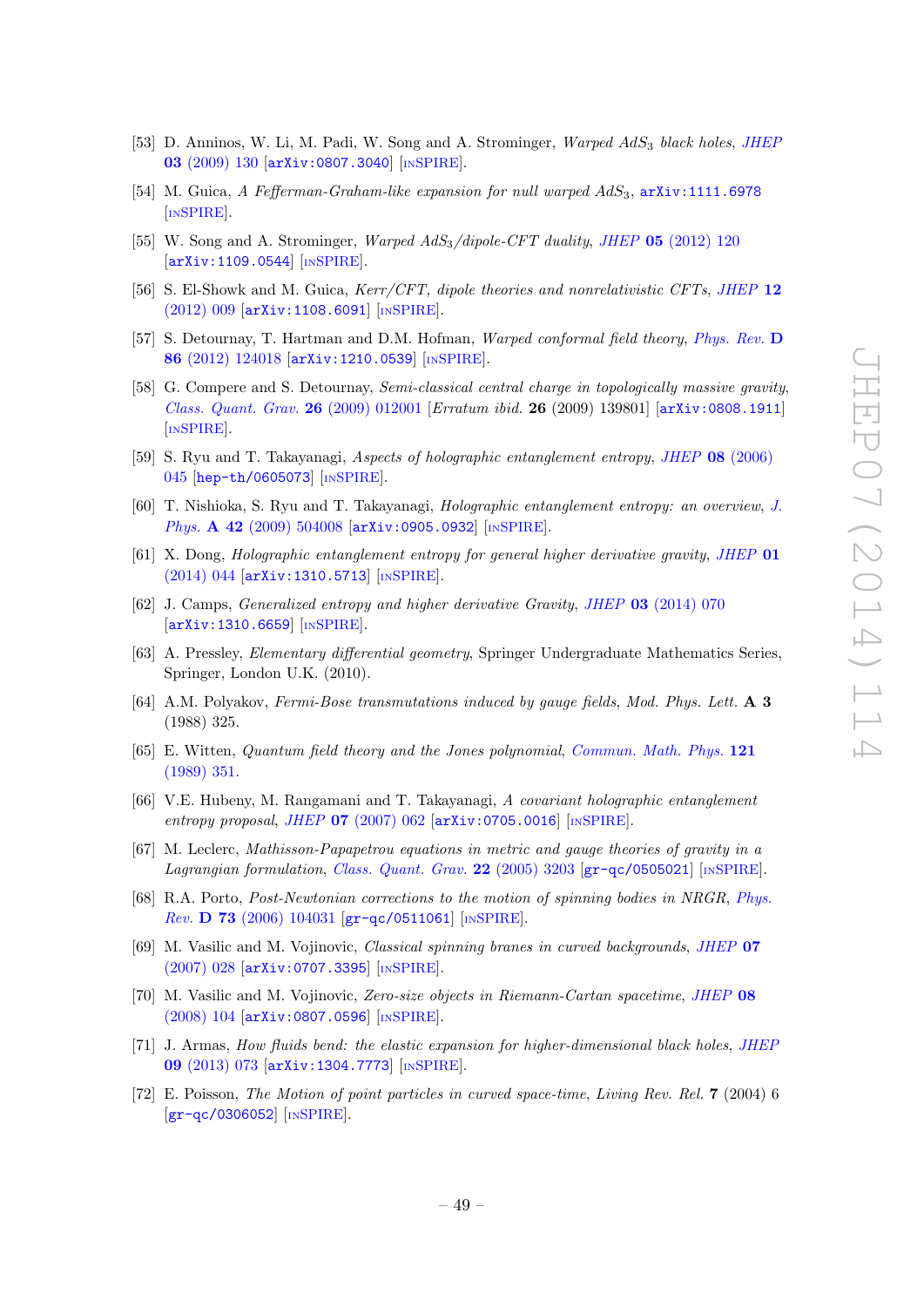- <span id="page-51-0"></span>[73] S.N. Solodukhin, Holography with gravitational Chern-Simons, [Phys. Rev.](http://dx.doi.org/10.1103/PhysRevD.74.024015) D 74 (2006) [024015](http://dx.doi.org/10.1103/PhysRevD.74.024015) [[hep-th/0509148](http://arxiv.org/abs/hep-th/0509148)] [IN[SPIRE](http://inspirehep.net/search?p=find+EPRINT+hep-th/0509148)].
- <span id="page-51-1"></span>[74] D.M. Hofman and A. Strominger, Chiral scale and conformal invariance in 2D quantum field theory, [Phys. Rev. Lett.](http://dx.doi.org/10.1103/PhysRevLett.107.161601) 107 (2011) 161601 [[arXiv:1107.2917](http://arxiv.org/abs/1107.2917)] [IN[SPIRE](http://inspirehep.net/search?p=find+EPRINT+arXiv:1107.2917)].
- <span id="page-51-9"></span>[75] G. Compère, W. Song and A. Strominger, *Chiral Liouville gravity*, *JHEP* 05 [\(2013\) 154](http://dx.doi.org/10.1007/JHEP05(2013)154) [[arXiv:1303.2660](http://arxiv.org/abs/1303.2660)] [IN[SPIRE](http://inspirehep.net/search?p=find+EPRINT+arXiv:1303.2660)].
- <span id="page-51-10"></span>[76] D. Anninos, J. Samani and E. Shaghoulian, Warped entanglement entropy, JHEP 02 [\(2014\)](http://dx.doi.org/10.1007/JHEP02(2014)118) [118](http://dx.doi.org/10.1007/JHEP02(2014)118) [[arXiv:1309.2579](http://arxiv.org/abs/1309.2579)] [IN[SPIRE](http://inspirehep.net/search?p=find+EPRINT+arXiv:1309.2579)].
- <span id="page-51-2"></span>[77] G. Barnich and G. Compere, Classical central extension for asymptotic symmetries at null infinity in three spacetime dimensions, [Class. Quant. Grav.](http://dx.doi.org/10.1088/0264-9381/24/5/F01) 24 (2007) F15  $\left[\text{gr-qc/0610130}\right]$  $\left[\text{gr-qc/0610130}\right]$  $\left[\text{gr-qc/0610130}\right]$ [IN[SPIRE](http://inspirehep.net/search?p=find+EPRINT+gr-qc/0610130)].
- <span id="page-51-3"></span>[78] G. Barnich, Entropy of three-dimensional asymptotically flat cosmological solutions, [JHEP](http://dx.doi.org/10.1007/JHEP10(2012)095) 10 [\(2012\) 095](http://dx.doi.org/10.1007/JHEP10(2012)095) [[arXiv:1208.4371](http://arxiv.org/abs/1208.4371)] [IN[SPIRE](http://inspirehep.net/search?p=find+EPRINT+arXiv:1208.4371)].
- <span id="page-51-4"></span>[79] A. Bagchi, S. Detournay, R. Fareghbal and J. Simon, Holography of 3D flat cosmological horizons, *[Phys. Rev. Lett.](http://dx.doi.org/10.1103/PhysRevLett.110.141302)* **110** (2013) 141302 [[arXiv:1208.4372](http://arxiv.org/abs/1208.4372)] [IN[SPIRE](http://inspirehep.net/search?p=find+EPRINT+arXiv:1208.4372)].
- <span id="page-51-5"></span>[80] G. Barnich and H.A. Gonzalez, Dual dynamics of three dimensional asymptotically flat Einstein gravity at null infinity, JHEP  $05$  [\(2013\) 016](http://dx.doi.org/10.1007/JHEP05(2013)016)  $\left[$ [arXiv:1303.1075](http://arxiv.org/abs/1303.1075) $\right]$   $\left[$ IN[SPIRE](http://inspirehep.net/search?p=find+EPRINT+arXiv:1303.1075) $\right]$ .
- <span id="page-51-6"></span>[81] A. Bagchi and R. Gopakumar, Galilean conformal algebras and AdS/CFT, JHEP 07 [\(2009\)](http://dx.doi.org/10.1088/1126-6708/2009/07/037) [037](http://dx.doi.org/10.1088/1126-6708/2009/07/037) [[arXiv:0902.1385](http://arxiv.org/abs/0902.1385)] [IN[SPIRE](http://inspirehep.net/search?p=find+EPRINT+arXiv:0902.1385)].
- <span id="page-51-7"></span>[82] A. Bagchi and I. Mandal, On representations and correlation functions of galilean conformal algebras, [Phys. Lett.](http://dx.doi.org/10.1016/j.physletb.2009.04.030) B 675 (2009) 393 [[arXiv:0903.4524](http://arxiv.org/abs/0903.4524)] [IN[SPIRE](http://inspirehep.net/search?p=find+EPRINT+arXiv:0903.4524)].
- <span id="page-51-8"></span>[83] A. Bagchi, S. Detournay and D. Grumiller, Flat-space chiral gravity, [Phys. Rev. Lett.](http://dx.doi.org/10.1103/PhysRevLett.109.151301) 109 [\(2012\) 151301](http://dx.doi.org/10.1103/PhysRevLett.109.151301) [[arXiv:1208.1658](http://arxiv.org/abs/1208.1658)] [IN[SPIRE](http://inspirehep.net/search?p=find+EPRINT+arXiv:1208.1658)].
- <span id="page-51-11"></span>[84] J. Erdmenger, M. Flory and C. Sleight, Conditions on holographic entangling surfaces in higher curvature gravity, JHEP  $06$  [\(2014\) 104](http://dx.doi.org/10.1007/JHEP06(2014)104)  $\text{arXiv:1401.5075}$  $\text{arXiv:1401.5075}$  $\text{arXiv:1401.5075}$  [IN[SPIRE](http://inspirehep.net/search?p=find+EPRINT+arXiv:1401.5075)].
- <span id="page-51-12"></span>[85] S. Deser, Gravitational anyons, [Phys. Rev. Lett.](http://dx.doi.org/10.1103/PhysRevLett.64.611) 64 (1990) 611 [IN[SPIRE](http://inspirehep.net/search?p=find+J+Phys.Rev.Lett.,64,611)].
- <span id="page-51-15"></span>[86] J. de Boer and J.I. Jottar, *Entanglement entropy and higher spin holography in AdS<sub>3</sub>*, [arXiv:1306.4347](http://arxiv.org/abs/1306.4347) [IN[SPIRE](http://inspirehep.net/search?p=find+EPRINT+arXiv:1306.4347)].
- <span id="page-51-13"></span>[87] S. Carlip, *The constraint algebra of topologically massive AdS gravity, JHEP* 10 [\(2008\) 078](http://dx.doi.org/10.1088/1126-6708/2008/10/078) [[arXiv:0807.4152](http://arxiv.org/abs/0807.4152)] [IN[SPIRE](http://inspirehep.net/search?p=find+EPRINT+arXiv:0807.4152)].
- <span id="page-51-14"></span>[88] B. Chen and J. Long, *High spin topologically massive gravity, JHEP* 12 [\(2011\) 114](http://dx.doi.org/10.1007/JHEP12(2011)114) [[arXiv:1110.5113](http://arxiv.org/abs/1110.5113)] [IN[SPIRE](http://inspirehep.net/search?p=find+EPRINT+arXiv:1110.5113)].
- <span id="page-51-16"></span>[89] E. Witten,  $(2 + 1)$ -dimensional gravity as an exactly soluble system, [Nucl. Phys.](http://dx.doi.org/10.1016/0550-3213(88)90143-5) **B** 311 [\(1988\) 46](http://dx.doi.org/10.1016/0550-3213(88)90143-5) [IN[SPIRE](http://inspirehep.net/search?p=find+J+Nucl.Phys.,B311,46)].
- <span id="page-51-17"></span>[90] P.K. Townsend and B. Zhang, Thermodynamics of "Exotic" Bañados-Teitelboim-Zanelli black holes, [Phys. Rev. Lett.](http://dx.doi.org/10.1103/PhysRevLett.110.241302) 110 (2013) 241302 [[arXiv:1302.3874](http://arxiv.org/abs/1302.3874)] [IN[SPIRE](http://inspirehep.net/search?p=find+EPRINT+arXiv:1302.3874)].
- <span id="page-51-19"></span>[91] A. Bagchi, S. Lal, A. Saha and B. Sahoo, Topologically massive higher spin gravity, [JHEP](http://dx.doi.org/10.1007/JHEP10(2011)150) 10 [\(2011\) 150](http://dx.doi.org/10.1007/JHEP10(2011)150) [[arXiv:1107.0915](http://arxiv.org/abs/1107.0915)] [IN[SPIRE](http://inspirehep.net/search?p=find+EPRINT+arXiv:1107.0915)].
- <span id="page-51-18"></span>[92] E. Witten, Topology changing amplitudes in  $(2 + 1)$ -dimensional gravity, [Nucl. Phys.](http://dx.doi.org/10.1016/0550-3213(89)90591-9) **B** 323 [\(1989\) 113](http://dx.doi.org/10.1016/0550-3213(89)90591-9) [IN[SPIRE](http://inspirehep.net/search?p=find+J+Nucl.Phys.,B323,113)].